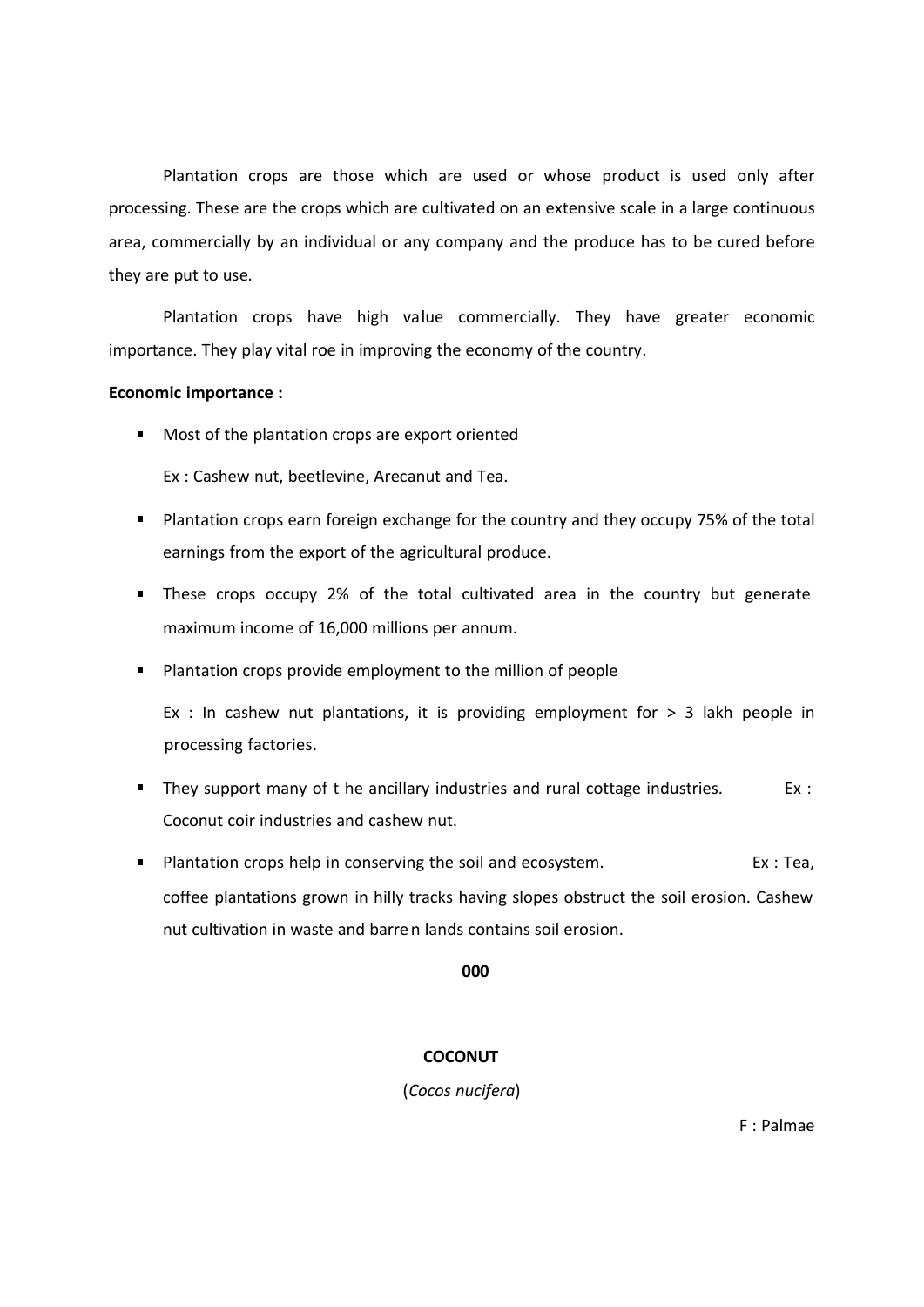# Origin : Indo Malayan region

Known as 'Kalpavriksha'

# Importance of Kalpavriksha :

- $\triangleright$  It is the most useful palm of the world.
- $\triangleright$  It provides nutritious food
- $\triangleright$  Gives refreshing drink Coconut water.
- $\triangleright$  Gives oils of edible and non-edible oils
- $\triangleright$  Fibre from coconut has commercial value
- $\triangleright$  The shell is used for fuel and industrial uses
- $\triangleright$  Coconut also produce thatch
- $\triangleright$  Used in alcoholic beverages
- $\triangleright$  Also used for preparation of miscellaneous products; Arts, Crafts and mulching purpose.
- $\triangleright$  Coir and pith is used as soil media
- $\triangleright$  It is an important source of vegetable oils
- $\geq$  On average it has 65% of oil content in kernel when compared to oil palm
- $\triangleright$  Copra and coconut oil are traditional commodities in world market.
- $\triangleright$  It provides employment to more than 10 million people directly or indirectly
- $\triangleright$  It is supporting ancillary industries like copra manufacturing, coir manufacturing and oil milling industries
- $\triangleright$  Export of coir and coir products earning nearly 260 million rupees/annum.

→ Coir and pith is used as soil media<br>
→ It is an important source of vegetable oils<br>
→ On average it has 65% of oil content in kernel when compared to oil p<br>
→ Copra and coconut oil are traditional commodities in world Coconut is a tall unbranched palm growing to a height of 15-30 m. it has a stout trunk raising from the swollen base which is known as bole. It is surrounded by a mass of fibrous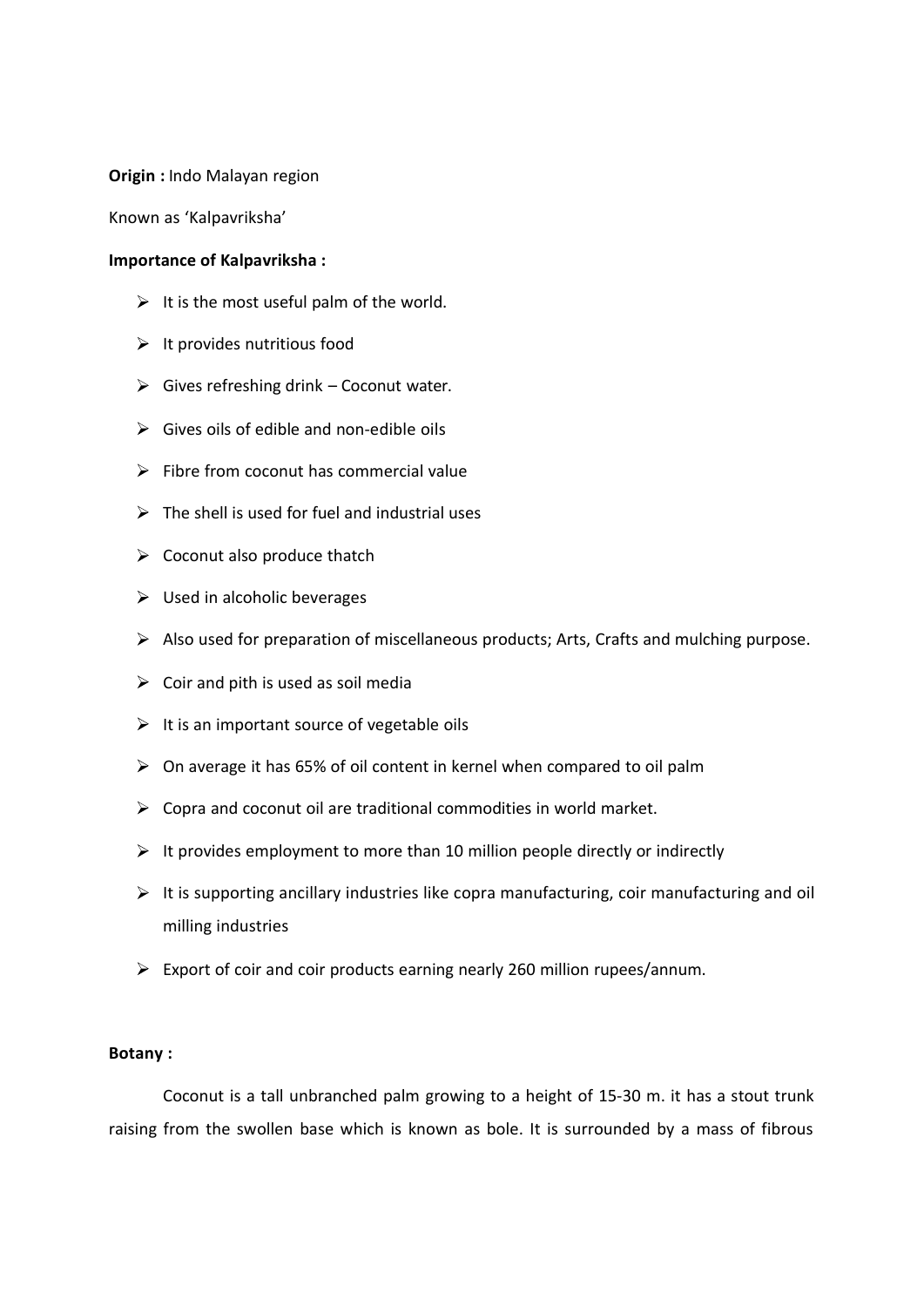roots. The stem is terminating into a radiating crown of leaves. Leaves are known as fronds. Leaves are large, long, pinnately compound. Palm is monoecious produces one inflorescence is enclosed in a strong tough double sheath called as spathe. When fully grown, it splits longitudinally and releases the inflorescence. Each inflorescence having main axis and 30-40 flower bearing spikelets. Male flowers are 250-350, mostly they will appear on the terminal portion of the spikelet. Female flowers appear at the basal portion f the spikelet. Female flowers are known as buttons. They are 2-5 in number and male flowers contain 6 stamens. Female flowers are tricarpic ovary.

Male flowers open canter than female flowers leading to cross pollination. Female flower production is high during March-May and female flower production is done during September-January. Insects are the pollinating agents.

Fruit is known as drupe, large in size, one seeded, round, ovoid I shape and the fruit has smooth thin green skin known as exocarp below which there is a thick fibrous hook known as mesocarp. Under this mesocarp or hook there is a nut having hard outer layer known as endocarp or shell. Thee is a testa which will be off brown or red which is adhering to the endocarp. There is a thick albuminous white endocarp which is known as meat or kernel enclosing the cavity filled with water. There will be an embryo at the tip of the meat. The variety of the term of the term of the series of the series of the series of the series of the beat of the beat of the beat of the series is the pollination. Female those sponsors pollination. Female those to the shift Male flowers open canter than female flowers leading to cross pollination. Female<br>
Uower production is high during March-May and female flower production is done during<br>
eptember-January. Insects are the pollinating agent Male flowers open canter than female flowers leading to cross pollination. Female<br>
Ever production is high during March-May and female flower production is done during<br>
Eeptember-January. Insects are the pollinating agent

|                |                                                                    | flower production is high during March-May and female flower production is done during     |  |
|----------------|--------------------------------------------------------------------|--------------------------------------------------------------------------------------------|--|
|                | September-January. Insects are the pollinating agents.             |                                                                                            |  |
|                |                                                                    | Fruit is known as drupe, large in size, one seeded, round, ovoid I shape and the fruit has |  |
|                |                                                                    | smooth thin green skin known as exocarp below which there is a thick fibrous hook known as |  |
|                |                                                                    | mesocarp. Under this mesocarp or hook there is a nut having hard outer layer known as      |  |
|                |                                                                    | endocarp or shell. Thee is a testa which will be off brown or red which is adhering to the |  |
|                |                                                                    | endocarp. There is a thick albuminous white endocarp which is known as meat or kernel      |  |
|                |                                                                    | enclosing the cavity filled with water. There will be an embryo at the tip of the meat.    |  |
|                | <b>Dwarf varieties</b>                                             | <b>Tall varieties</b>                                                                      |  |
| $\mathbf{1}$ . | Short statured (5 m)                                               | Tall statured (30 m)                                                                       |  |
| 2.             | Live upto 40-50 years                                              | Live upto 80 years                                                                         |  |
| 3.             | Earliness in bearing (3-31/2 years)                                | Late bearing (8 years)                                                                     |  |
| 4.             | Trunks are without a bole                                          | Have short trunk with a bole                                                               |  |
| 5.             | Fully developed leaf, measures 4 m<br>rarely                       | Fully developed leaf, measures 6 m                                                         |  |
| 6.             | Exhibit alternate bearing habit                                    | Regular bearers                                                                            |  |
| 7.             | Autogamous (self pollinated)                                       | Allogamous (cross pollinated)                                                              |  |
| 8.             | Nuts are small, copra is soft and<br>leathery with low oil content | Nuts are medium to large; copra, oil and<br>fibre are of good quality                      |  |
|                |                                                                    |                                                                                            |  |
|                |                                                                    |                                                                                            |  |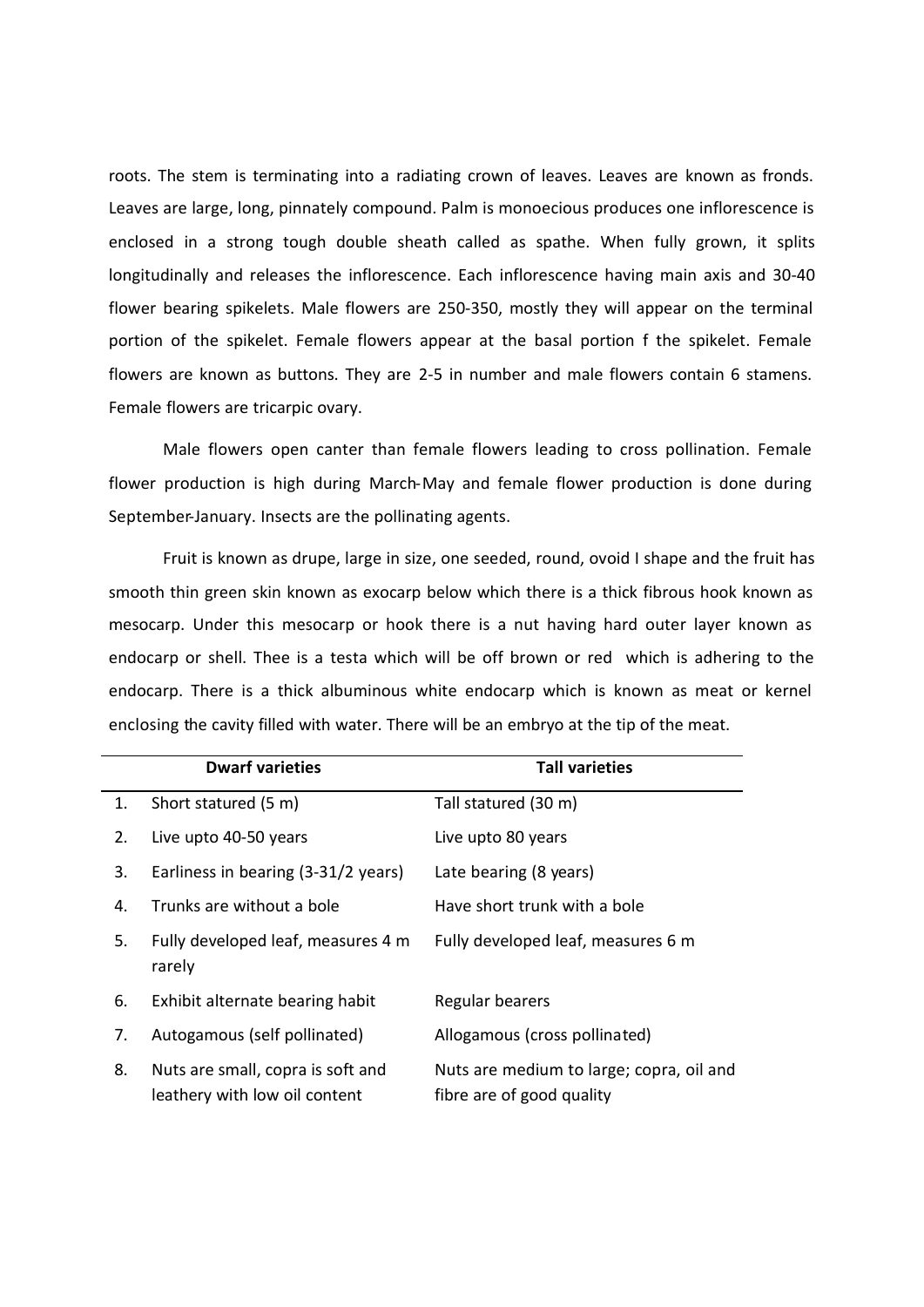| 9.  | Mainly grown for tender suits and                                | Grown commercially for copra, oil etc.                                                               |
|-----|------------------------------------------------------------------|------------------------------------------------------------------------------------------------------|
|     | ornamental purpose                                               | Ex : East coast tall, west coast tall in                                                             |
|     | Ex: Chowgat orange, dwarf;<br>gangabordam; Malaya orange dwarf   | India<br>Laccadive ordinary, Laccadive<br>micro grown in Lakshadweep, Andaman<br>and Nicobar islands |
| 10. | Yields long. Poor quality of copra of                            | Yields 700-1000 nuts/palm/year                                                                       |
|     | 60-65%                                                           | Copra: 165-175 gm/nut. Oil 7%                                                                        |
|     | 95% of coconut cultivated area in A.P. is under East coast tall. |                                                                                                      |

# Climate :

It is growing under various agro-climatic conditions. But essentially consider as tropical plant, growing @ 26<sup>0</sup>N, 26<sup>0</sup>S latitude. Though it is tropical plant, not tolerate extreme temperature. It is confined to a height of 600 m MSL. At equator, it is cultivated at an elevation of 1000 m MSL.

Coconut requires humid, warm climate with an annual temperature of  $27^{\circ}$ C but the average diagonal variation should not exceed  $\tau^0$ C. It will not furnish well where the annual mean temperature is  $< 20^\circ$ C because this temperature impels the fruiting and flowering.

Coconut requires annual sun shine hours of 2000 hours with atleast 120 sun shine hours/month for the good potentiality. It comes up well in shade conditions. In shade, it becomes lancy without fruiting. It can tolerate wide range and high intensity of rainfall. Average annual rainfall is 2000 mm distributed uniformly gives good growth and yield. When there is no equal distribution of rainfall, drainage status, moisture holding capacity of soil yields reduced drastically.

Soil moisture deficit during summer months hamper nut production. Slight winds desirable but not the cyclones.

Soil :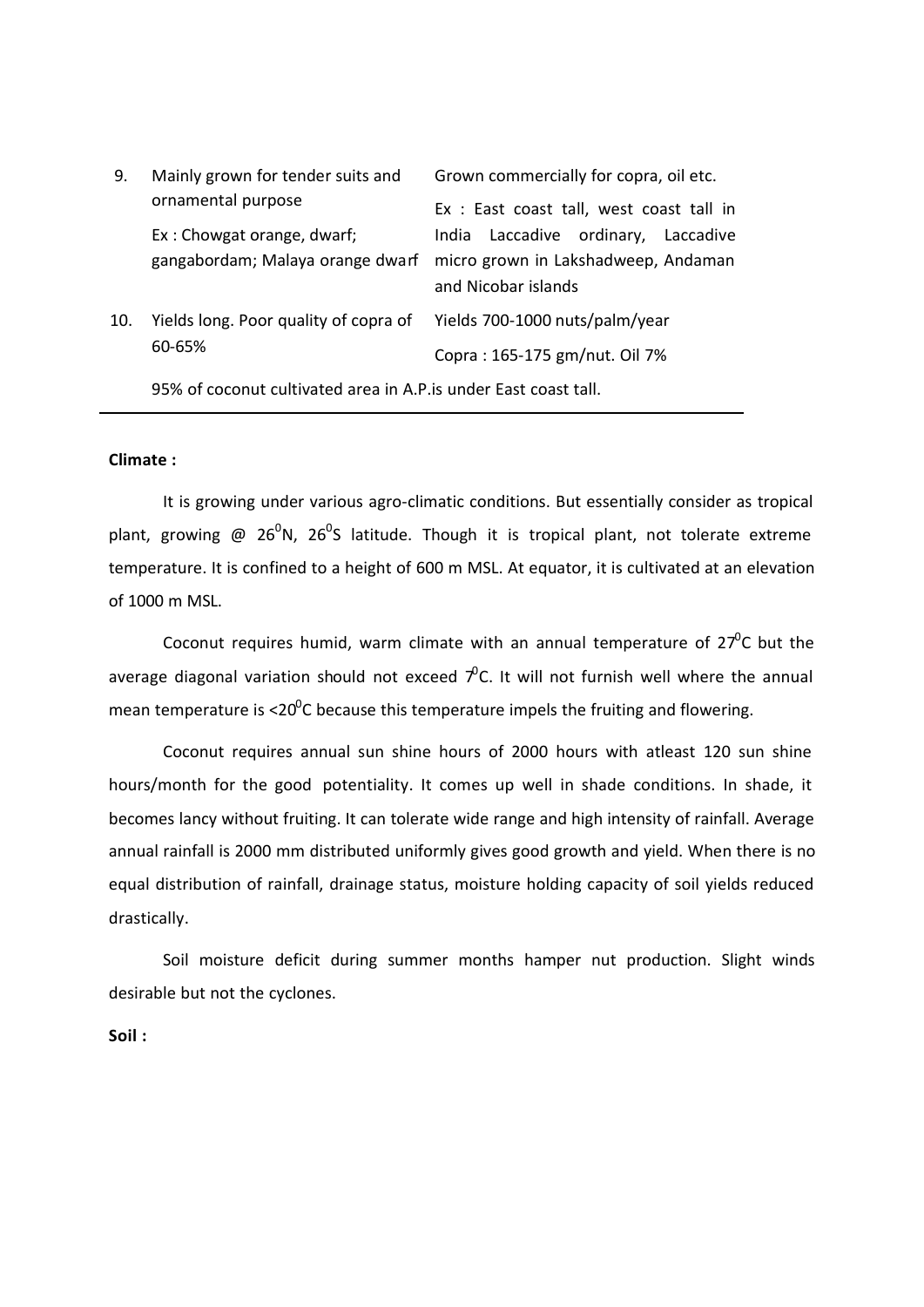It is adaptable to wide range of soils, light soils to heavy soils. In case of heavy rainfall are as, well drained soils are best. In poor rainfall areas with long dry spells deep fine soils with good water holding capacity are best.

But mostly clay and black cotton soils are subjected to water logging. But this is not suitable to coconut. Mostly, coconut is grown well in sandy soils. They give good crop if assured irrigation is given and manuring even sandy soils give good yields.

The laterite sols deep into 1 m without rocks had pan and also alluvial and red sandy loam, silt loams are also best soils if they provided with good drainage conditions. Alkaline and saline soils are not suitable. pH should be 5.2-7.0.

## Land preparation :

Land must be prepared well. Ploughing must be done deeply and repeatedly in all directions. Remove all the rocks and root positions and level the land. If any slope is existing contour bunding or bunch terracing must be done. If water table is high throughout the year which leads to water logging conditions, raised mounts or beds must be prepared giving irrigation or drainage channels.

## Planting :

Planting must be taken at beginning of south west monsoon. If irrigation facilities are available, planting must be taken even during May month also. Similarly in heavy rainfall area planting need to be taken up at the end of monsoon season. The new planting can be avoided the water logging conditions.

# Spacing :

Depending on the variety soil type and type of culture spacing is varied.

For all tall varieties  $-7-7.5$  m in Triangular system; 7-9 m in square system

For dwarf varieties  $-6x6$  m in square system

When coconut is grown for monoculture, closer spacing is adopted and when grown as mixed or intercrop, wider spacing is adopted.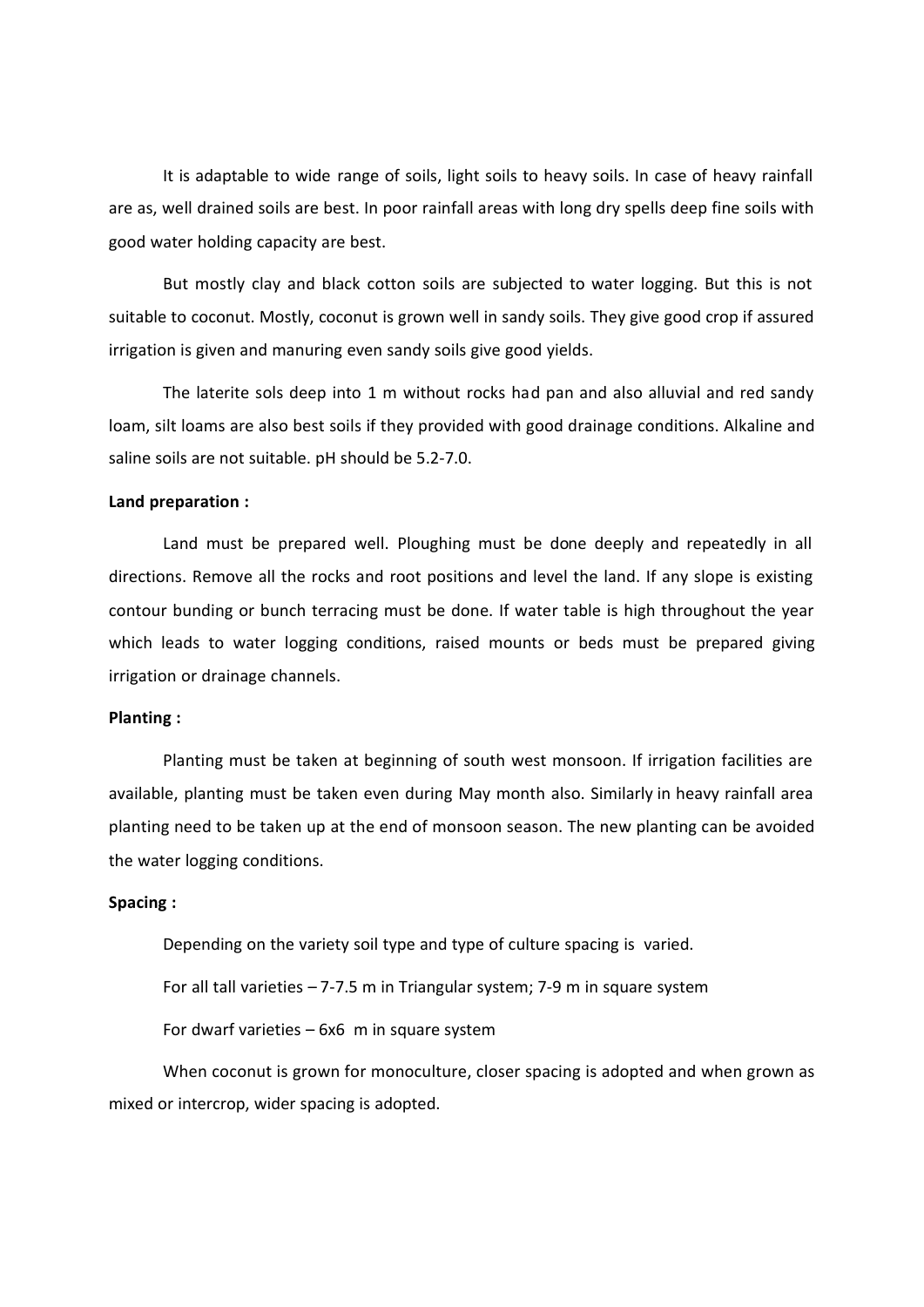# Digging and filling of pits :

## Manuring :

| Digging and filling of pits : |                                             |      |                                                                                  |                                                                                                 |  |
|-------------------------------|---------------------------------------------|------|----------------------------------------------------------------------------------|-------------------------------------------------------------------------------------------------|--|
|                               |                                             |      |                                                                                  | Pits of 1x2x1 m are dug out during summer and left for weathering. Before planting, pith        |  |
|                               |                                             |      |                                                                                  | filled with top soil mixed up with river sand, wood ash bone meal, MOP and also for the control |  |
|                               |                                             |      |                                                                                  | of termites, 50 of follidol dust. In case of sandy soils, 2 layers of coconut husk can be a at  |  |
|                               | the bottom of the pit and filled with soil. |      |                                                                                  |                                                                                                 |  |
|                               |                                             |      |                                                                                  | After filling the pit, it must be watered for setting up the soil. The seedlings transplanted   |  |
|                               |                                             |      | in the centre of the pit. After planting, seedlings must be stacked and watered. |                                                                                                 |  |
| <b>Manuring:</b>              |                                             |      |                                                                                  |                                                                                                 |  |
|                               |                                             |      |                                                                                  |                                                                                                 |  |
|                               |                                             |      | Manural dosage of adult palm (tales) under rainfed conditions (kg/year/palm)     |                                                                                                 |  |
| Once in year @ July-August    |                                             |      |                                                                                  |                                                                                                 |  |
| Year                          | <b>FYM</b>                                  | N(g) | P(g)                                                                             | K(g)                                                                                            |  |
| 181                           | 25                                          | 150  | 100                                                                              | 150                                                                                             |  |
| $\mathbf{III}$                | 50                                          | 300  | 200                                                                              | 400                                                                                             |  |
| IV&V                          | 75                                          | 450  | 300                                                                              | 650                                                                                             |  |
| VI onwards                    | 100                                         | 600  | 400                                                                              | 800                                                                                             |  |
|                               |                                             |      |                                                                                  |                                                                                                 |  |
|                               |                                             |      |                                                                                  | Under irrigated conditions, the dosage recommended is double (twice in year $\omega$ June-      |  |
| July and Nov-Dec).            |                                             |      |                                                                                  |                                                                                                 |  |
|                               |                                             |      |                                                                                  |                                                                                                 |  |

Organic manuring depending on the age increases. It must be applied during monsoon season. A trench can be dug around the tree and manuring should be done in that trench which is 2 m away from the base of the plant.

## Irrigation and moisture conservation :

- Response to manures will be increased with irrigation
- Increased female flower production
- In light soils, low rainfall areas during long deep spell, the water should be irrigated.
- Basin flood or drip irrigation methods should be followed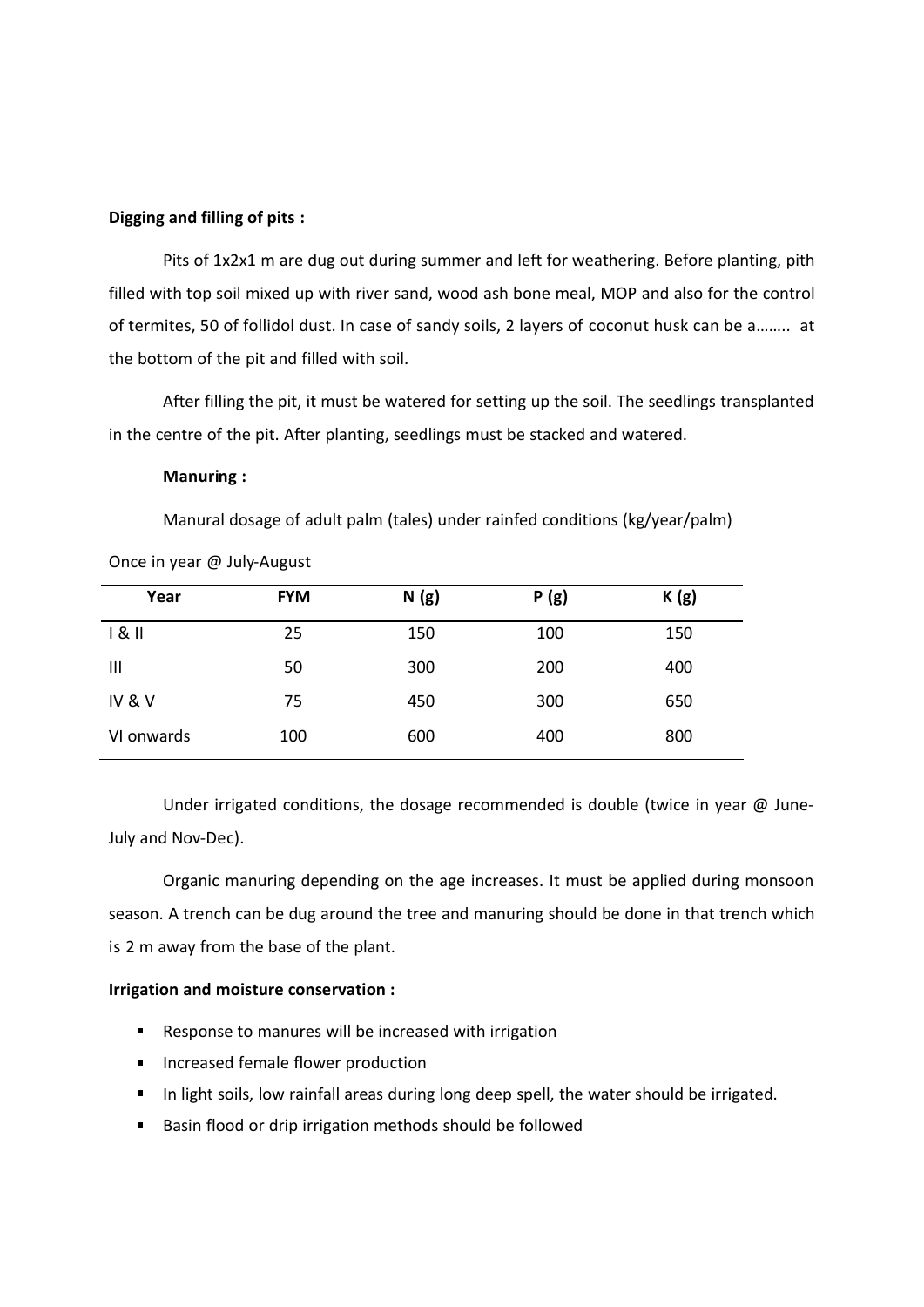- To conserve the moisture
- Mulch the ........ with coconut husk
- ........ coconut (5-6 year decomp) husk/dusk (8-10 year decomposition
- Buried alternatively at a depth of 0.5-1 m and 2 m away from the trunk.

# Coconut husk uses :

- Acts as sponge and retains 8 times moisture to its net
- Retains moisture 6 times to its net
- Retains moisture slowly during day spell
- Adds K

# Intercultivation :

Ploughed twice in winter and twice in rainy season Ploughing, digging and racking is done in basins and between the rows. Due to this aeration, infiltration of water contacts the formation of matting of roots and weeds.

# Cover cropping :

- Checks the soil erosions
- **Protects the soil from exposure to direct sun**
- Contacts the rain drops affects on the ground
- Weeds may increase the organic matter in ........
- $Add N$ .

Ex : Legumes

Mimosa invota Stylosanthus grocilis Galopogonium mucunoids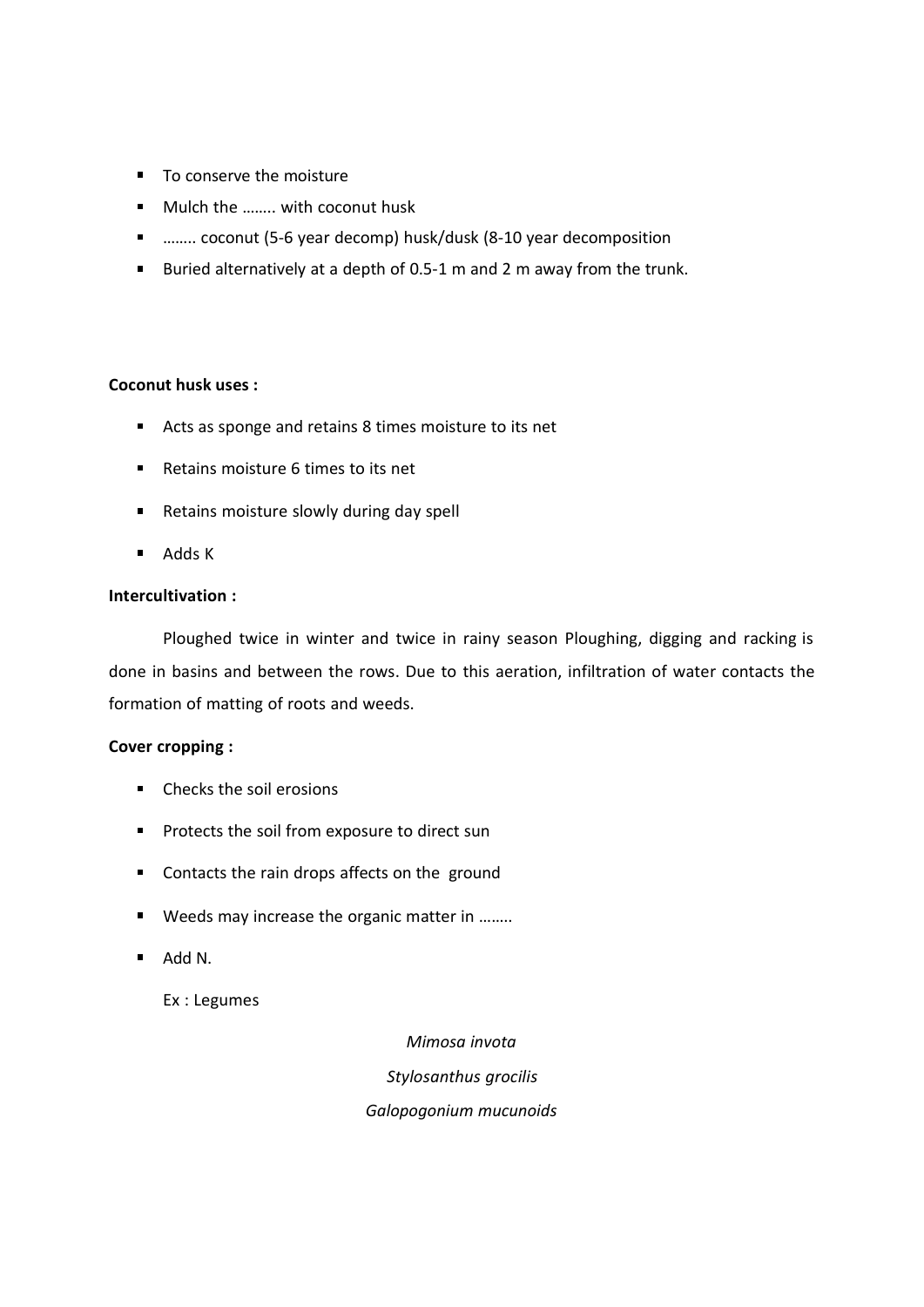# Intercropping :

Because of coconut's long pre-bearing period and lot of space between the rows we an go for intercropping. It is advisible till coconut com to bearing. Intercropping is discontinued after coconuts come to bearing. Intercropping is again taken up afterit reaches to the age of 25 years.

Ex : Banana, Vegetbles, groundnut, turmeric, ginger, tapioca, sweet otato and elephant foot yarn

Mixed cropping : Grow long duration crops.

- The crops should be shade requiring crops/tolerant
- They must be manured adequately and separately
- They must be irrigated adequately and separately

Ex : Cocoa, nutmug, cinnamon and black pepper

# Harvesting :

Tall varieties begin flowerinrg 5-7 years after planting

Dwarf varieties – 3 years after planting

They come to bearing after 2-3 years after commencement of flowering. Then they produce continuous flowers and fruits as one inflorescence/month; 12 branches/year.

11-13 months period takes for maturity after flowering.

Harvesting done depending up on the purpose for tender nuts – harvest  $@$  6-7 months old.

# Harvesting indices :

- $\blacksquare$  Brown colour of the husk
- Hallow round on tapping
- Total number of harvests : 8-10
- $H$  Harvest for green husk 10-11 months old
- For copra and oil  $-11-12$  months old
- For seed purpose  $-12$  months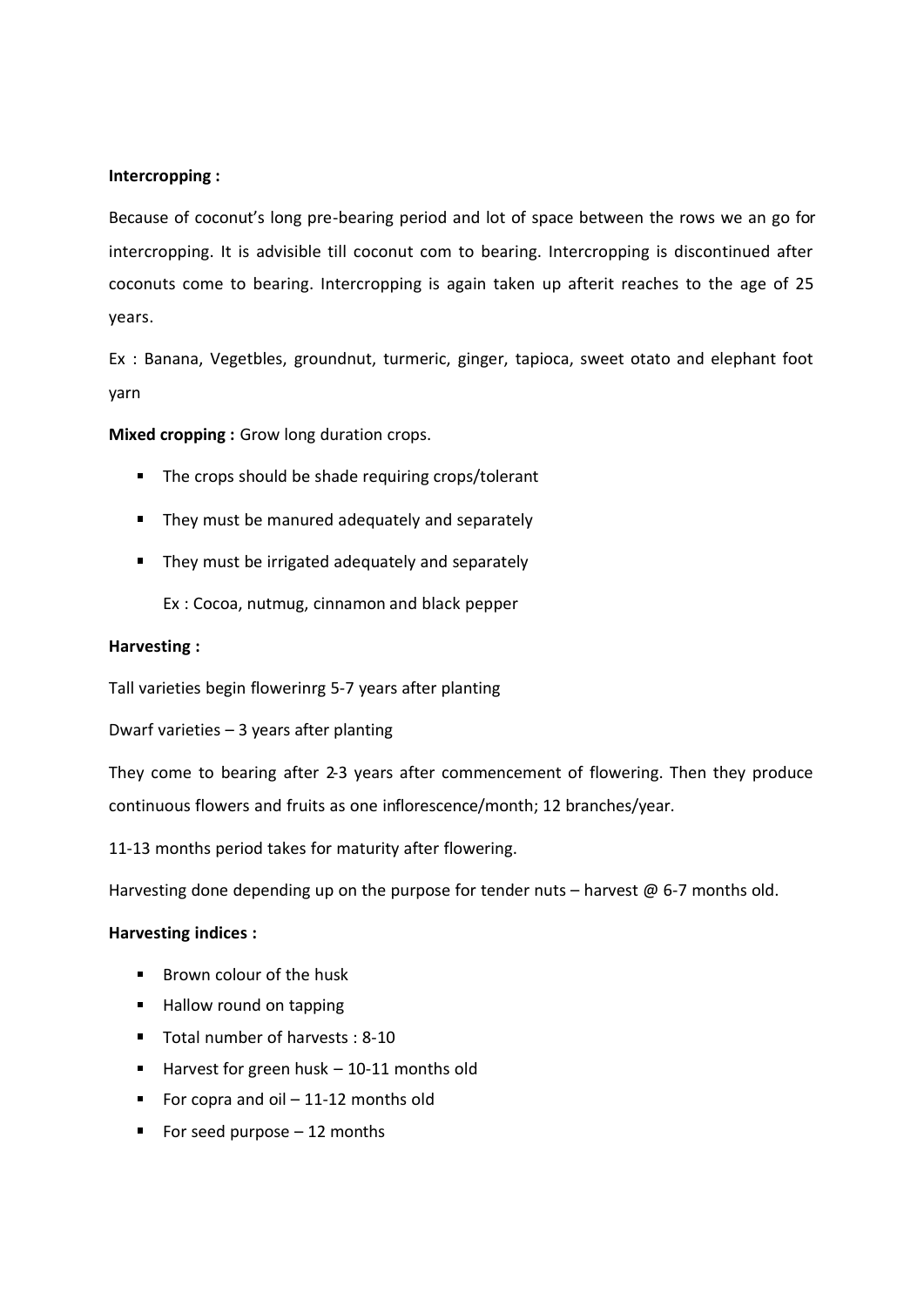■ 45 days interval, the nuts harvested during summer and 60 days interval during rain. Yield :

Varies depending on varieties, cropping systems, pests and diseases.

Rainfed conditions : 60-80 nuts/palm/year

Irrigated conditions : 80-100 nuts/palm/year

000 and the contract of the contract of the contract of the contract of the contract of the contract of the co

# OIL PALM

(Elaysis guineanssis)

F: Palmae

Origin : West Africa

American oil palm – South America

Commonly also known as African oil palm, Red oil palm

## Economic use :

Gives important vegetable oil

These are the highest oil yielding palms

On an average, yields 2.5-4 t/ha

Coconut yields 0.6-1.6 t/ha only

Extensively cultivated in Malaysia, Indonesia and Srilanka

Oil palm was introduced to India in 1834 (plant not survived) and later in 1930.Again introduced in 1970 where commercially cultivated in India. Introduced to Kerala first. 1970 – Introduced oil palm India Limited Later ICAR committee recognized almost 10 states in India; A.P., Assam, Goa, Karnataka, Kerala, Maharashtra, Orissa, T.N., Tripura and W.B. In A.P.,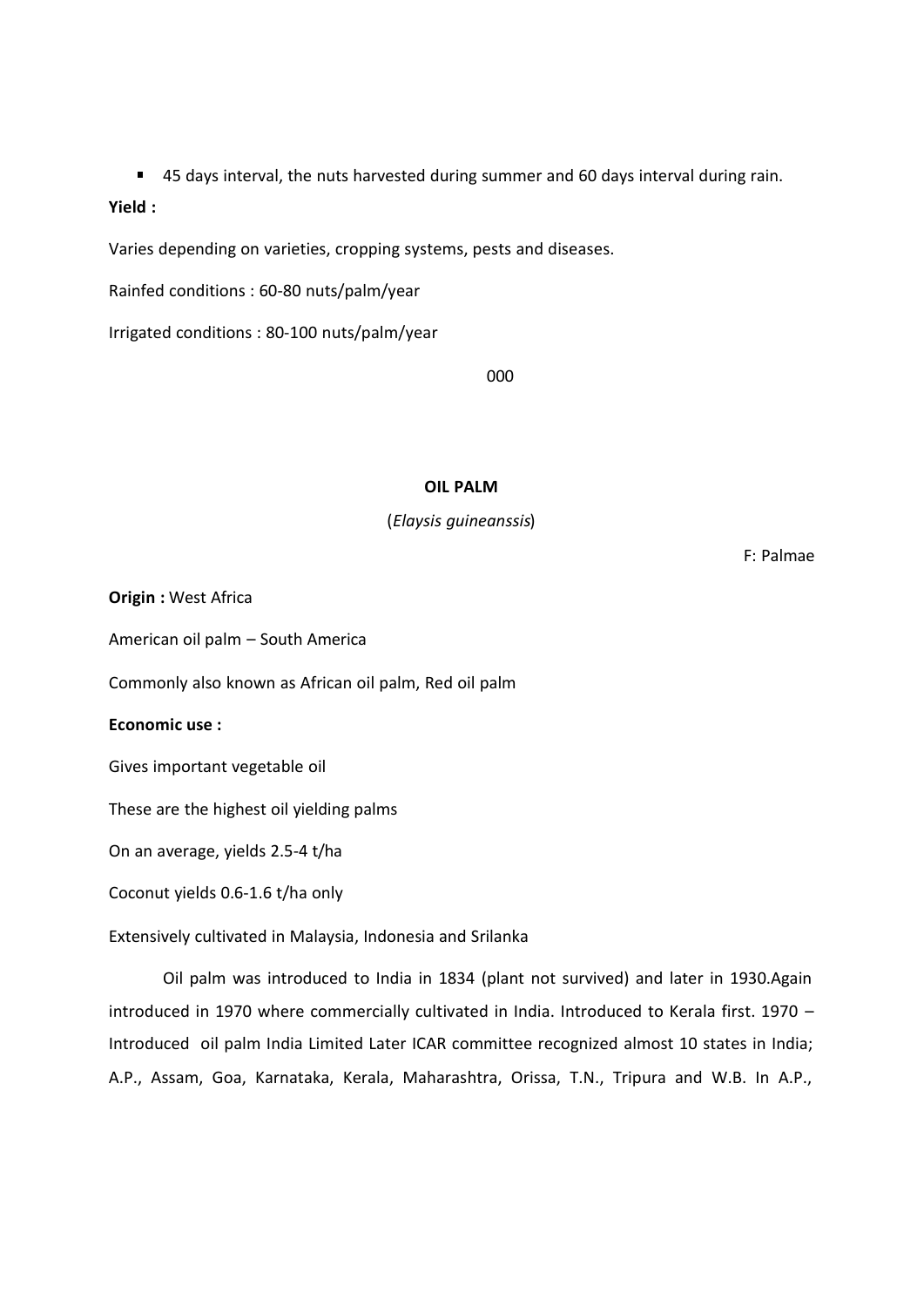identified 10 districts. They are Srikakulam, E.G., W.G., Prakasam, Visakhapatnam, Krishna, Nellore, Vizag, Guntur, Khammam.

## Botany :

Oil palm has unbranched stout tree. It grows to a height of 15-30 m. its height depends on variety and environmental conditions. Crown contains 30 leaves or fronds. These fronds are compound with a prominent petiole. They arise in whorls. Palm has strong root system to withstand strong cyclones and hailstorms.

Inflorescence is spadix and is axillary. Spadix is enclosed in a spathe. This spathe splits longitudinal exposing the flowers. Spadix has main axis having 4 or more laterals which has the flowers. Flowers are the florets.

Palm is a monoecious. Male and female flowers are separate but present on same plant. The individual flowers in female spadix arranged spirally on the axis and each spikelets protected by fine wax. Female flowers emit pleasant fragrance which attract insects helped in pollination.

Male inflorescence born on a large peduncle and contain long finger like spikelets. Each spikelet bears 1100-1200 small flowers. Oil palm is a cross pollinated plant. The main agent for cross pollination is wind and insect Eeidobius kamarunicus

The fruit bunches net is 14-30 kg. Fruits are oval in size 2.5-5 cm long. They are dark green with violet tinge, ripening fruits turn orange or yellow colour. Fruits ripen in about 6-9 months after pollination. Fruit is a sessile drupe. Fruit consists of exocarp, mesocarp and endocarp i.e., shell. These are enclosing the kernel.

## Climate :

Oil palm is considered as a tropical plant. It requires rainy tropical climate. Grows well in areas having mean annual temperature of 20-35 $\degree$ C. The mean annual rainfall ranging from 100-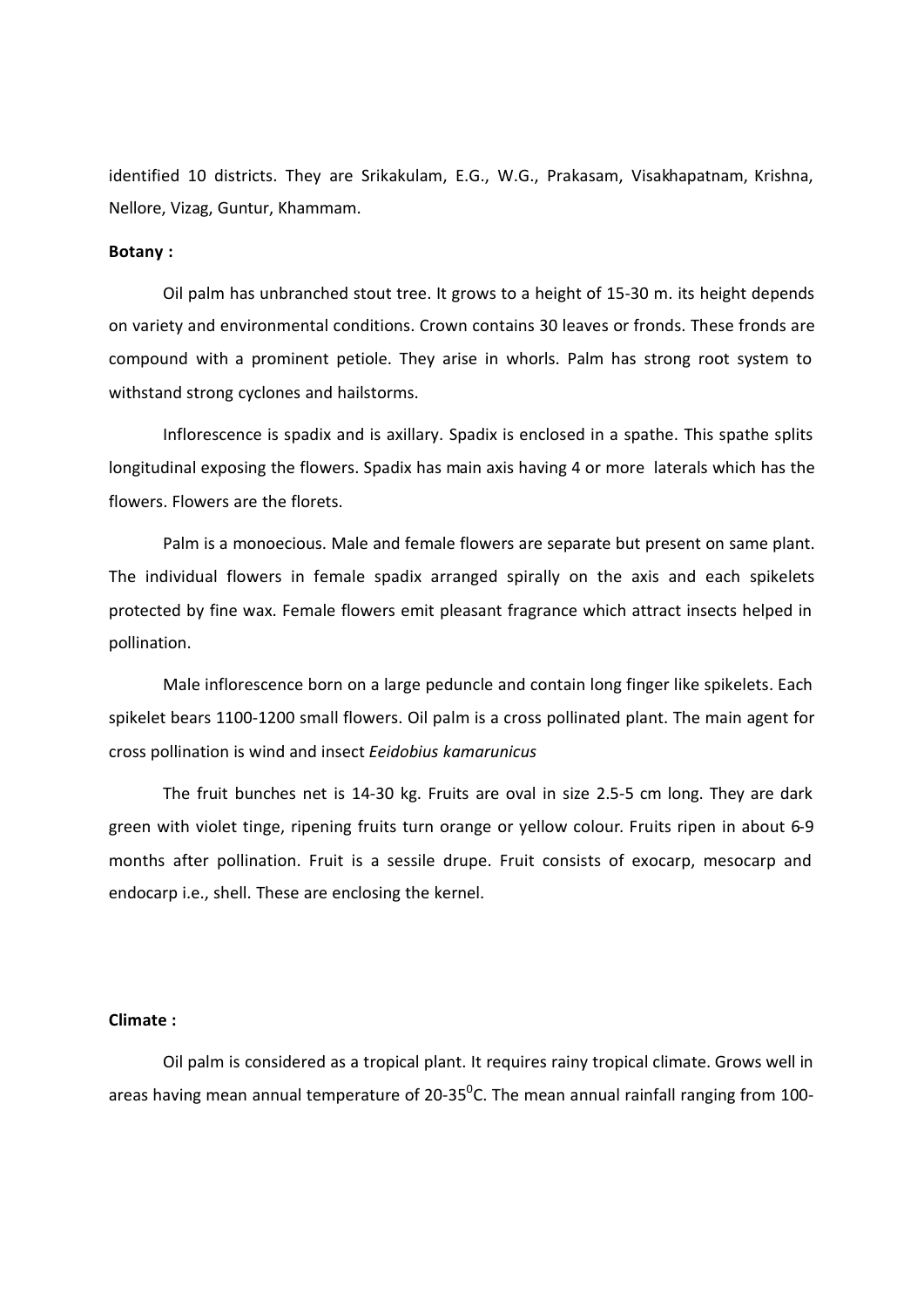1000mm. this rainfall must be well distributed with atleast 100 mm of rainfall/month. It can also withstand rainfall of 900 mm.

It can withstand drought for 2-3 months. Hot humid equatorial climate without long dry period is best. It requires plenty of sun shine hours. There should be frequent change of sunshine and rain. It comes up well from the elevation of 450 to 900 m MSL.

# Soil :

Variety of soils are suitable for the cultivation of oil palm. Deep loamy soils rich in humus are suitable. Forest soils with loam and clay content in sub soils are suitable. Lateritic sandy and pure clayey soils are not suitable. Waterlogging soils are not suitable. Oilpalm can tolerate salinity upto 0.5%.

## Land preparation :

At the beginning f rainy season, land preparation is started. Clear all the vegetation and plough the and thoroughly.

## Digging and filling of pits :

Pits are dug out during summer season with the size of 60x60x60 cm following the spacing of 9 m is triangular system of planting. Pith left for weathering for 2-3 weeks. Pith filled with top soil, mixed with manures and fertilizers and then watered to settle down.

# Planting :

Planting can be done during rainy season. Polybag is cut and seedling is separated from the poly bag intact with all of earth and root system. Seedling planted in the centre of pH. Collar region of plant should not buried into the soil. Care to be taken that collar region is level to land surface. Deep planting is avoided. After planting, it is watered and seedling is protected and mulching can be done in basins. After establishment of seedling, manure and fertilization can be done.

## Manuring :

Regular manuring programme is very essential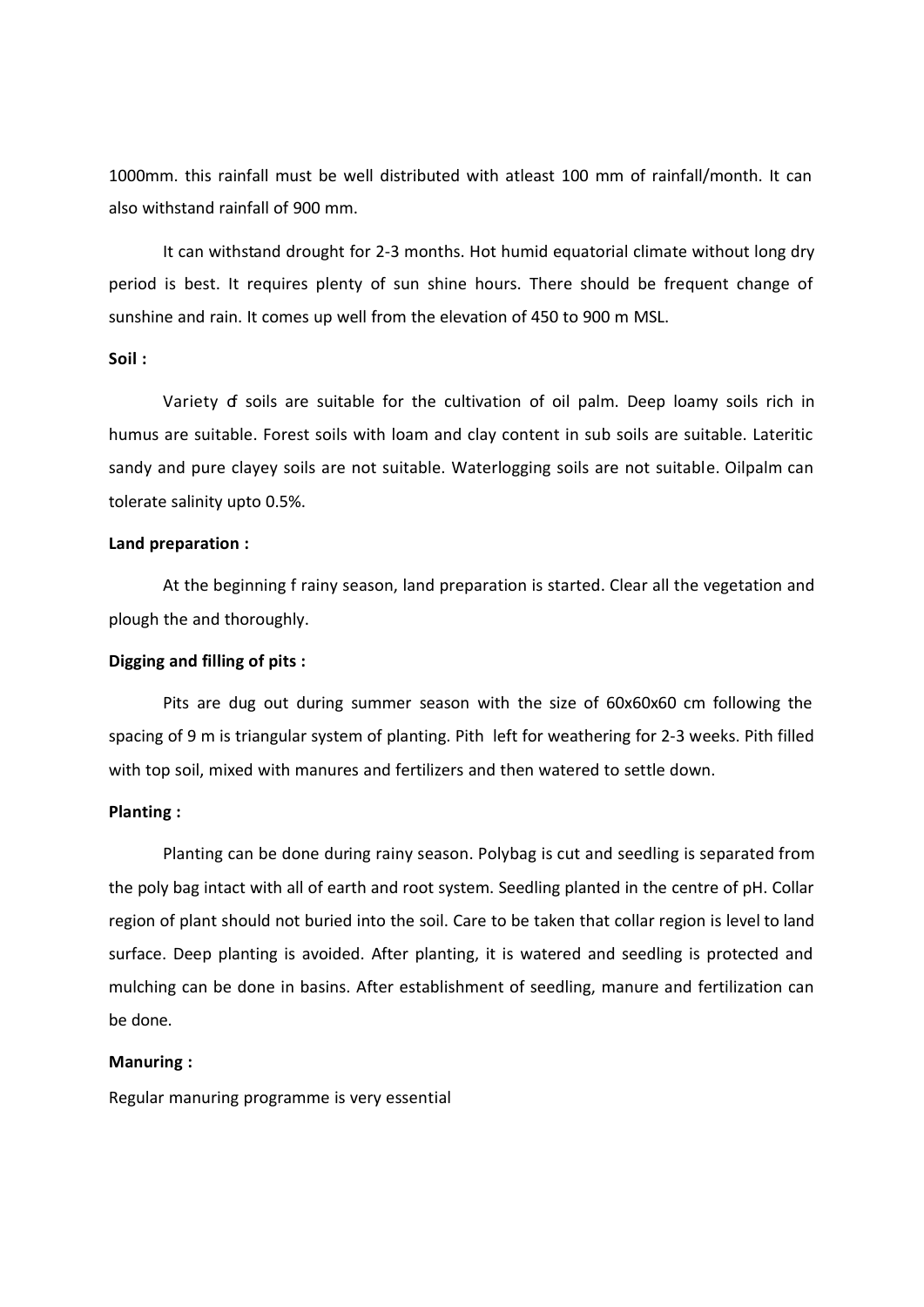| Fertilizer<br>(kg/palm) |                                                                                   |                |                          | Age of palm (months after planting |                |     |                |     |        |
|-------------------------|-----------------------------------------------------------------------------------|----------------|--------------------------|------------------------------------|----------------|-----|----------------|-----|--------|
|                         | $\overline{2}$                                                                    | $\overline{4}$ | 6                        | 9                                  | 12             | 15  | 18             | 24  | $30\,$ |
| ${\sf N}$               | 60                                                                                | 80             | 120                      | 160                                | 180            | 200 | 250            | 300 | 400    |
| $P_2O_5$                | $\blacksquare$                                                                    | 230            | $\overline{\phantom{a}}$ | 230                                | $\blacksquare$ | 320 | $\blacksquare$ | 360 | 360    |
| K <sub>2</sub> O        | 150                                                                               | 150            | 150                      | 180                                | 240            | 300 | 360            | 600 | 600    |
| MgSO <sub>4</sub>       | $\overline{\phantom{a}}$                                                          | 250            | 250                      | 300                                | 300            | 300 | 300            | 500 | 500    |
|                         | FYM 25-10 kg/palm depending on age and type of soil This fertilizer dosage can be |                |                          |                                    |                |     |                |     |        |
|                         |                                                                                   |                |                          |                                    |                |     |                |     |        |
| applied in 2 splits     |                                                                                   |                |                          |                                    |                |     |                |     |        |

II split W Sept-Oct.

A broad band/trench can be made around the palm underneath the spread of the leaves fertilizers applied in trenches and covered with soil and watered immediately

# Intercultivation :

Weeding : Competition must be avoided between young developing plants and unwanted plants. Basins kept weed free. In case o young gardens, the barings or rings around the palm needed out. In case of bearing gardens, the entire land is ploughed/weeded twice in a year. Herbicides are not used to control he weeds.

Leaf pruning : It is done during the dry months. Prune dead, dried out and diseased leaves. Male inflorescences must be cut. It must be practiced to avoid shade by overcrowding leaves; uniform ripening of bunches of crown. It also avoids the obstruction at the time of harvesting.

## Cover cropping :

Cover cropping checks the erosion Suppress the need growth Adds fertility to the soil

Ex : calapogorium mucunoides Purarania phaseoloides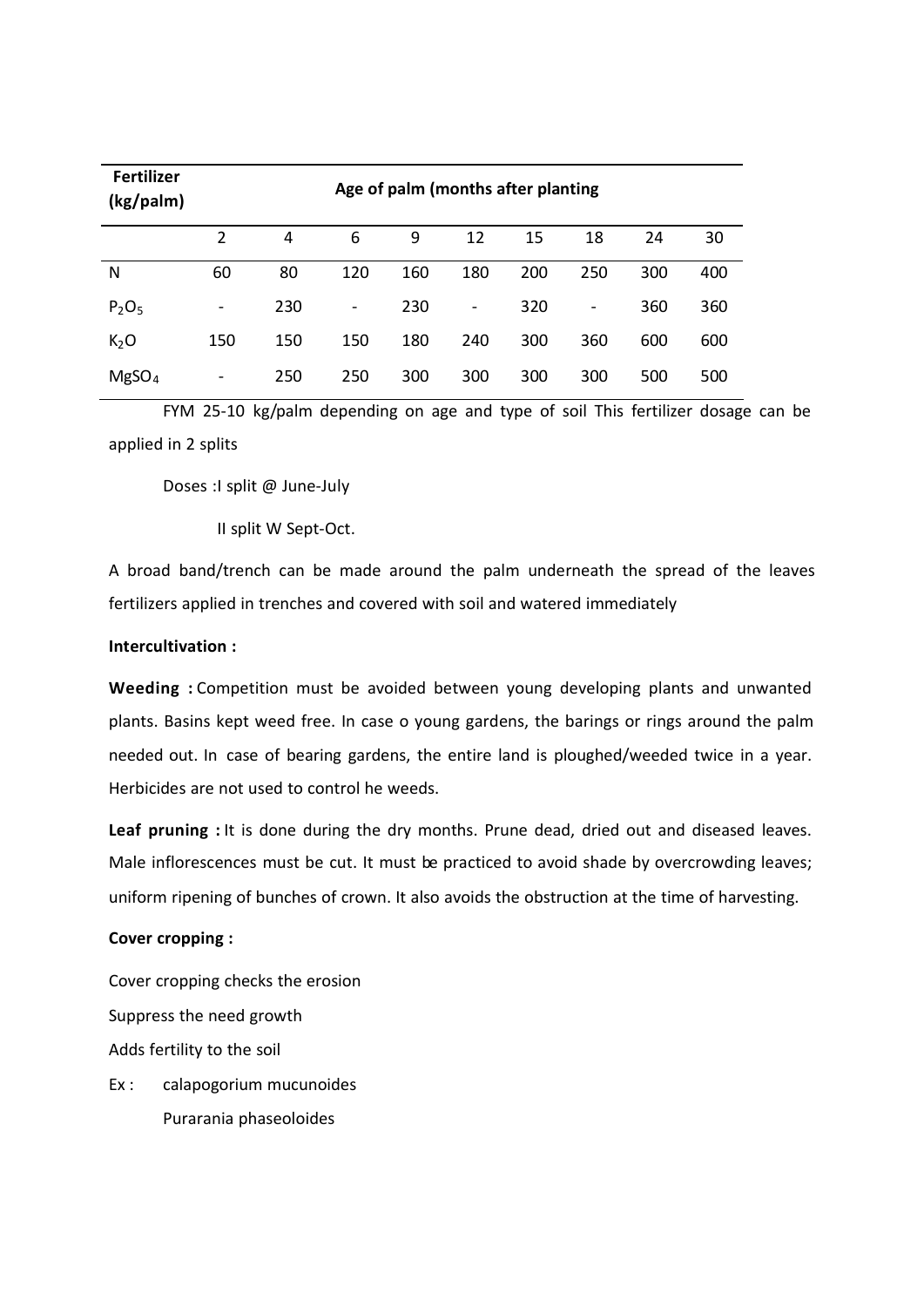## Denonsema pubescence

## Flowering and cropping :

Production of fruit bunches start at the age of 3-6 years but peak bearing is observed when attain 8 years age. It will continue bearing upto 40 years or more. The fertility period is upto 60 years. The palm lives for about 100 years.

## Harvesting :

Fruits harvested after full ripening.

Harvesting indices ; Change of fruit colour from red to orange

Dropping of fruits from bunches

After harvesting the bunches

Shifted to processing units within 24 hours.

## Yield :

In A.P. the average yield is 20-25 t/ha – fresh fruit bunches

The oil yield is 4-6 tons.

Oil palm gives 2 distinct vegetable/edible oils. Oil yields from mesocarp of fruit is 20%. Oil yields from kernel of the fruit/seed is 26%. Total of 46% comes from the oil palm

## ARECANUT

## (Areca catechen)

# F : Palmae

Origin : Malayan and Archepelago islands, Indian islands and E.I. island.

It is one of the important spices in India. Cultivated since pre-christian era.Commercially cultivated in India,Bangladesh and Sri Lanka. In India grown in Kerala, Karnataka, Assam (which accounts >90% of total area in the production of arecanut), T.N., Goa, W.B., Meghalaya, Maharashtra and Tripura. In A.P. grown in an area of 200 ha only. It provides employment to 6 million of people directly or indirectly.

# Botany :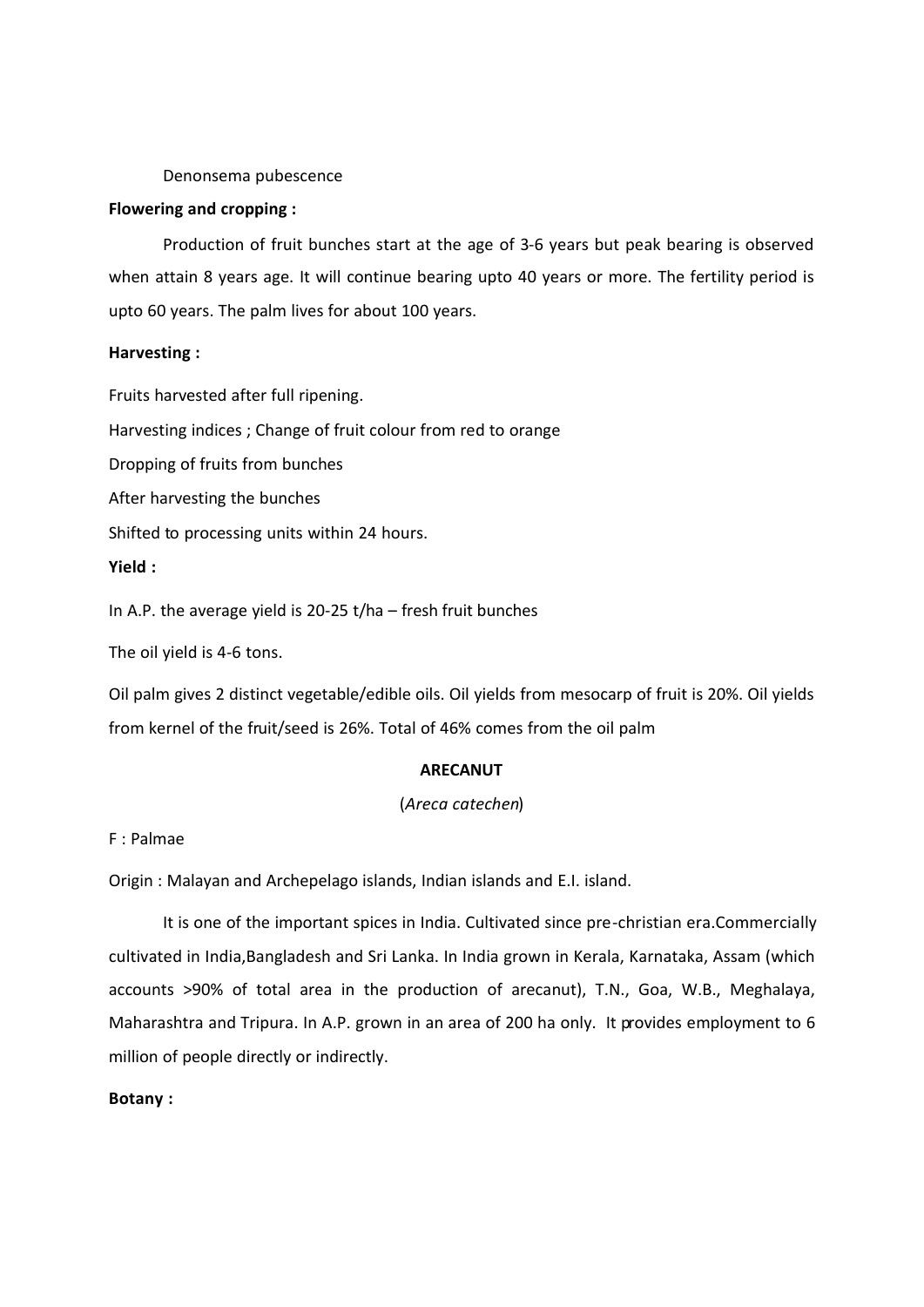It is an unbranched smooth, cylindrical inflorescence called spadix enclosed in a spathe. It is a thorny, slender palm and grows to a height of 15-20 cm.

The spadix consists of main rachis and is divided into secondary and tertiary rachis. Both male and female flowers arise on them. Female flowers are unisexual. Male flowers arrange on upper part and mostly at dorsal end of secondary rachis. Male flowers are smaller than female flowers. Staminate flowers open earlier than pistillate flowers which encourage cross pollination.

Fruit consists of fibrous outer husk enclosing the single seed. Fruits are bright orange in colour. Fruit is nut and takes30-35 weeks for the maturity.

# Climate :

It is a tropical palm, comes well in different agro-climatic conditions and grown well from 1000m above MSL. Cultivation mainly continued to  $28^0$ N and S of the equator. Arecanut grows in areas which receive abundant well distributed rainfall hence it requires moist climatic regions.

Optimum temperature  $15{\cdot}30^0$ C. it cannot tolerate extreme temperature and wide diagonal temperature. Banana is an intercrop in this plantations.

# Soil :

Arecanut thrives well in variety of soils provided good drainage conditions. Red laterite, red loamy and alleviated soils are suitable. It cannot withstand water stagnation. Drainage must be provided in the areas of high rain fall regions like Assam and West coastal regions.

# Land preparation :

Repeated ploughings must be done after the fine depth is obtained.

Digging of pits : Pits are dug out with a size of 90x90x90 cm with a spacing of 2.7x2.7m. pits filed with compost and tank with seedlings planted at the centre of the pit at the beginning to end of the monsoon.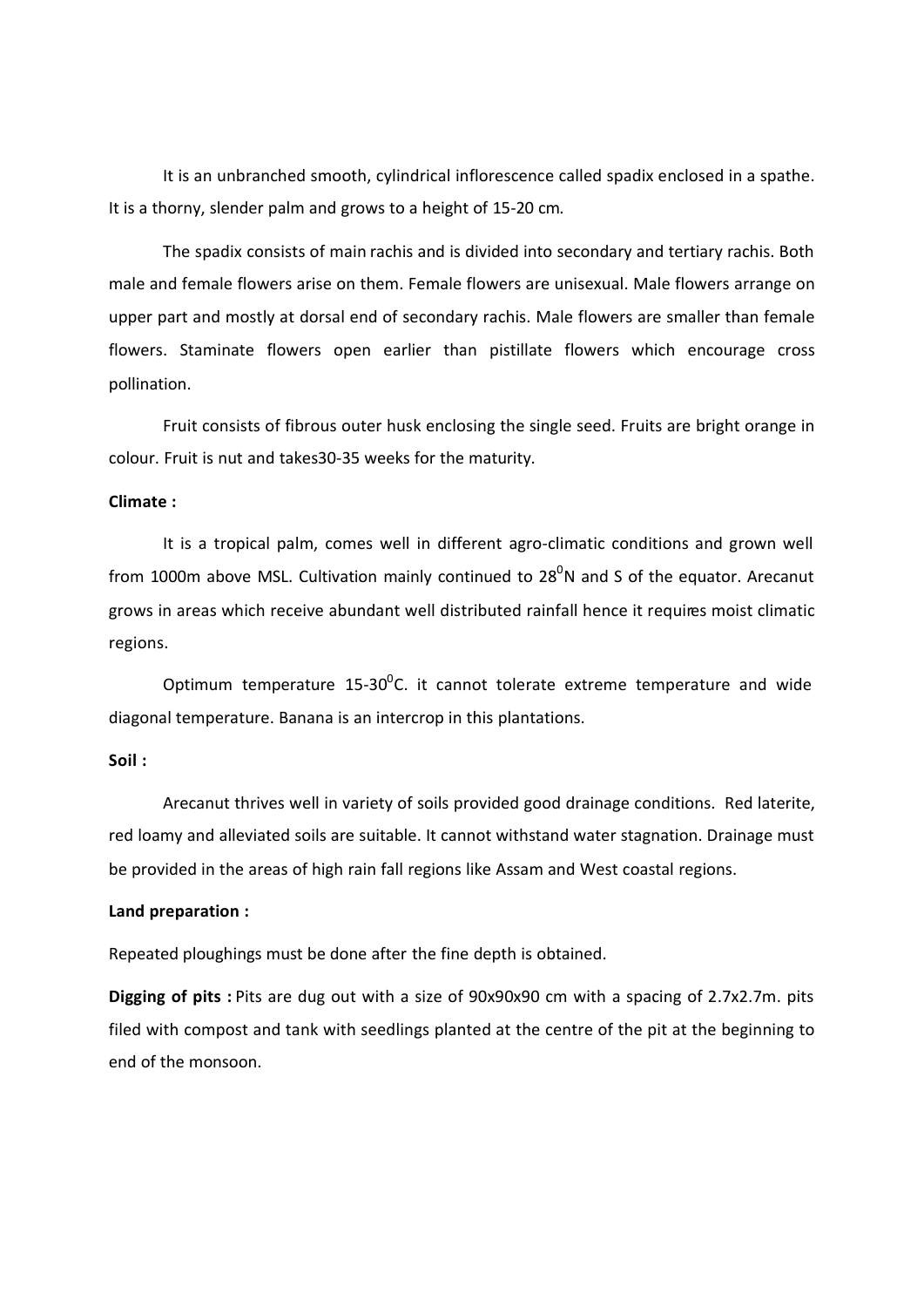Bananais planted in Arecanut to give prrotectin for seed scortching. It is planted during May-June in well drained soils as Aug-Sept in clay soils.

In Tamil Nadu, banana is planted during June-July. Arecanut during October month is very susceptible to sun scorching. Plant rows may planted in N-S direction at an angle of  $30^0$ towards west. Tall and quick growing shade trees raised in south and south west side to provide shade.

# Irrigation and drainage :

Rainfed and irrigated crops, irrigate the crop once in 3-5 days. Arecanut is very sensitive to water logging conditions. Drainage must provided at a depth of 30 cm, for every 2 rows of palms to drain out excess water.

# Manures and fertilizers :

Manures and fertilizers should be applied at every year. Dosage of N, P and K = 100-40-140 kg/ha. 12 kg green leaf manure, compst can apply. Organic manure applied only once or a year at September and October given in 2 split doses.

I split : Sept and Oct (broadcast around the palm)

II split : March and April (rainfed) applied in a trench of 75-100 cm radius.

The recommended dosage for …………….

If soils are acidic in nature, apply lime during 3 weeks prioir to fertilizer application. Liming done at alternate days.

## Intercultivation :

Control the weeds with a light digging, done at the end of monsoon by breaking the crust i.e., found during irrigation. Hand weeding should be done regularly.

Cover cropping : Followed I the areas of sloapy lands.

It prevents the soil erosion

Adds organic matter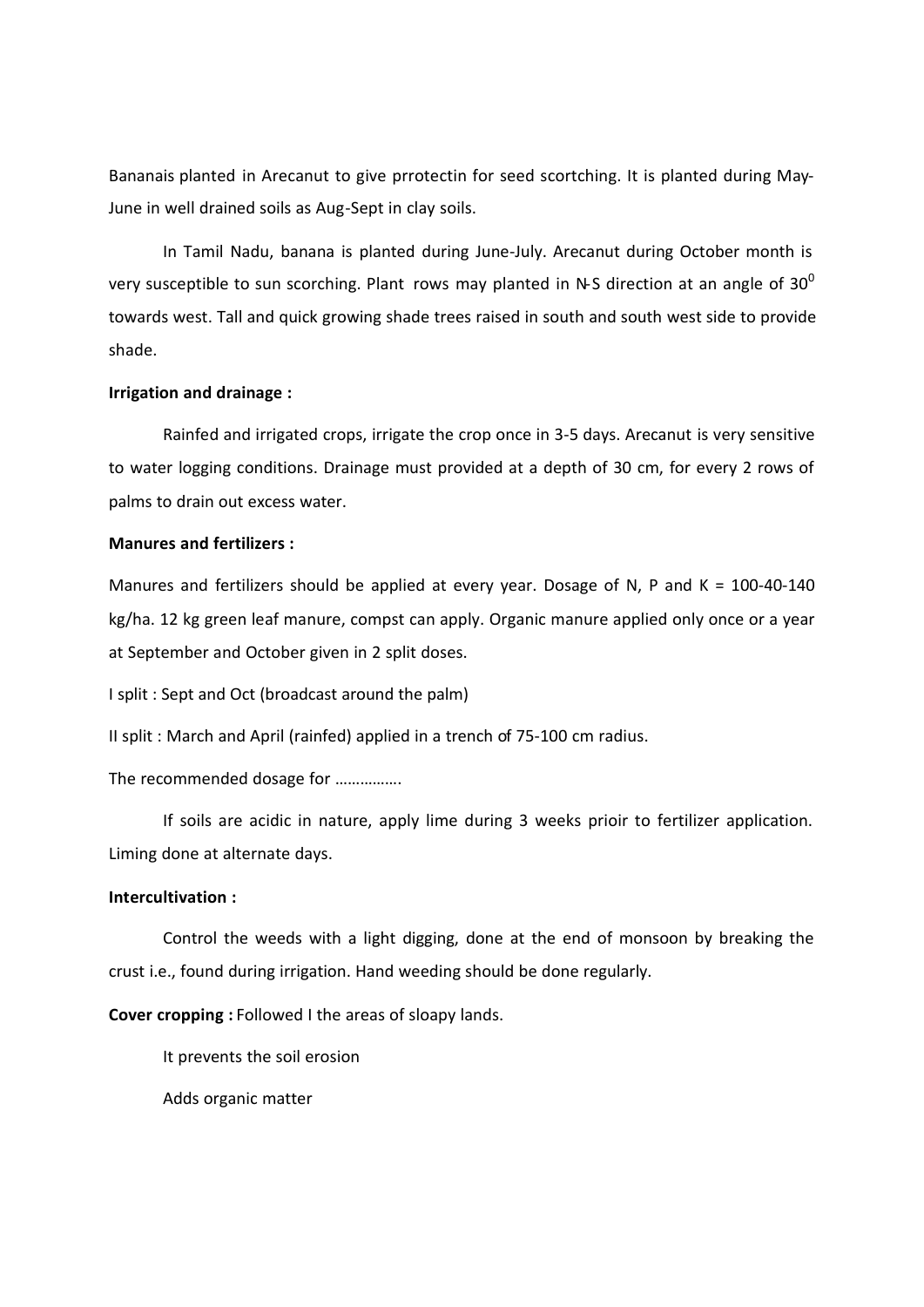Usually cover cropping practiced at the beginning of the season,which ads ……….. Usually cover cropping practiced at the beginning of the season,which ads<br>Ex : Stylosanthus gracilis<br>Calapogonium murunoids<br>Interspacing between rows is utilized by growing the cover crops.<br>Intercropping with banana, ginge

Ex : Stylosanthus gracilis

Calapogonium murunoids

Interspacing between rows is utilized by growing the cover crops.

Intercropping with banana, ginger, turmeric and elephant foot yarn

Mixed cropping with beetle vine, nut meg

Yield :

Almost > 10 kg/palm

000 and the contract of the contract of the contract of the contract of the contract of the contract of the co

#### **CASHEWNUT**

(Anacaudium occidentale)

F: Anacaudiaceae

Origin : South America

Cashewnut is an exotic crop, introduced to south India by Portuguese during  $16<sup>th</sup>$ century.

It can grow upto 200 latitude, and grown > 30 countries like India, Brazil, Tanjania, Kenya and Mossambe. India stands first in production of cashewnut. It produces 90% of world's exporting market.

In India, important states are Kerala, Tamil Nadu, A.P., Maharashtra, Goa and Karnataka. Others are W.B., Tripura and Pondicheri. In A.P., Guntur, West Godavari, Nellore and Prakasam districts.

Uses :

- A labour intensive crop. Needs more labour for processing.
- Provides employment  $> 4$  million people.
- Earns good foreign exchange  $-2\%$  by exporting the agricultural products.
- It is nutritious food. Low in carbohydrates and rich in vitamins.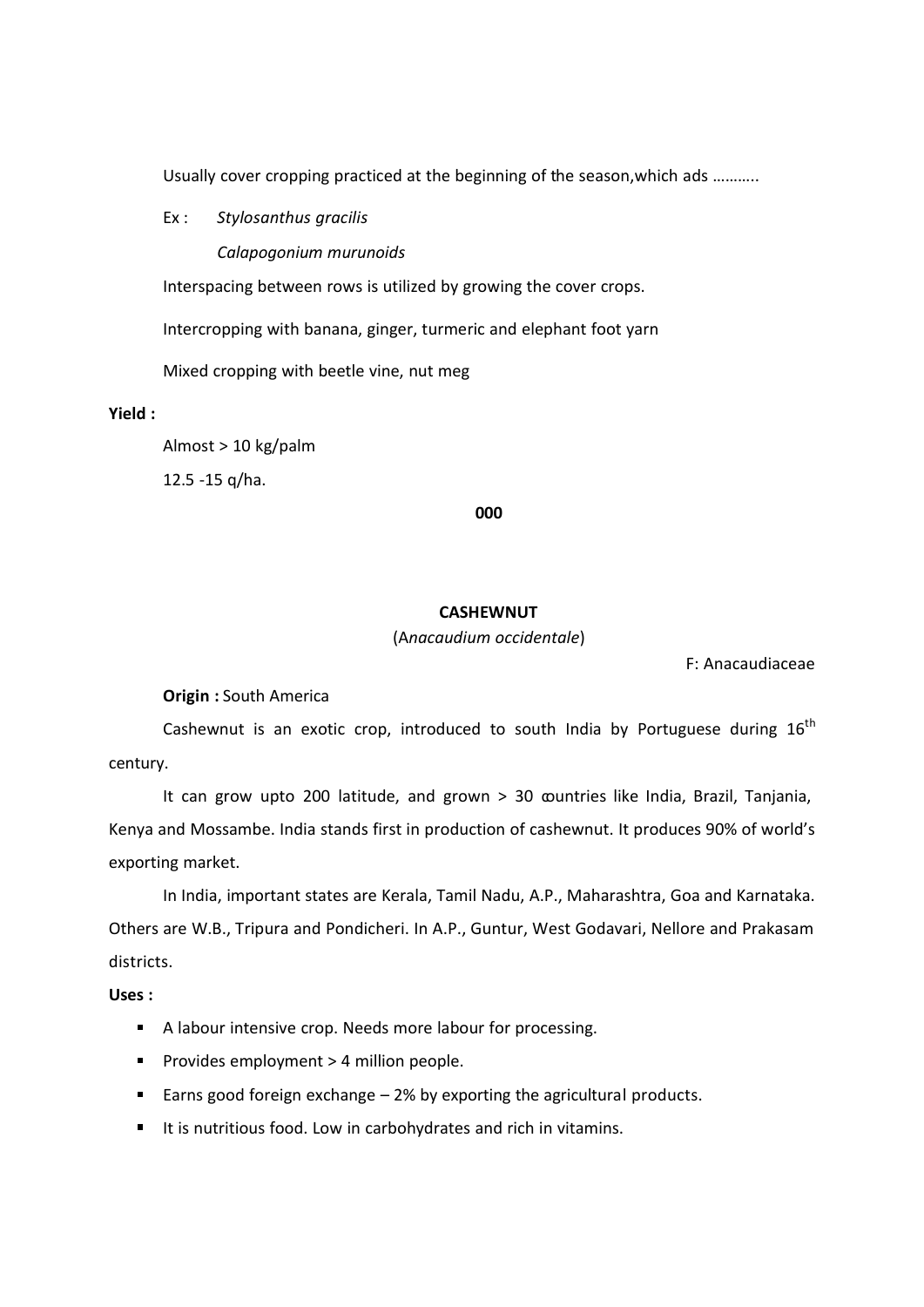- Vields 40% of oil
- Testa is rich in tannins, used in leather industries. Testa which is adhering kernel an be utilized for poultry feeding.
- Very rich in Vit-C and five times more in citrus yields 10-20% of sugar.
- Astringent presenting cashewnut is not consumed but used for preparations of liquor, 'Feni' prepared in Goa.
- Cashew nut shells can be dried and make powder, used for animal feed. It is very rich in phenol used for preparation of pains, insecticides, baking and good preservatives.

## Botany :

Cashewnut plant is an evergreen close spreading tree and reaches to a height of 10-15 m with primary and secondary branches. It has very strong tap root system by extensive network of lateral roots. ■ Very rich in Vit-C and five times more in citrus yields 10-20% of sugar.<br>
■ Astringent presenting cashewnut is not consumed but used for pre<br>
"Feni" prepared in Goa.<br>
■ Cashew nut shells can be dried and make powder, us

Two types of branching is in cashewnut

- 
- 

**Example 12.1**<br>Astringent presenting cashewnut is not consumed but used for pre<br>
"Feni" prepared in Goa.<br> **Extensive branching** can be dried and make powder, used for animal fe<br>
phenol used for preparation of pains, insect Intensive branching : shoots grow to a length of 25-30 cm, temperates into a panicle. 3-8 laterals will arise from below the panicle within 10-15 cm of the apex. These laterals again terminate into panicle in the next flowering season. This process of branching will be reported giving plant to a bushy appearance.

Extensive branching : Shoots grow to a length of 20-30 cm and take rest. Buds will sprout 5-8 cm below the apex and then gives further growth. This growth continues for about 2-3 years without lowering. This type of extensive branching gives the plant to a spreading habit.

This type of intensive and extensive branchings seen on same plant with varying extensions. High yields of > 60% of intensive branching, lone yields < 20%.

Leaves are alternate and simple, glabrous, obvovate, round, pinnately veined; young leaves are reddish brown to pale green gradually turns to dark green.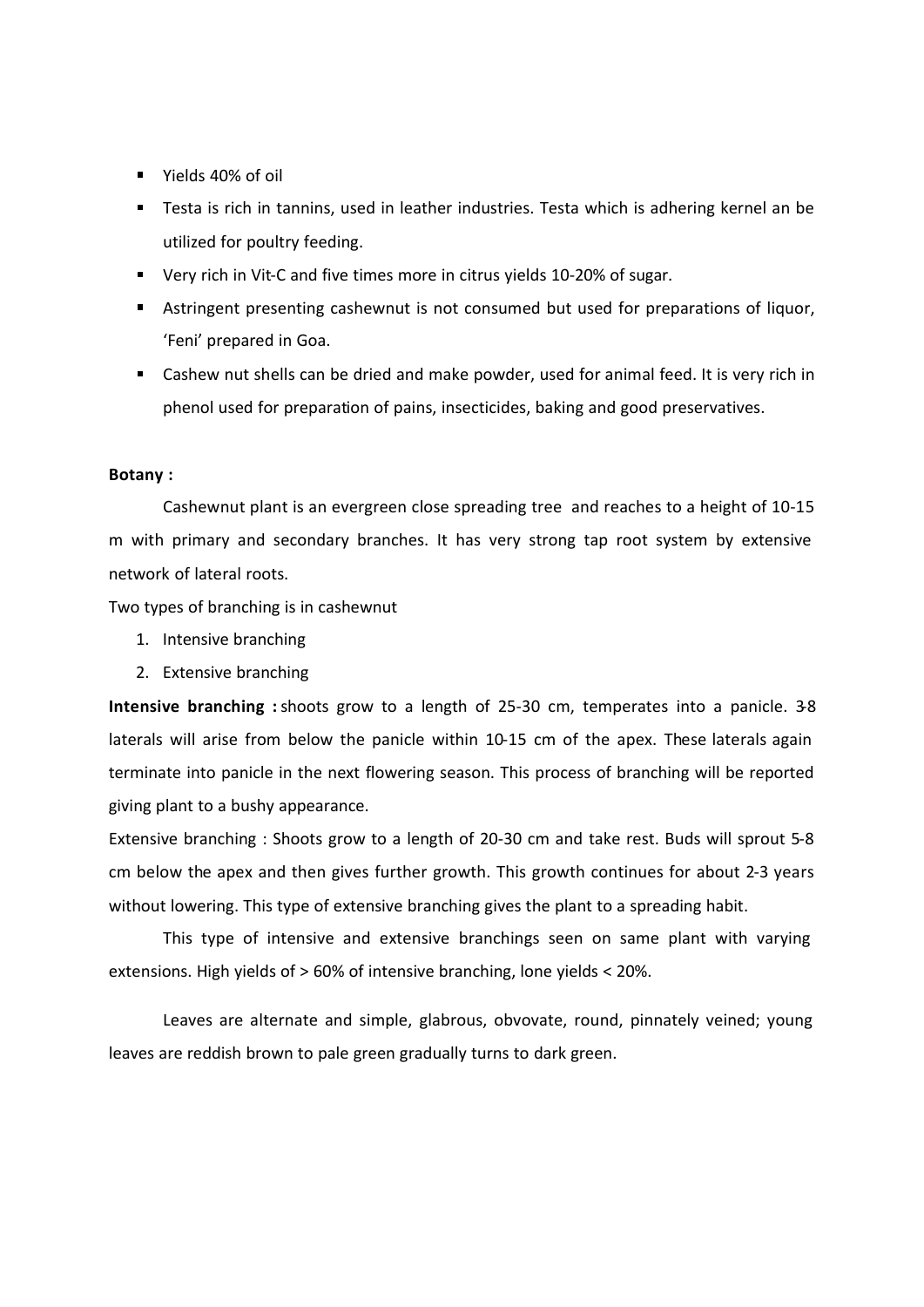Cashew is a polygamous monoecious tree, flowers are bisexual or staminate and they are intermixed or present in the same inflorescence. In the inflorescence 95% are staminate and 5% are hermaphrodite. Inflorescence is terminal. Cashew is a polygamous monoecious tree, flowers are bisexual or staminate<br>
intermixed or present in the same inflorescence. In the inflorescence 95% are s<br>
5% are hermaphrodite. Inflorescence is terminal.<br>
Flowering occurs Cashew is a polygamous monoecious tree, flowers are bisexual or staminate and<br>intermixed or present in the same inflorescence. In the inflorescence 95% are stami<br>5% are hermaphrodite. Inflorescence is terminal.<br>Flowering o Cashew is a polygamous monoecious tree, flowers are bisexual or staminate and they<br>intermixed or present in the same inflorescence. In the inflorescence 95% are staminate<br>5% are hermaphrodite. Inflorescence is terminal.<br>Fl

Flowering occurs in 3 phases

- 
- 
- 

Staminate flowers open earlier than bisexual flowers

Pollination is by insects – Files, bees and anti and wind. Under normal conditions, 85% of perfect flowers are fertilized among these, 4-6% reach to maturity.

Remaining shed at various stages of the development. Cashew is having a fruit called as cashew apple. This cashew apple is fleshy peduncle. It is not the true fruit i.e., real fruit. Cashew apple is juicy, sweet and varies in size, shape, colour and taste. It is 57 times heavier than nut. It is the rich source of Vit – C and sugars.

Cashew nut is the real fruit. It is a drupe. It is kidney shaped, green colour, vary in size and shape and nut will be growing …………… Shelling per cent is 13-30%. Nut encloses a soft kernel. It is the commercial product. Shell of he nut is sticky, resinous and corrosive oil called as cashew nut shell liquid (CNSL).

**Climate :** It is a heavy tropical plant, grown in wide range of tropical climate between  $25^{\circ}$ N and S latitude, grows upto elevation of 1000 m MSL. Profitable cultivation is observed at 600 m.

It requires annual rainfall of 500 mm comes up even under 300-400 mm. rainfall distribution should be even. Distribution of the rainfall is important than quantum of rainfall. Rainfall must be spread to 5-7 months with a well defined dry season for about 3-4 months before flowering.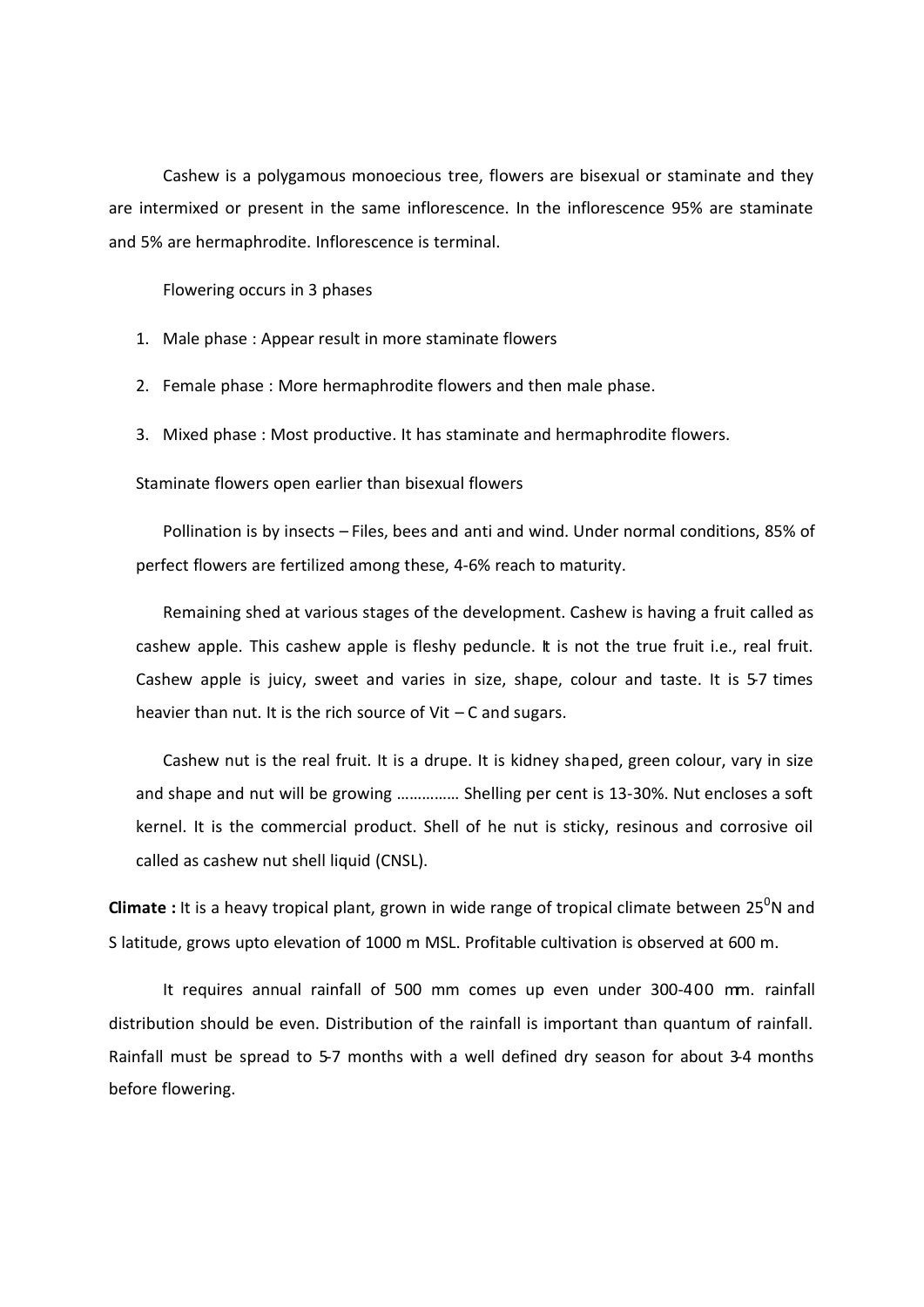It thrives under the temperature of  $15\text{-}40^{\circ}$ C. Cultivation is commercial in the areas with mean annual temperature not  $< 20^{\circ}$ C, but it is sensitive to extreme dry conditions. It is exposed to these dry condition, leaves get scortch and drop-off. Flowers and fruits also drop.

Cashew is sensitive to cold conditions and also grown under wide range of …… nearer to sea coast upto 160 km, but excess humidity leads to pest and disease attack.

# Soil :

Grown in wide varieties of soils. Laterite soils, red and coastal sands are preferable. Cashew is grown in marginal soils generally. In east coast areas, cashew is grown well in sandy soils. In west coast areas, grows well on lateritic soils, also grown on hilly slopes on western ghats.

Soils should be deep, feasible, well drained without any ................. with water table  $\omega$  3 m depth is best suitable.

It can tolerate drought to some extent but cannot tolerate water logging. pH should be 6.0-7.5.

#### Preparation of land :

Clear up all the vegetative growth and plough until fine tilth obtained upto 4-5 cm and then level the land.

Pits are dug up 50x50x50 cm during April-May with spacing of 8-10 m and planted as square system. Pits left for weathering for 2-3 weeks. Pits refilled with top soil mixed with 25 kg of FYM. 2-3 months old seedlings or 1 year old growth are planted in the centre of the pit during July-August. Watering is done immediately after planting provide support for planting called stalking.

# Irrigation and manuring :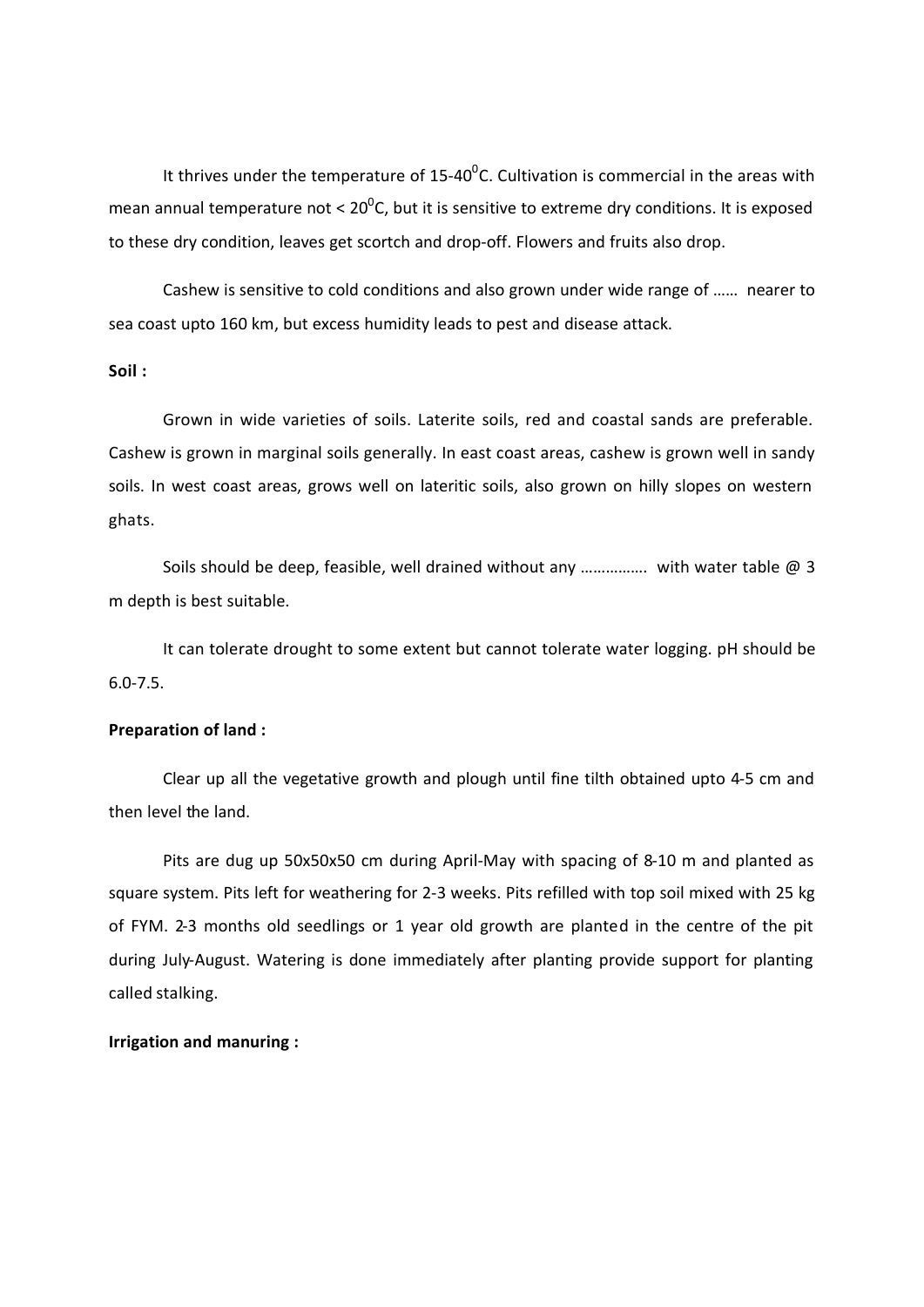# Manuring :

|                    |                                                              |                                        |             |                           |                        | Cashew grown as rainfed and irrigated crop. It is a handy and drought tolerant plant.            |
|--------------------|--------------------------------------------------------------|----------------------------------------|-------------|---------------------------|------------------------|--------------------------------------------------------------------------------------------------|
|                    |                                                              |                                        |             |                           |                        | Irrigation must be provided during initial growth of 2-3 years, during summer irrigation must be |
|                    | given for better establishment of newly planted young trees. |                                        |             |                           |                        |                                                                                                  |
| <b>Manuring:</b>   |                                                              |                                        |             |                           |                        |                                                                                                  |
|                    |                                                              |                                        |             |                           |                        | Application of manures and fertilizers to get higher yields. During initial years vigorous       |
|                    | growth. N applied once in 2 months.                          |                                        |             |                           |                        |                                                                                                  |
| Year               | $N$ (gm)                                                     | June-July<br>$\boldsymbol{\mathsf{P}}$ | $\mathsf K$ | $\boldsymbol{\mathsf{N}}$ | September-October<br>P | К<br>(gm/plant)                                                                                  |
| T                  | 25                                                           | 25                                     | 25          | 25                        | 25                     | 25                                                                                               |
|                    | 100                                                          | 25                                     | 25          | 100                       | 25                     | 25                                                                                               |
| $\mathop{\rm III}$ | 150                                                          | 40                                     | 60          | 150                       | 40                     | 60                                                                                               |
| IV                 | 200                                                          | 50                                     | 60          | 200                       | 50                     | 60                                                                                               |

FYM : 25-50 kg/plant depending on the age. It is applied in the trench of 10-15 cm deep and 1-1 ½ m radius from the trunk and fertilizer mixed with FYM. Trench is covered and irrigation is given.

# Intercultivation :

Weeding : The interspaces must be ploughed twice in a year starting from rainy seasons at the end of season. Ploughing controls weeds increase the infiltration rate of water into the soil. The young garden kept weed free by periodical weeding done in basins. After weeding, basins can be mulched with any dry leaves or paddy husk Mulching helps to conserve the soil moisture during summer.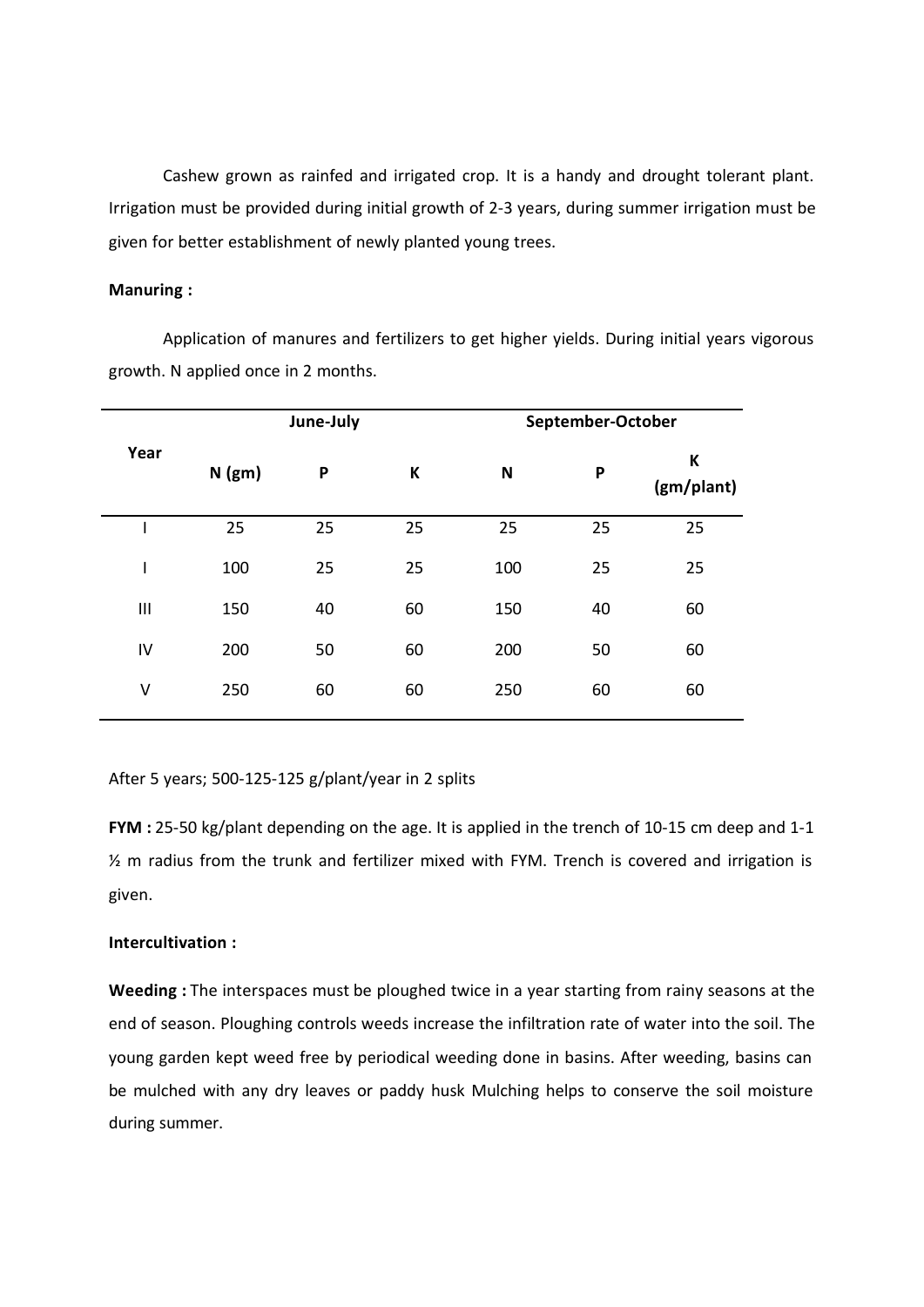Intercropping : Interspaces can be well utilized with GN, HG and cone ea. Also used for raising the nurseries of vegetables. In A.P., Orissa, interspace is used for raising the casuarinas. In Goa, it is used for Eucalyptus and Teak. In West coastal plane areas, coconut is grown as intercrop.

Pruning : Pruning is done. All side shoots must be removed upto height of 1 ½ m height. This helps the plant to give umbrella shape. Periodical pruning of diseased, rotten, criss-cross branches during blooming and harvesting periods i.e., June-December. Pruning helps the spread of diseases.

Flowering and harvesting :

Comes to fruiting in 3-5 years. Commercial bearing is only after 10 years. Comes to flowering only once in a year. The commencement of flowering season depends on the region.

In west coast region …………..

In east coast region - January-February

Harvesting in west coast - February

#### Harvesting in east coast -April.

By May, all most all pickings can be completed. Fruits will be collected which are fallen down. In Goa, fruits picked up before they using preparation of berries. After harvesting, nuts are separated from cashew apple. These nuts sun dried for 2-3 days and stored in gunny bags.

Drying must be done properly because there will be discolouration on drying. Not also over dried, the nuts become brittle and breakage of kernels while processing.

Yield : Varies with variety, soil, rainfall, sex ratio, fruit set and management practices. Also varies with seedling progeny and region to region. In A.P. when plant is at the age of 15 years, nut yield is 1600 kg nuts/ha (16 q) higher.

Kerala : > A.P. yields.

# Processing :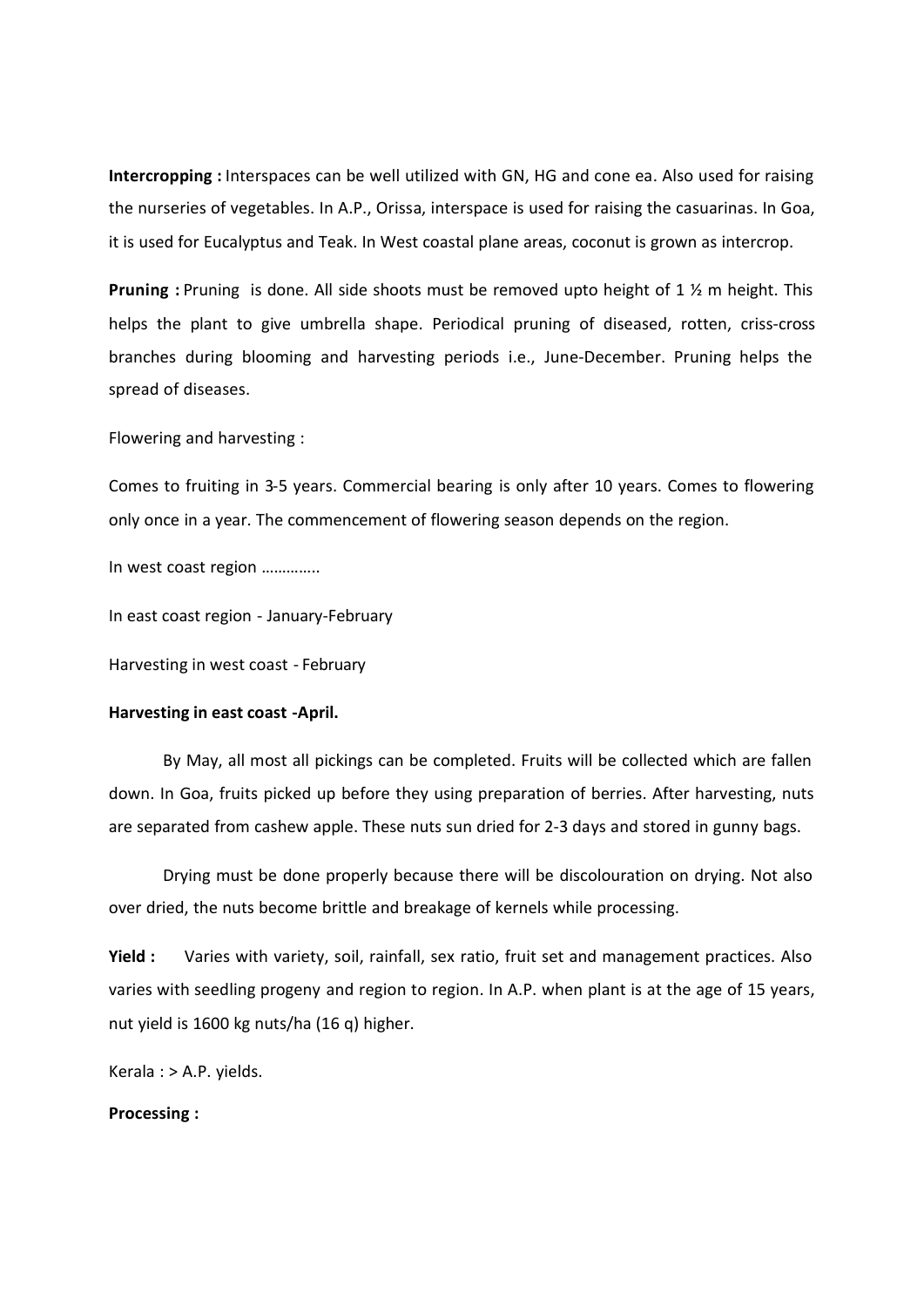Kernel is enclosed in hard shell. Removal of kernel from hard shell is known so processing. It is done manually in a cottage industry. In Kerala at Quilon – More proessing units in India. Kernel is enclosed in hard shell. Removal of kernel from hard<br>
ressing. It is done manually in a cottage industry. In Kerala at Quilon – M<br>
India.<br>
In A.P., Palasa (Srikakulam), Vetapalem (Prakasam) and Mori, (East G<br>
ress Kernel is enclosed in hard shell. Removal of kernel from hard<br>cessing. It is done manually in a cottage industry. In Kerala at Quilon – M<br>dia.<br>In A.P., Palasa (Srikakulam), Vetapalem (Prakasam) and Mori, (East G<br>ressing in Kernel is enclosed in hard shell. Removal of kernel from hard<br>cessing. It is done manually in a cottage industry. In Kerala at Quilon – M<br>dia.<br>In A.P., Palasa (Srikakulam), Vetapalem (Prakasam) and Mori, (East G<br>cessing in Kernel is enclosed in hard shell. Removal of kernel from hard<br>cessing. It is done manually in a cottage industry. In Kerala at Quilon – M<br>dia.<br>In A.P., Palasa (Srikakulam), Vetapalem (Prakasam) and Mori, (East G<br>cessing in Kernel is enclosed in hard shell. Removal of kernel from hard<br>cessing. It is done manually in a cottage industry. In Kerala at Quilon – M<br>dia.<br>In A.P., Palasa (Srikakulam), Vetapalem (Prakasam) and Mori, (East G<br>cessing in Kernel is enclosed in hard shell. Removal of kernel from hard<br>cessing. It is done manually in a cottage industry. In Kerala at Quilon – M<br>dia.<br>In A.P., Palasa (Srikakulam), Vetapalem (Prakasam) and Mori, (East G<br>cessing in Kernel is enclosed in hard shell. Removal of kernel from hard<br>cessing. It is done manually in a cottage industry. In Kerala at Quilon – M<br>dia.<br>In A.P., Palasa (Srikakulam), Vetapalem (Prakasam) and Mori, (East Gi<br>cessing i

In A.P., Palasa (Srikakulam), Vetapalem (Prakasam) and Mori, (East Godavari) units Processing involves various steps :

- 
- 
- 
- 
- 
- 
- 
- 1. Roasting : It is done by three methods.
- 1. Open pan method
- 2. Drum method
- 3. Oil bath method.

Cashewnuts roasted for easy shelling and loosen the kernel inside. Roasting can be done in the above three methods.

Open pan method : Nuts are roasted in perforated open pan, made of iron. It is kept over a fire. CNSL oozes out during roasting and drips through perforated hoks causing heavy smoke fumes. Nuts catch the fire, water is sprinkled over the nuts to put-off fire, then thrown on ground quickly covered with soil for cooling and to absorb CNSL.CNSL not recovered.

Drum roasting : Nuts are roasted in a rotating metal drum. Drum is held in slanting position, rotting with handle and is heated from below. Nuts placed n one side of drum. Hotness of drum cause the fire of nuts within 3-5 minutes and nuts reach to other end of drum and get roasted. Temperature is 100-1200C. The CNSL comes out, nuts burns. The burning nuts are collected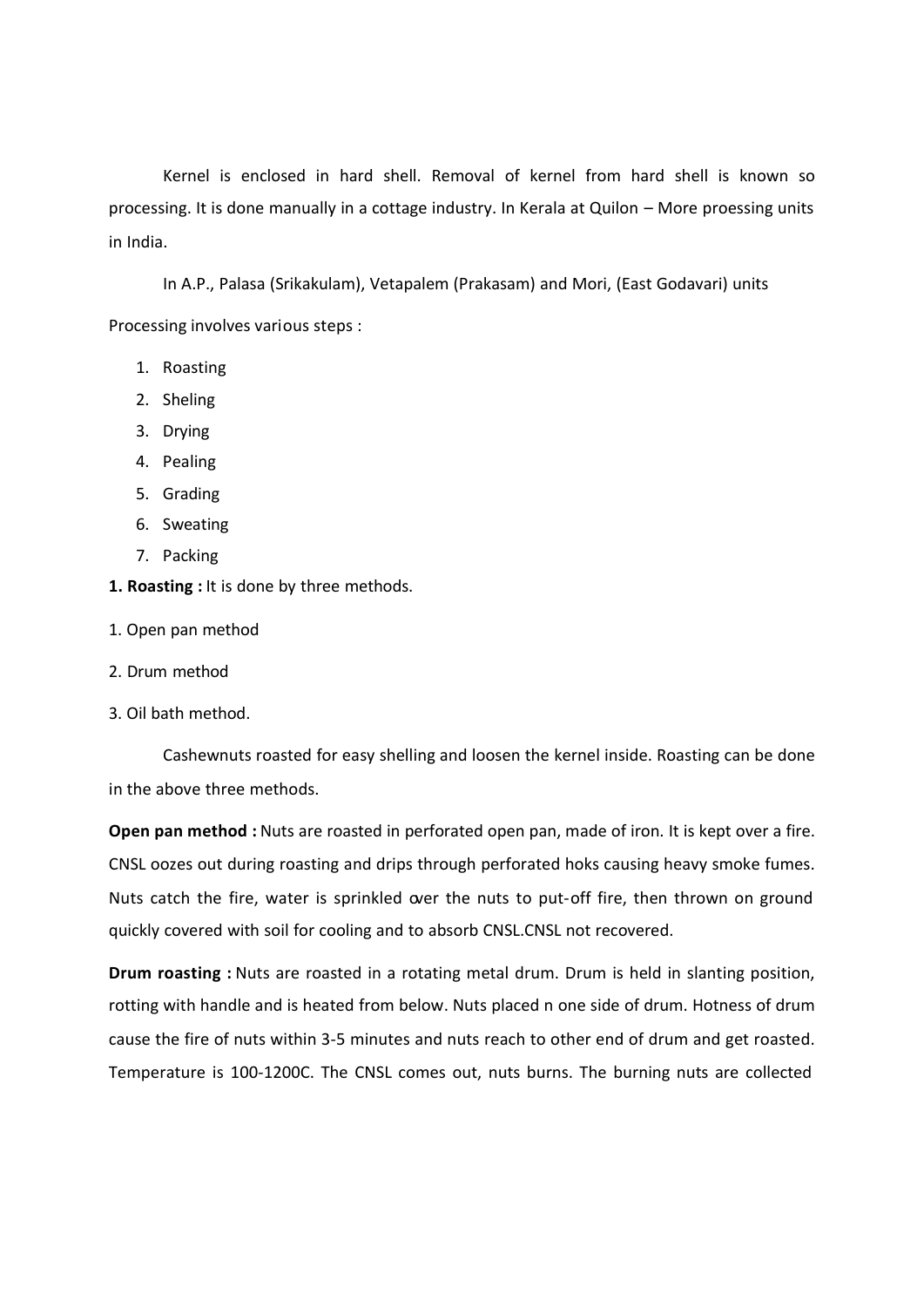from fire to put off by sprinkling water and by covering with soil. The rate of shelling and recovery of whole nuts is very high in this method. CNSL is not recovered.

Oil bath method : Nuts are held in wire trays and allowed to pass through the bath heated CNSL. Temperature 190-200 $^0$ C. nuts take 1-3 minutes while passing through CNSL, nuts ruptured and then releases the shell liquid. Then the nuts are removed and kept for cooling. In this process 50% CNSL is recovered. This method helps in uniform roasting and eliminate the …….. of nuts.

## Shelling :

Process of breaking of nuts to extract the kernels – shelling. Roasted nuts broken with wooden ……. Great care is taken to obtain whole nuts. After cracking this nuts, kernel is obtained with help of needle or wire. Shelling percentage is 15-30%.

## Drying :

Extracted kernels dried in wire mesh trays, hot chambers at 80-90 $^{\circ}$ C for about 6-7 hours. Drying helps to loosen the testa, which in adhering to the kernel and facilitate easy pealing.

## Pealing :

Thin testa of reddish-brown colour is removed manually. Removal of thin testa from kernel is known as pealing. A laborious process. Care should be taken (Gives bitter taste). rnels dried in wire mesh trays, hot chambers at 80-90<sup>0</sup>C for about 6-7 hours.<br>
In the testa, which in adhering to the kernel and facilitate easy pealing.<br>
In eddish-brown colour is removed manually. Removal of thin testa mels dried in wire mesh trays, hot chambers at 80-90°C for about 6-7 hours.<br>
In the testa, which in adhering to the kernel and facilitate easy pealing.<br>
In the testa, which in adhering to the kernel and facilitate easy pea en the testa, which in adhering to the kernel and facilitate easy pealing.<br>
In teddish-brown colour is removed manually. Removal of thin testa free<br>
ealing. A laborious process. Care should be taken (Gives bitter taste).<br> Freddish-brown colour is removed manually. Removal of thin testa freeding. A laborious process. Care should be taken (Gives bitter taste).<br>
1980 count – Standard Muslem (Gives bitter taste).<br>
1980 count – Zamboo wholenut. Freddish-brown colour is removed manually. Removal of thin testa freeding. A laborious process. Care should be taken (Gives bitter taste).<br>
Specifical count – Whole nut split into 2 halves the split into 2 halves which and

#### Grading :

Grading is based on number of kernels. It is also done manually but grades which are common are: Franklin Color is Felhoved Infantally. Removal of thin testa its<br>ealing. A laborious process. Care should be taken (Gives bitter taste).<br>and a laborious process. Care should be taken (Gives bitter taste).<br>and a laborious p

- 
- 
- 
- 
- 
-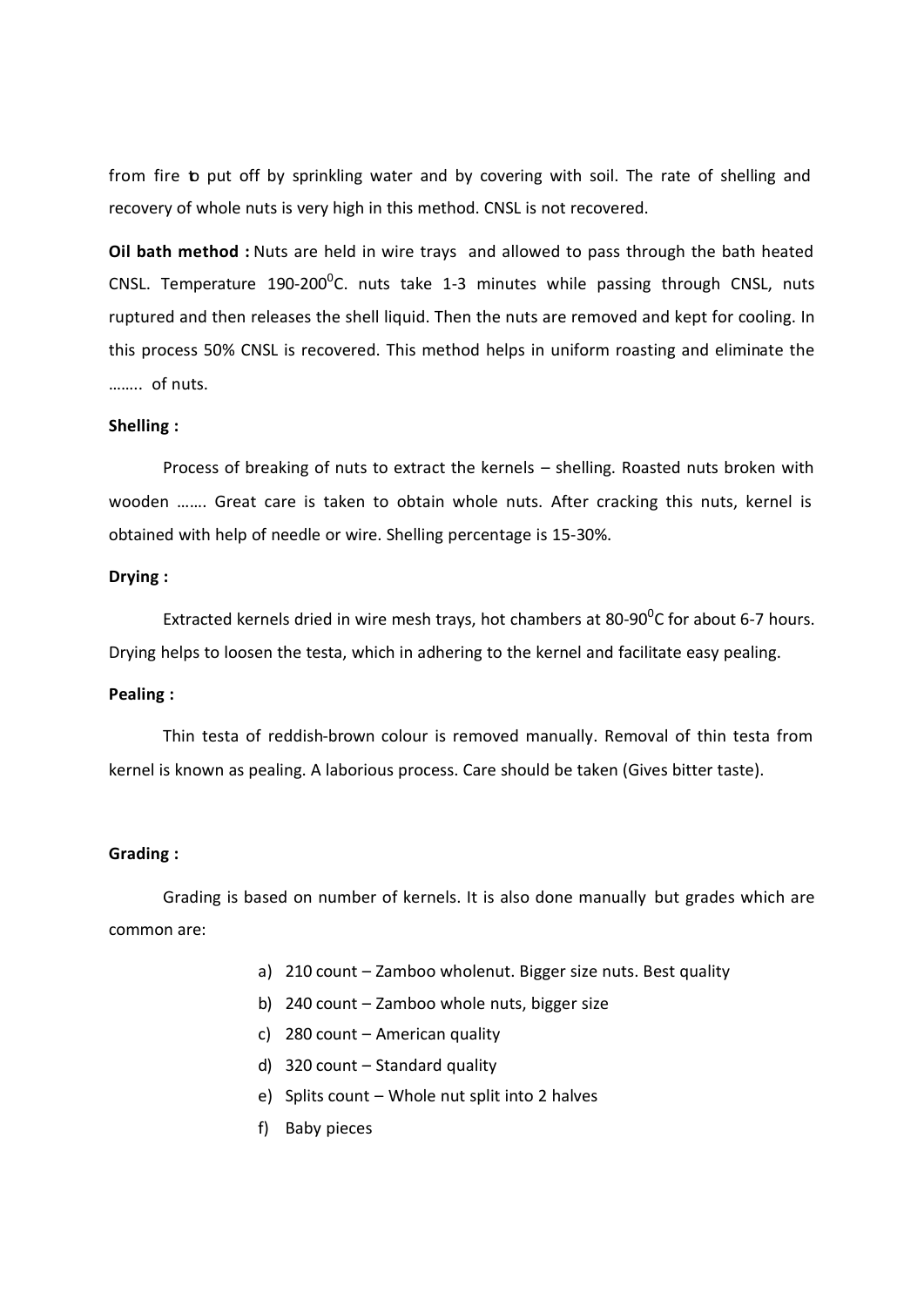## Sweating :

g) Broken buts<br>s grey brittle liable to easy breakage during package and transport. RH 8<br>midity is maintained. So kernels become less brittle and absorb moisture Drying makes grey brittle liable to easy breakage during package and transport. RH 80% for 5-6 hours and humidity is maintained. So kernels become less brittle and absorb moisture.

# Packing :

Conditioned kernels packed by vita pack method. Tins fitted with kernels and vaccumised and filled with  $CO<sub>2</sub>$  and sealed. Packing must be done separately with gradings.

ooo aan ah dhaqaala ah dhaqaala ah dhaqaala ah dhaqaala ah dhaqaala ah dhaqaala ah dhaqaala ah dhaqaala ah dha<br>Aanaan ah dhaqaala ah dhaqaala ah dhaqaala ah dhaqaala ah dhaqaala ah dhaqaala ah dhaqaala ah dhaqaala ah dhaq

## CACAO

# (Theobromo cacao)

F : Sterculiaceae

Origin : Amazon valley of South America

It is a beverage crop introduced by East India Company during 1796 and spread to Tamil Nadu and Kerala.

Comercialised during 1960s (During III five year plan).

Grown countries : Brazil, China, Ivary coast, Nizeria, Malaysia (Major) – 85% of world's area.

Major consumers : USA, USSR, Germany, Japan and France.

Cultivated in 30,000 ha in India. Grown as mixed crop in coconut and arecanut

Gardens in 79% area followed by Karnataka 19% aand TN 3%. Annual production is 8000 tonnes. Kerala – 71% production, Karnataka 25% and Tamil Nadu 4%.

Exporting 1000 t/year.

Uses :

**Important food crop and as a beverage crop**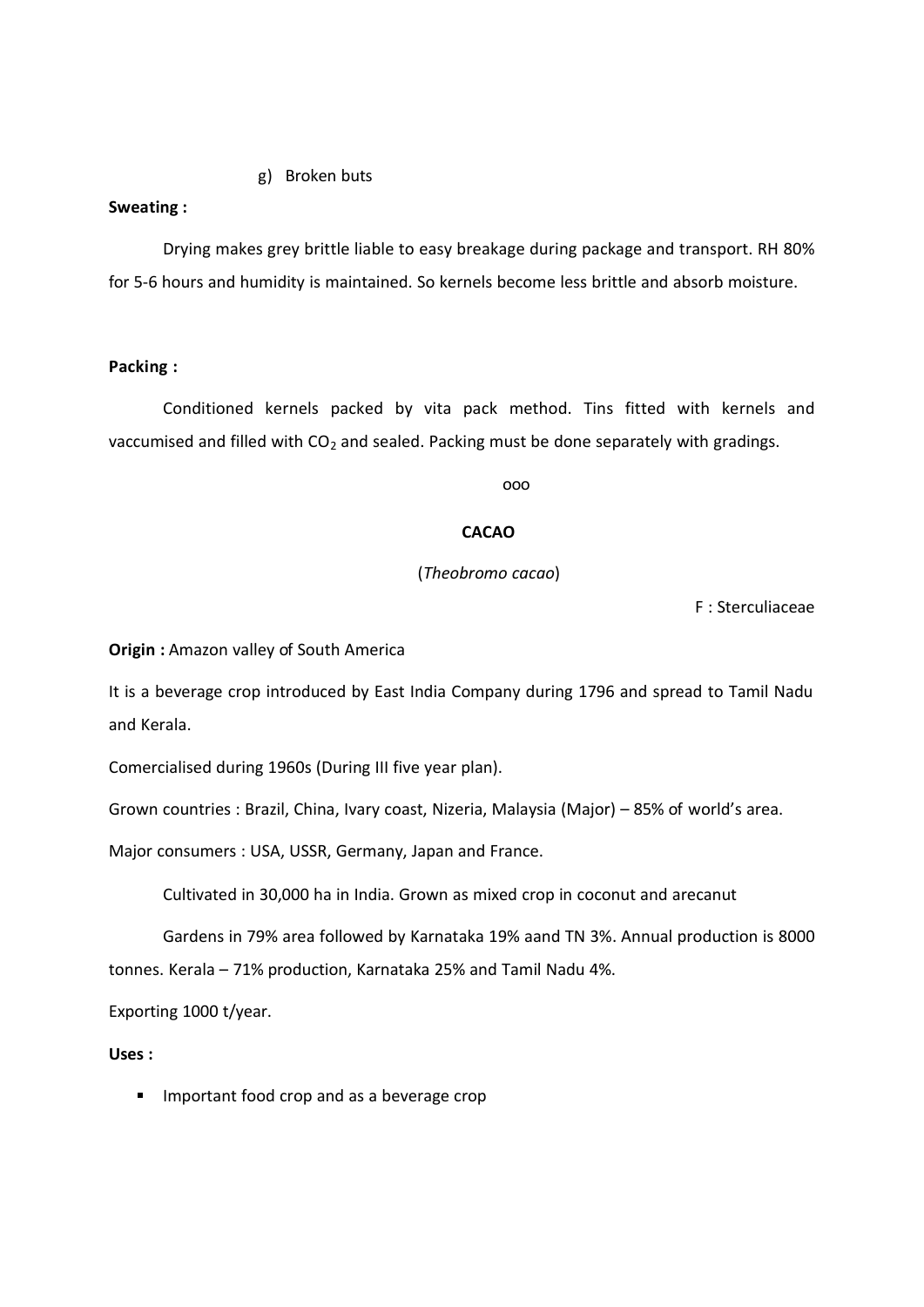- Fermented, dried, roasted cacao beans called as cacao ribs. They are used for preparation of cacao butter, powder and chocolate.
- known as Cacao ponoder.
- Fermented, dried, roasted cacao beans called as cacao ribs. They are used for<br>preparation of cacao butter, powder and chocolate.<br>Cacao …….. ground to liquid form having 55-58% fat and this can be reduced to 28-33%<br>known as The liquid form after removal of fat content is known as coco butter, used for preparation of chocolate, drugs and soaps
- Cocoa mass mixed and sugar and butter to prepare the chocolates. Different ratios of sugar and butter milk give different taste to the product.

## Botany :

There are 20 species of cacao are present Cola acuminate, the nuts produced by it are called as Cola nuts. It is producing a stimulating principle called as Coca cola. It is semi deciduous perennial plan, 5-8 mt height with dense foliage of round canopy. Round trunk with 1-1 ½ m branches. Branches arise in the whorls in a horizontal fashion and branches are called as Jarguetts/fans. This process of branching is known as Jarguetting. The terminal growth ends up in jarguetting and further growth is by suckers, known as Chupans giving the plant to umbrella shape.

Jarquets grow vertically and they end up with jarqeuttes. This process continues. Cacao is called as cauliflorus plant, flowers and fruits born on the old wood on the trunk or main branch. Inflorescence is compressed cyme with short branches, and peduncle. Flowers are hermaphrodites.

Fruit is a pod. It is indehiscent drupe. Pods are varied n size, shape and colour. Pods are elliptical to ovoid in shape. Pods are ribbed to smooth, yellow/orange/purple or brown in colour. Seeds are present in pod are called as beans upto 20-25 in number. These are embedded in the pinkish/whitish/bluish mucilage. It will be acid to sweep and aromatic in taste. Seeds are flat, round and white or brown/purple and taste also differing from sweet to bitter in taste. Seeds have two white or purple cotyledons.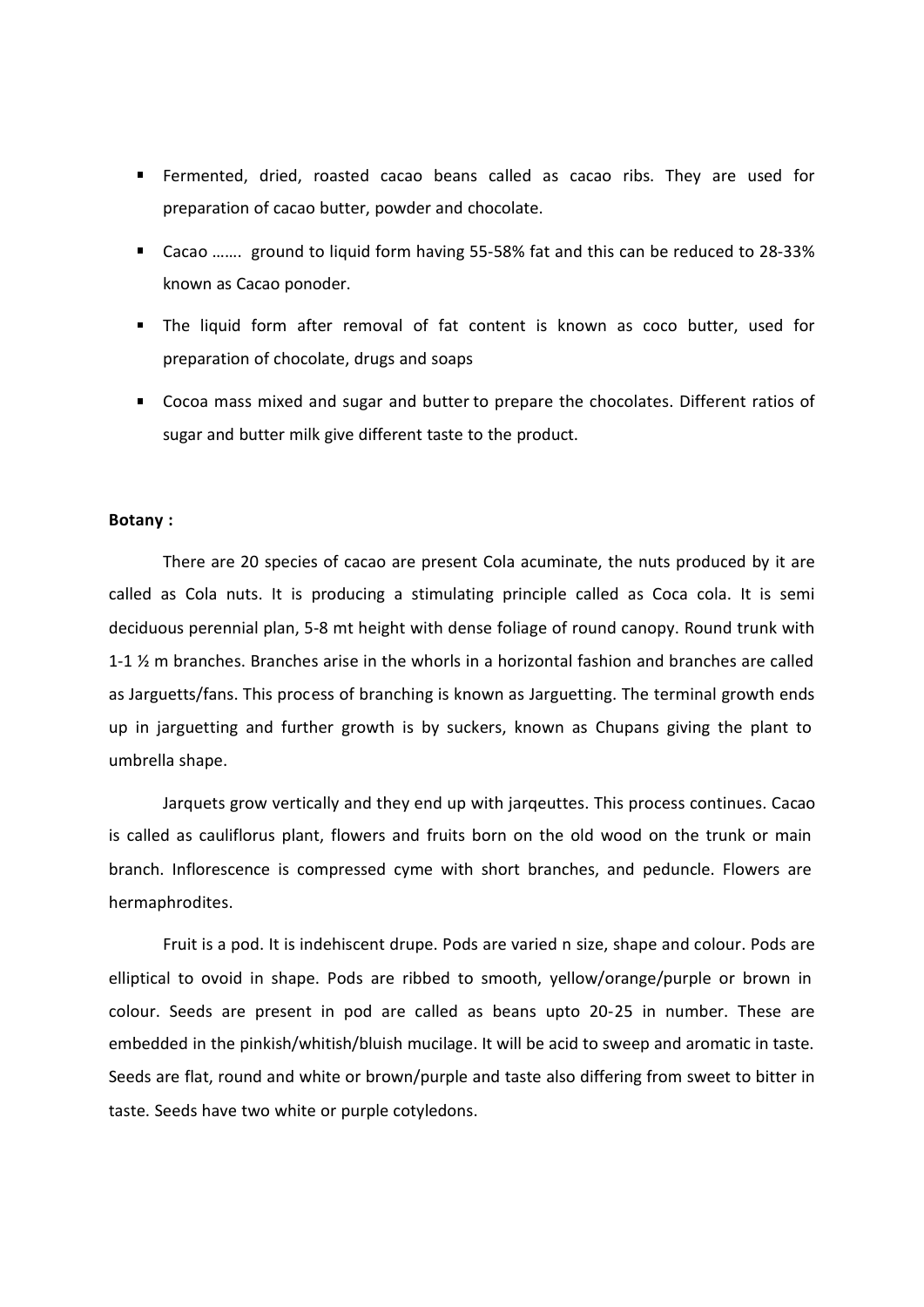Cacao flowers are both self and cross pollinated. It takes place by thrips, ants and aphids. Fertilization takes place in 36 hours after pollination. Pods mature within 150-180 days. Pod colour turns to light yellow when it is ripe and then ready for harvesting.

## Climate :

It is the crop of humid tropical region. It requires optimum temperature of  $25^{\circ}$ C, minimum of  $15^0C$  and maximum of  $40^0C$ . When the temperature is <  $25^0C$ , the growth of the trunk is flowering will be affected. Seasonal variation should to be too narrow and it grows best near to the equator and having 10<sup>0</sup>N and 10<sup>0</sup>S latitude and also comes up well at 20<sup>0</sup>N and S latitudes. It receives high humidity upto 80%. Though RH 80% is favourable, it encourages pests and diseases particularly under shade conditions. It is grown under lower attitudes, grown at a level of 700 m above MSL. Performs best when the elevationis 200-300 m.

It grows under wider rainfall of 1000-3000 mm per annum. It must have day season atleast for 3 months. Distribution of rainfall is more important than total amount of rainfall. 100-150 mm/month of rainfall is received atleast for 9 months in a year. Ideal rainfall is 1500- 2000 mm. in low rainfall areas, it can be grown under irrigated conditions. Highly susceptible to strong winds because shallow roots. Hot winds to low humidity cause defoliation, dehydration of floral parts and organs.

# Soils :

It can grow in wide range of soils. Rich in humus, rich in K, well drained soils. pH is 4.5- 8.0. Neutral soils are best. The soils should be deeper > 1.5 m without any head pans particularly in low rainfall regions. It requires regular supply of moisture. Water able should be beyond 2-2.5 m. Cacao is well grown in low stored forest regions grow well under the shade of coconut and arecanut. It is sensitive to drought situation and water stagnation n soil.

# Shade regulation :

It requires shade when plant are young, also gown up some extent. It grows best with 50% of sun light. It is established by 3 methods.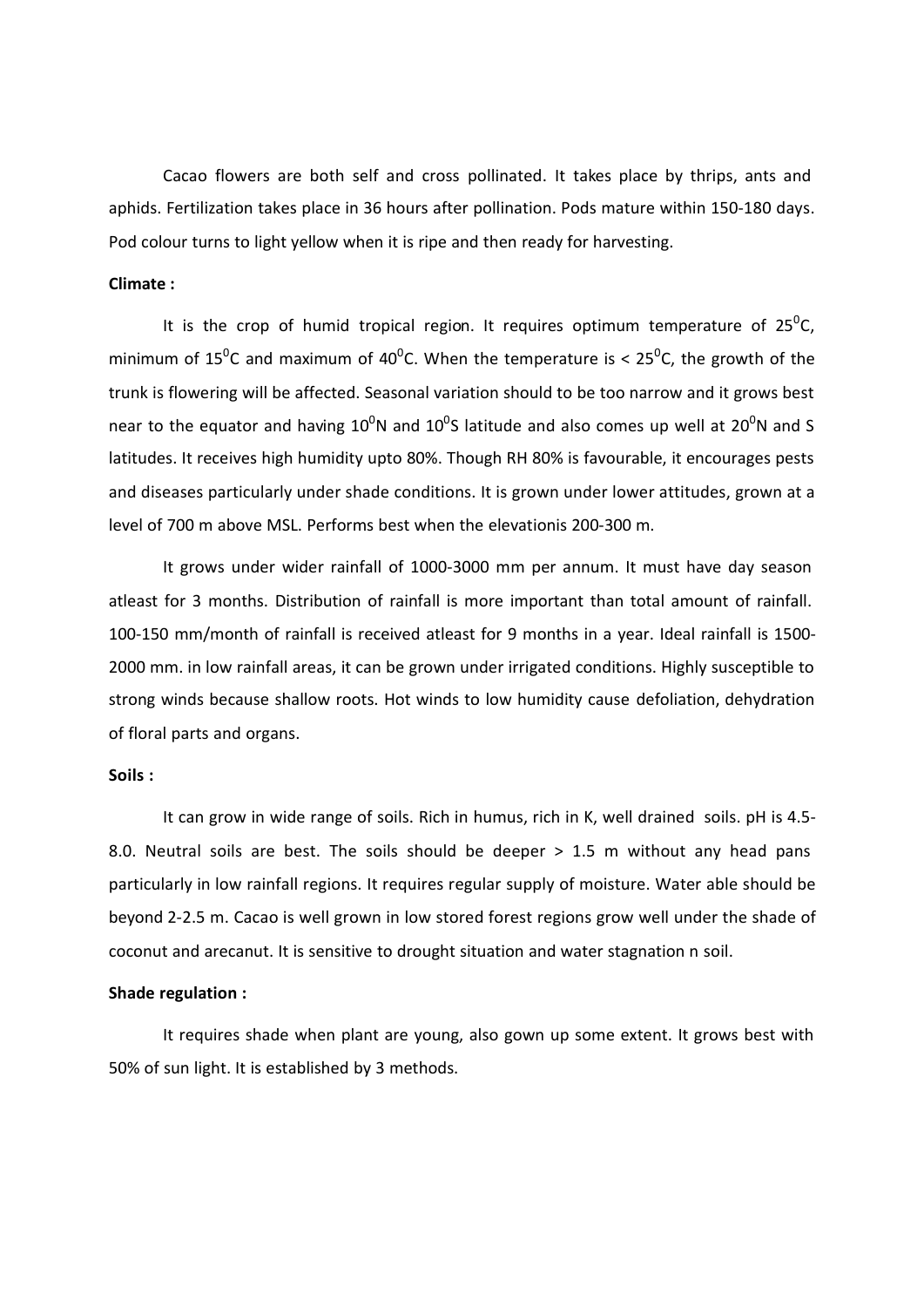- 2. By planting the permanent shade trees. Plantations after cleaning the forest areas. It is<br>practiced in West Indies and South America.<br>2. By thinning the existing jungles., West Africa.<br>2. Inter-examine (interplanting practiced in West Indies and South America.
- 
- 2. By planting the permanent shade trees. Plantations after cleaning the practiced in West Indies and South America.<br>2. By thinning the existing jungles., West Africa.<br>3. Inter cropping/interplanting in coconut/arecanut pl 3. Inter cropping/interplanting in soconut/arecanut plantations after seaming the forest areas. It is<br>3. Inter cropping/interplanting in coconut/arecanut plantations. Practiced in India,<br>3. Inter cropping/interplanting in Srilanka, Malaysia and Newguinea.

Cacao can also be grown as a pure crop by thinning jungles. Shade can be regulated. Cacao grown with other crops to save land and extra income.

# Spacing :

In arecanut plantations; 2.7x2.7 m grown in alternatively i.e., 5.4x2.7 m

In coconut plantation 7.5x7.5 m cacao can be planted as a single row following a spacing of 2.7x2.7 m cacao can be planted during South west monsoon, September-October and May and June.

# Establishment of the plantation :

It is a shade loving plant. It requires adequate sun light. Extra branches should be pruned out for harvesting and spraying operations to carry out easily. Pruning also controls the pests and diseases. Iantations; 2.7x2.7 m grown in alternatively i.e., 5.4x2.7 m<br>antation 7.5x7.5 m cacao can be planted as a single row following a spacing<br>cao can be planted during South west monsoon, September-October and<br>e **plantation**:<br>l

Pruning is two types.

- 
- 

antation 7.5x7.5 m cacao can be planted as a single row following a space<br>
cao can be planted during South west monsoon, September-October a<br>
e **plantation :**<br>
loving plant. It requires adequate sun light. Extra branches s Shape pruning : Here, the I-jarquetting occurs during I year at a height of 101.5 m. there ill development of chupons. This can be checked out at this stage. Shape pruning is done by periodical removal of chupons during the initial stage itself. Shape pruning is continued and repeated till 3 carriers obtained giving firmly closed umbrella shaped. Canopy at about 2-2 ½ mt height.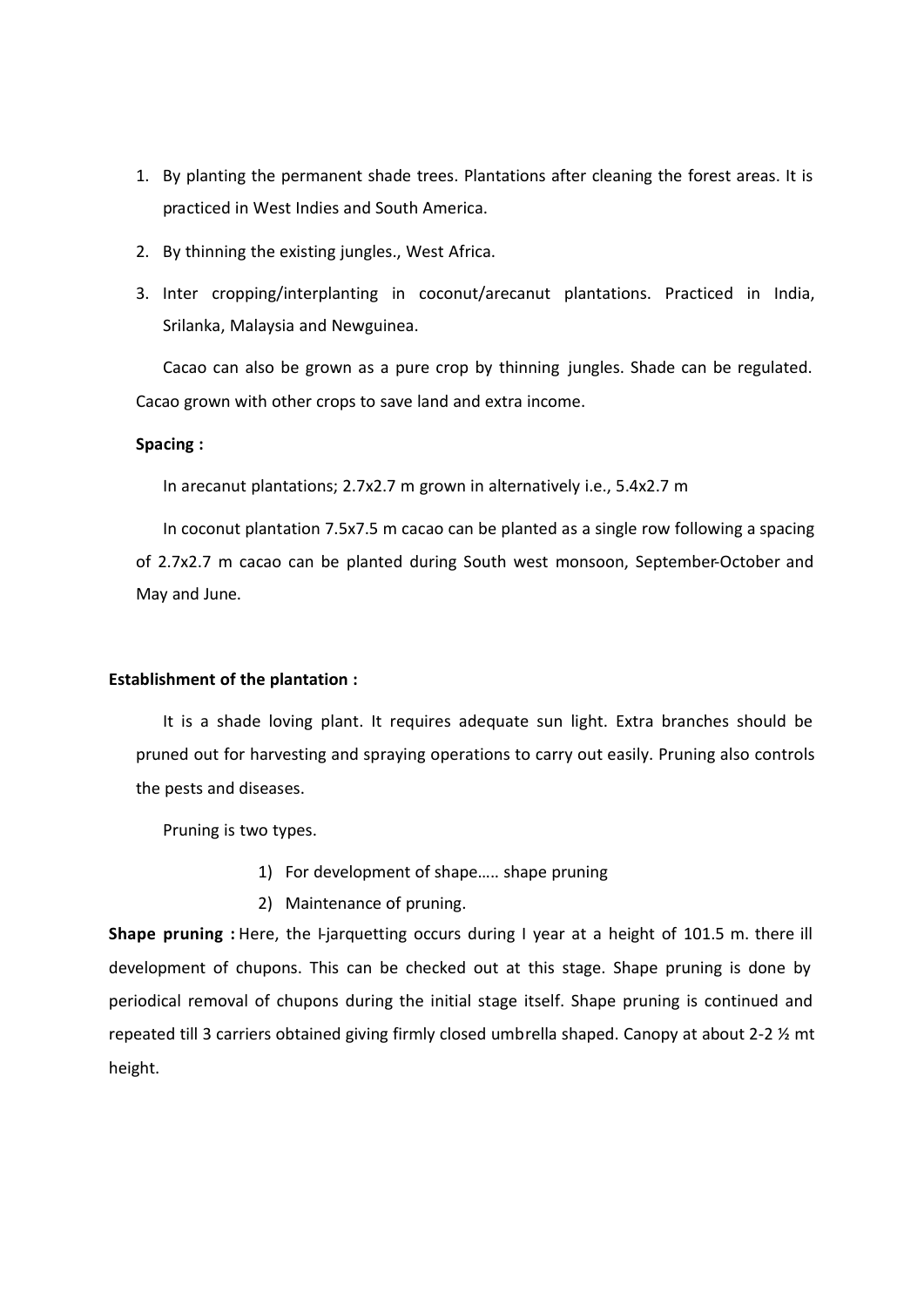Maintenance pruning : Remove all surplus branches, any > 5 pruned all side branches removed, if any branches growing upwards, they are nibbed/removed. Diseased, damaged branches can be pruned off. Maintenance pruning : Remove all surplus branches, any > 5 pruned a<br>If any branches growing upwards, they are nibbed/removed. Diseased<br>be pruned off.<br>Cropping :<br>I – October-January<br>II– Mid crop of April – June.<br>Off season

# Cropping :

Cacao comes to bearing II-IV year after planting. It gives 2 main crops i.e.,

II- Mid crop of April – June.

Off season crop : When grown under irrigated conditions.

# Harvesting :

Harvested matured riped pods which turns to yellow or orange-yellow colour. They can be harvested at 10-15 clay by cutting stalks without injury to cushion area. Harvesting should not be delayed as it is characterized by vivipary.

After harvesting kept aside for 2-3 days then go for processing.

# Yields :

Very low in India (Rodents and negligence). Dry beans yield – 4-5 q/ha Average yield – 5-10 q/ha in other countries like Brazil and Malaysia.

000 and the contract of the contract of the contract of the contract of the contract of the contract of the co

# **BETELVINE**

(Piper betel)

F : Piperaceae

Origin :

Uses :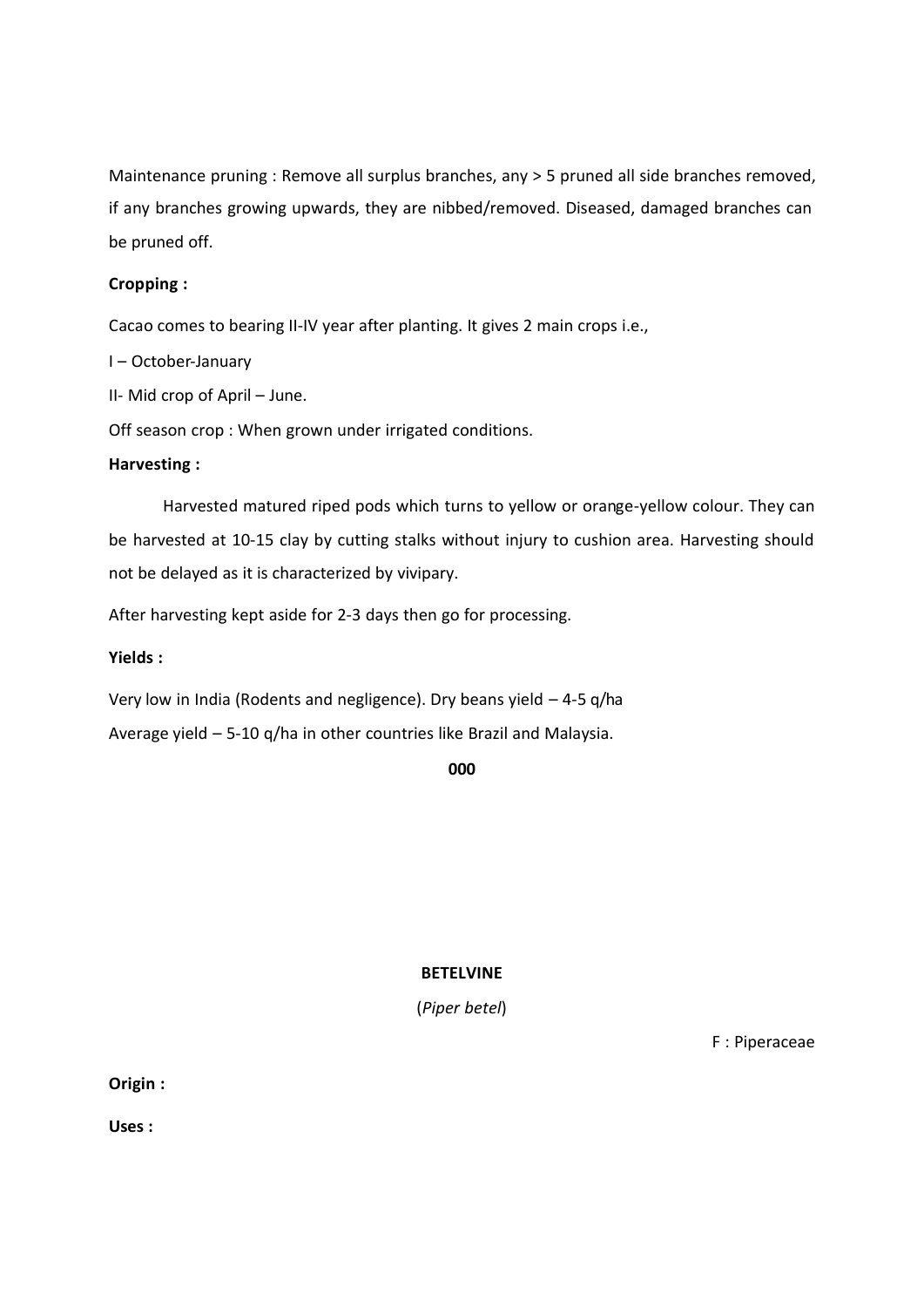- $\blacksquare$  It is a perennial aromatic creeper.
- **Providing lively hood to more than 50 lakh people.**
- Leaf is chewed for digestion.
- **Important in Hindu ceremonies.**
- Rich in Vit-B, Vit-C
- Rich in Fe, Ca and P
- Also contain proteins, low fat (0.8), ……… (6.1%)
- Rich in chlorophyll content, very proteinaceous.
- Very good tonic to brain, liver and heart
- Have cleaning effect of mouth

Grown in moist and sub tropical regions of India, Bangladesh, Burma and New guinea. In India, grown in M.P., Karnataka, Tamil Nadu, Assam, A.P., and West Bengal. In natural conditions, cultivated in Assam hills and West Bengal.

In artificially other parts of India (i.e., by growing the standards). In A.P., almost of Rayalaseema, Guntur, Nellore, Visakhapatnam districts. More production is from Rayalaseema regions and exporting to foreign countries and other states. Major importing countries are Pakisthan, Oman, Saudi Arabia, U.S.A and U.K. India is earning more than 1 crore rupees by exporting.

#### Botany :

Perennial, dioecious, climber and semi woody creeper, climbs with a support with adventitious roots born at the nodes. These roots can enter into cracks and ……… of the support and get attached to the support. Because of sticky substances, it gets fixed to the support. Grows to a height of 3-4 m within a year. The leaf size varies with variety. Vine is dioecious plant with minute flowers. Floering is seen very rarely (in old plantations).

# Climate :

It is a pseophyte. Forest conditions are suitable (shade, coolness and humidity), requires regular supply of water. Climate of tropical forest conditions in south west India and north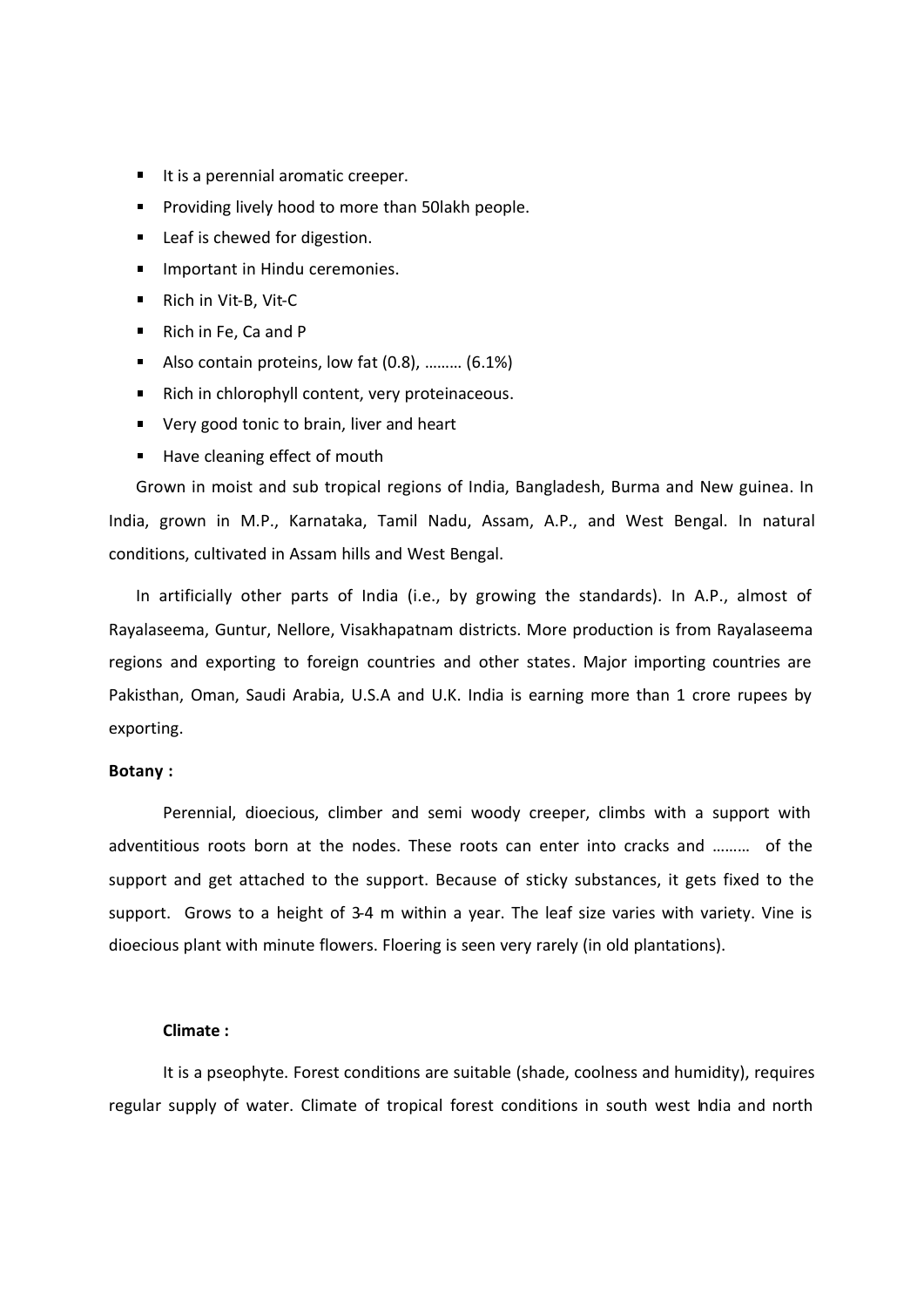western Indian natural conditions. In artificial conditions, we should provide shade, humidity, moisture and structures like live plants in and around the garden. In north India, stone walls/brick walls are constructed around the garden to protect from the hot winds, day winds and cool winds. ……… also erected. Requires rainfall of 250 cm/annum. Grown in very low rainfall areas of 25 cm rainfall under irrigated conditions. Grown upto elevation of 900 m above MSL.

Requires moderate temperature. Too low and too high temperatures are not suitable. Dry winds may ….. the leaves and leaf tips (low market value). High wind speeds cause turning of the leaves. (On temperature cause early defoliation of the leaves).

#### Soil :

Requires high fertile soils, well drained soils with high moist retention capacity, cannot withstand salinity and alkalinity. Always avoid very deep soils with imperious layers. Also avoid saline soils. Under poor drainage conditions vines turn to yellow, and have very short life. Clay loams with humus with more availability of P and pH of 8 are very good soils. Particularly grown in banks of rivers, lakes and canals.

#### Propagation :

Propagated by terminal cuttings.

## Land preparation :

Choose the soil application of bulky manure. If available ……. river/pond silt help to increase water retention capacity. Plough the land repeatedly layout plantation.

## Cropping :

Betelvine grown as intercrop in coconut and arecanut gardens, need not require special land preparations. If it is grow as pure crop, we have to grow wind break, shade plant and provide facilities for irrigation. Thinning should be done in forest areas and no need in already established garden.

# Fencing :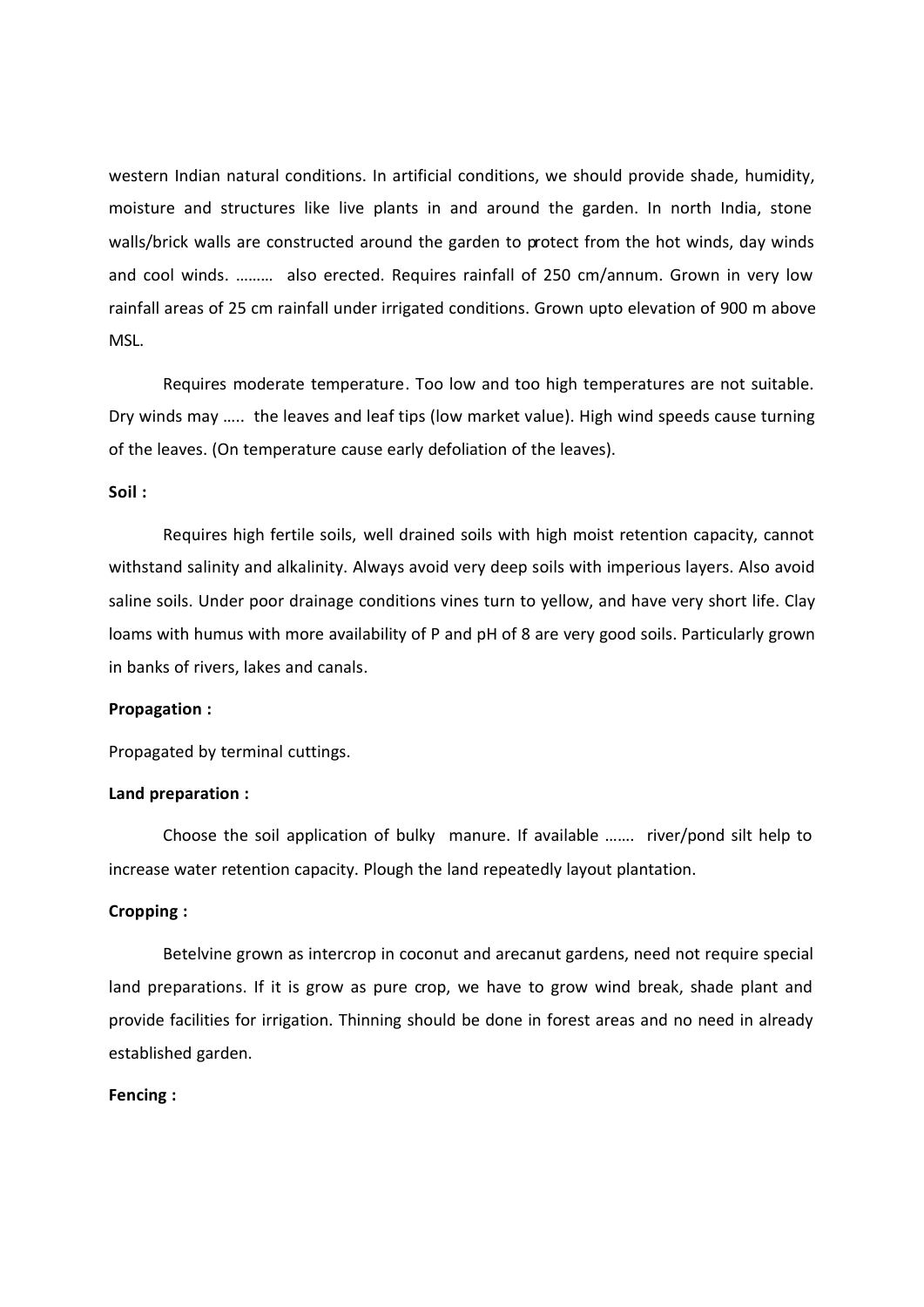Very thick and fine fencing or borbed fencing or can build a compound wall. Banana also grown as wind breaks (wild canes, bamboo). Wind breaks can allowed to grow upto 6 m to withstand speed winds. Standards are alive or dead plants. In natural forests, forest plants act Very thick and fine fencing or borbed fencing or can build a compound wall. Banana also<br>grown as wind breaks (wild canes, bamboo). Wind breaks can allowed to grow upto 6 m to<br>withstand speed winds. Standards are alive or d standards. Sesbania, cassia can also be used as standards (commonly grown). Enthrina indica can also be grown but they have slow growth.

Advantages of Sesbania grandifolora : provides fodder, acts as standard.

Disadvantages : At the time of sowing, grows 2 sesbania and 2 Erythrina.

# Sowing of standard :

Go for thick sowing, later thinning is done leaving 15-30 cm spacing. Sow when rain received during May-June. Sown on either side of ridges giving and spacing of 5 cm.

## Training of standard :

Trunks should be smooth, don't allow side branches as it will obstruct the climbing of betelvine. Side branches can be removed upto 1.5 – 2 m height. Removing should be completed in 1 year

Disbudding can be done. Excess bit of standard is also not allowed. So do the stopping at a height of 4 m as the 4 m side branches will encourage and provide shade.

2 or 3 standard plants tile together to provide entire strength followed in Karnaaka and A.P. standards sometimes trained as Arch by tieing the tops of one bed with second bed. If these are not followed, the leaves exposed to sun light and develop sun scald. d be smooth, don't allow side branches as it will obstruct the climbing of<br>ches can be removed upto 1.5 – 2 m height. Removing should be completed<br>an be done. Excess bit of standard is also not allowed. So do the stopping

## Types of planting :

Betelvine can be planted in 2 systems

Bed system : Beds of 45 m length and 1.5 m width are prepared. Between the 2 beds, irrigation or drainage channels are provided. These beds are locally called as Peda.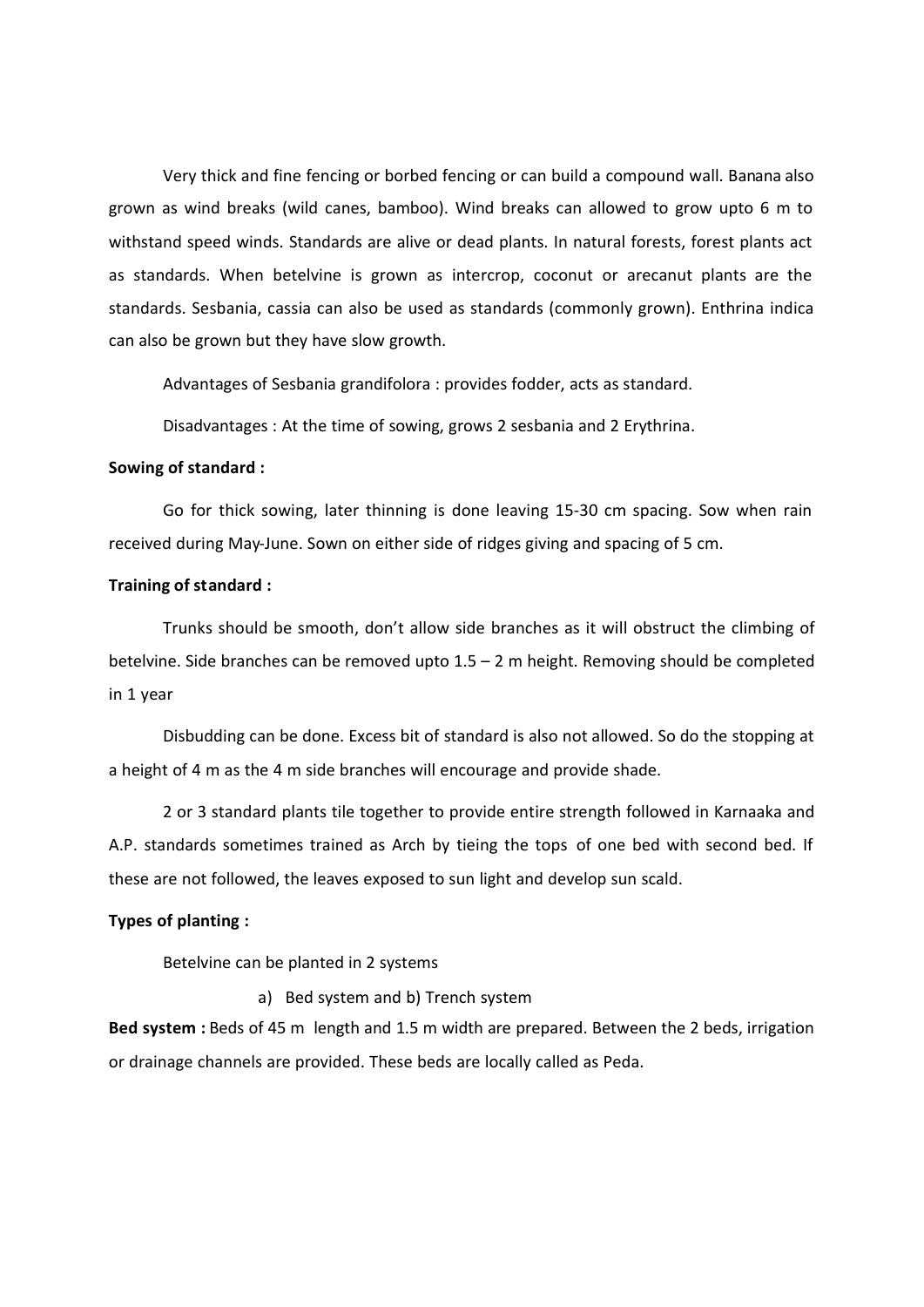Trench system : Trenches of 30 cm width, 30 cm depth are dug out. Cuttings are planted in these trenches. Terminal cuttings known as setts, are planted. They will established within 3 weeks. First leaf will develop in a month, after establishment. Vine must be trained on to the support.

#### Training of the vine :

Training of the vine must be done 1 month after planting. Vines start training on ground. At this stage betelvine must be trained on to the standard plant. Training is done by tieing the vines along the standard loosely with the help of gunny thread or banana leaf fibre with a interval of 15-20 cm. vines can come in contact with standard and strike the adventitious roots at nodes which help to cling to the support. Training must be done at fortnightly interval.

## Lowering of the vine :

Very important in betelvine. It is done  $1 - 1$  % years after planting. All the leaves present on the vine must be harvested except the terminal leaves. After harvesting of the leaves, the vine is removed and coiled carefully at the base of the standard dug up a small trench and burried the coil in the trench leaving 30-60 cm length of terminal growth. Trench is covered firmly and soil and light irrigation is given. After one month veins are trailed to the standard plant and cared until the next lowering of the vines. Very important in betelvine. It is done 1-1 % years after planting. All the leaves present<br>on the vine must be harvested except the terminal leaves. After harvesting of the leaves, the<br>vine is removed and coiled carefully

#### Reasons for lowering of the vine :

Under natural conditions vines grow to a height of 3-4 m/year. And the vigorous growth produces normal size. Leaves will be reduced to these vines need rejuvenation in the vines.

Water requirement of vine is very high. When adequate water is not available, lowered of primary branches to more number of primary branches can be produced from these buried nodes.

Vine is lowered to make convenient harvesting. If lowering is not done, vine goes to top, under such conditions ladder is required to harvest. Preferably lowering should be done during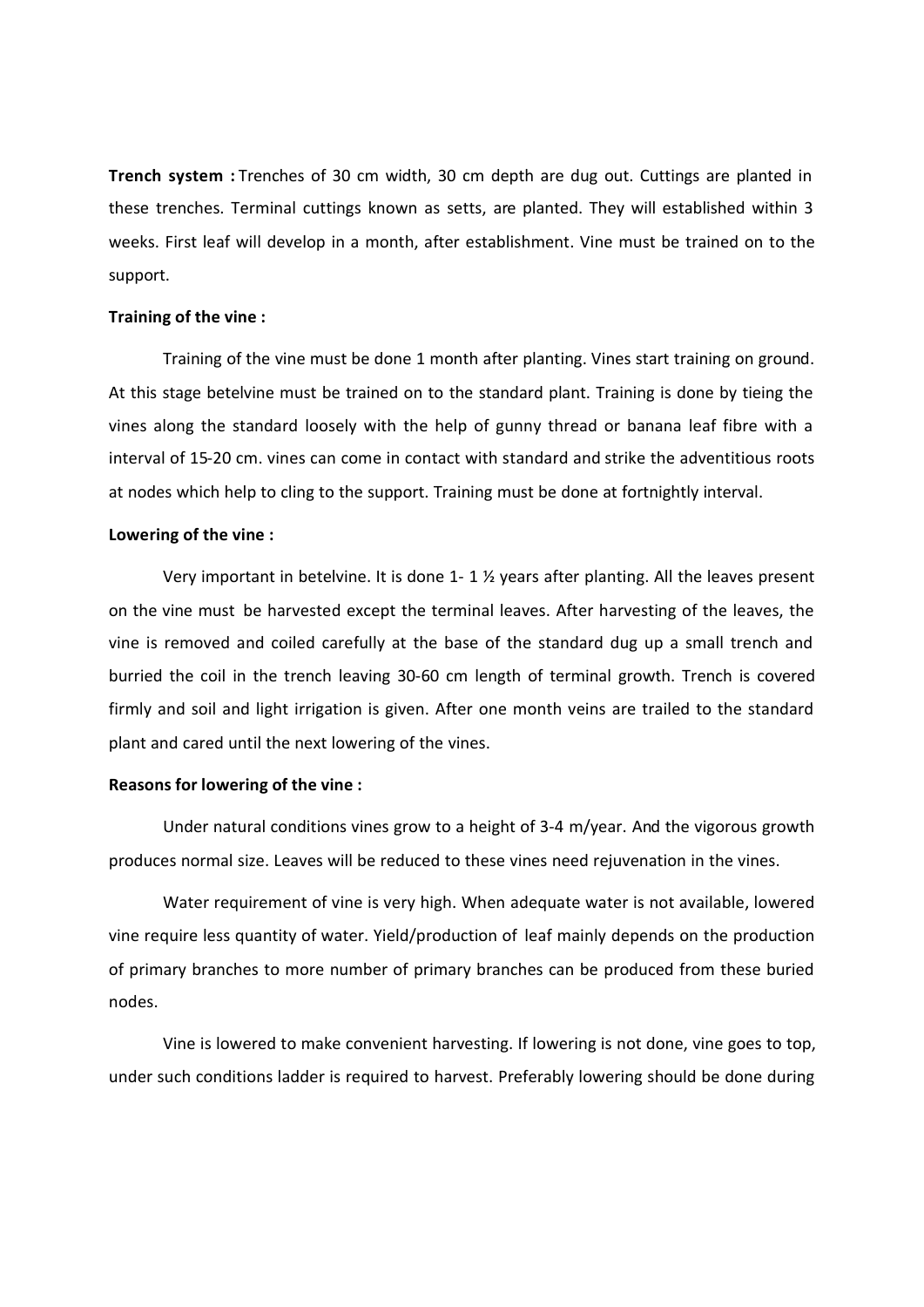spring season. Lowering can be done and once in a year in A.P. during March-May. It can be done 2 times in Cuddapah. (June-July and December).

## Irrigation :

Requires high quality of water. Soil must be moist and water should not stand in beds not more than half an hour. Drainage must be perfect. Otherwise decay of roots resulting defoliation. Frequent light irrigations are always advisable. season. Lowering can be done and once in a year in A.P. during March-May. It can b<br>times in Cuddapah. (June-July and December).<br>During Winters high quality of water. Soil must be moist and water should not stand in bed<br>ore

During monsoon – 8-10 days interval During Summer 3-4 days interval

In loamy soils, interval of irrigation is shorter compared to clay soils. Bed system requires more irrigation than the trench system. In low rainfall areas, more number of irrigations must be given. Less frequency of irrigation is given in full bearing vine. If excess irrigation at full ……………………………………………

## Manuring :

|                  | In loamy soils, interval of irrigation is shorter compared to clay soils. Bed system                                                  |
|------------------|---------------------------------------------------------------------------------------------------------------------------------------|
|                  | requires more irrigation than the trench system. In low rainfall areas, more number of                                                |
|                  | irrigations must be given. Less frequency of irrigation is given in full bearing vine. If excess                                      |
|                  |                                                                                                                                       |
|                  |                                                                                                                                       |
| <b>Manuring:</b> |                                                                                                                                       |
|                  | Application of organic manures like FYM, compost, sheep manure, river/tank silt and oil                                               |
|                  | cakes like castor, fish meal to maintain high quality of crop.                                                                        |
| I application    | 25-30 bags of groundnut cake applied during 2 months after<br>planting (Nov-Dec) 100-120 cart loads of FYM-applied at 3<br><b>MAP</b> |
| II application   | 100-120 cart loads of FYM-applied at 1 % MAP prior to F<br>lowering (Aug)                                                             |
| III application  | 100 cart loads of river/tank silt for pressing of lowered vine-<br>immediately after lowering                                         |
| IV application   | 25-30 bags of GN cake + 50-75 bags neem cake/ha should be<br>applied in II-year of plantation                                         |
|                  | II, III and IV applications must be repeated in III and IV years.                                                                     |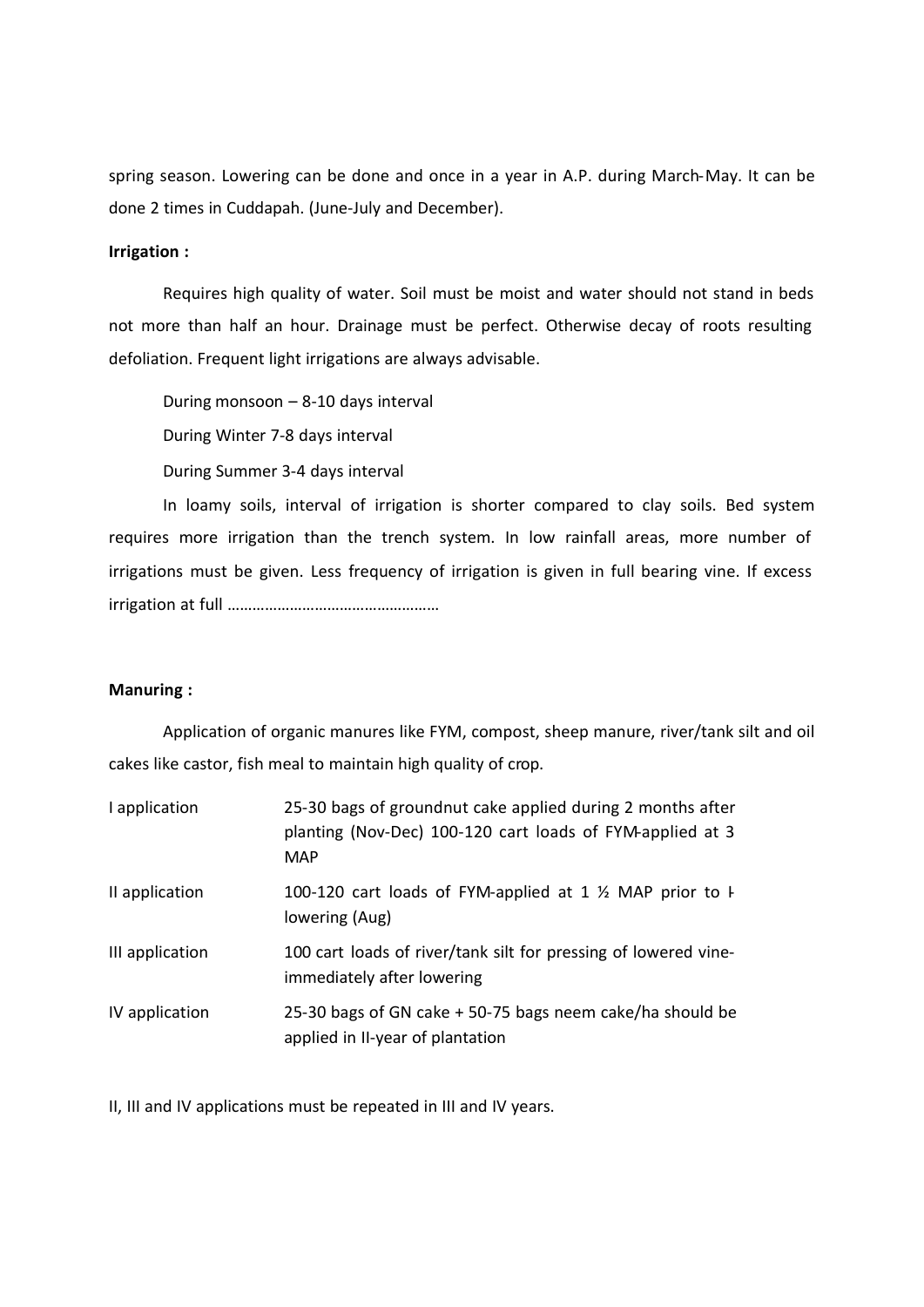## Intercultivation :

Weeding and hoeing must be done regularly. Keep the garden clean without dead/diseased vines. Clean the fallen leaves and leaves of standard. Provision must be made for drainage during rains. Earthing up should be done at regular interval particularly during manuring. dead/diseased vines. Clean the fallen leaves and leaves of standard. Provision m<br>drainage during rains. Earthing up should be done at regular interval pa<br>manuring.<br>Intercropping:<br>Intercropping:<br>Intercrops not grows. But in

## Intercropping :

Inter crops not grows. But in Nellore, turmeric or ginger is grown along the irrigation channels. In T.N., Gogu is ciliated. Coconut or groundnut plantations, belladonna is grown as intercrop.

Betelvine can be grown continuous upto 510 years, depletion of nutrients by the development of pests and diseases. Betelvine must be rotated with other crops. In A.P., turmeric, banana, sugarcane and veg. drainage during rains. Earthing up should be done at regular interval particularly during<br>manuring.<br>
Intercropping :<br>
Intercropping :<br>
Intercrops not grows. But in Nellore, turmeric or ginger is grown along the irrigation<br>

# Harvesting :

Under good management, leaves can be harvested 3-6 MAP of setts, possible in A.P., T.N., Maharashtra. Plantations retained for 3 or > 3 years. Harvesting continued daily/weekly depending on the demand. In other states, harvesting starts 1 year after planting and plantation retained for more than 3 years. 1. Matured leaf (Tunawar/Bondaku) : Exported to destination. Leaves will be ready by the small control on the ready by the ready of setts, possible in A.P., whaharashtra. Plantations retained for 3 or > 3 years. Harvestin am – No rotation is followed. After completion they leave the land fallow for 2 years.<br>
vesting:<br>
Under good management, leaves can be harvested 3-6 MAP of setts, possible in A.P.,<br>
1., Maharashtra. Plantations retained fo 2. The proceed is considerated the sumplement and yeared the leaft of setts, possible in A.F.<br>3. Maharashtra. Plantations retained for 3 or > 3 years. Harvesting continued daily/week<br>ending on the demand. In other states,

## Types of leaves :

In betelvine, there are kinds of leaves.

- time they reach to the destination.
- 
- 

## Chemical composition of leaves :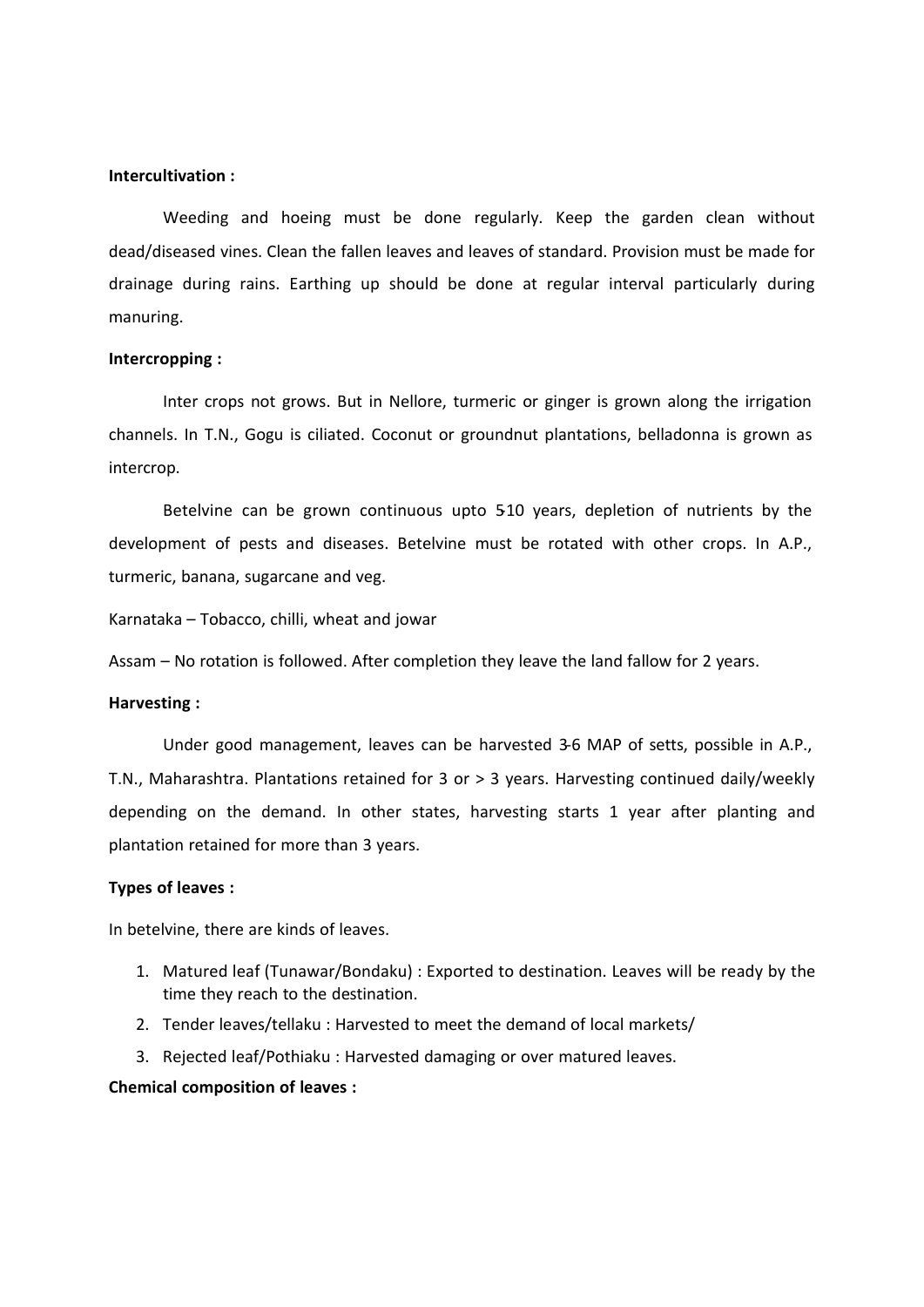| Constitution        | Fresh leaf (%)                                                                      | <b>Bleached leaf (%)</b> |
|---------------------|-------------------------------------------------------------------------------------|--------------------------|
| Non-reducing sugars | 1.3                                                                                 | 0.29                     |
| Reducing sugars     | 0.43                                                                                | 0.83                     |
| Tannins             | 2.05                                                                                | 1.89                     |
|                     |                                                                                     | 4.20                     |
| Oil                 | 1.23                                                                                |                          |
| Ether extract       | 15.1                                                                                | 13.5                     |
|                     |                                                                                     |                          |
|                     | Harvesting of leaf is skillful job. Leaf cut alongwith petiole and with the help of |                          |

Harvesting of leaf is skillful job. Leaf cut alongwith petiole and with the help of nail/artificial nail and fixed to thumb. 4-5 leaves are picked per vine. 2-3 leaves from newly established garden or vine. Young and olden garden gives less yield. Middle age garden gives higher yield and high quality.

## Yield :

In A.P., Assam and Kerala the yield is 12-25 lakh leave/year/ha

In A.P., life span is 2-3 years

Karnataka : 10years

U.P., Maharashtra : 6-10 years.

Grading :

Grading is according to leaf size. In some areas, graded according to the position of the leaf on the vine.

3 important grades in the betelvine are

1. Angular (Kalli leaf) : Harvested from main stem; Inferior – medium quality

2. Hatwan (Krapaku) : Harvested from the lateral branches; excellent quality

3. Modern (Teegaku) : Harvested other than main or lateral branches, mostly on ponds, poor and inferior quality.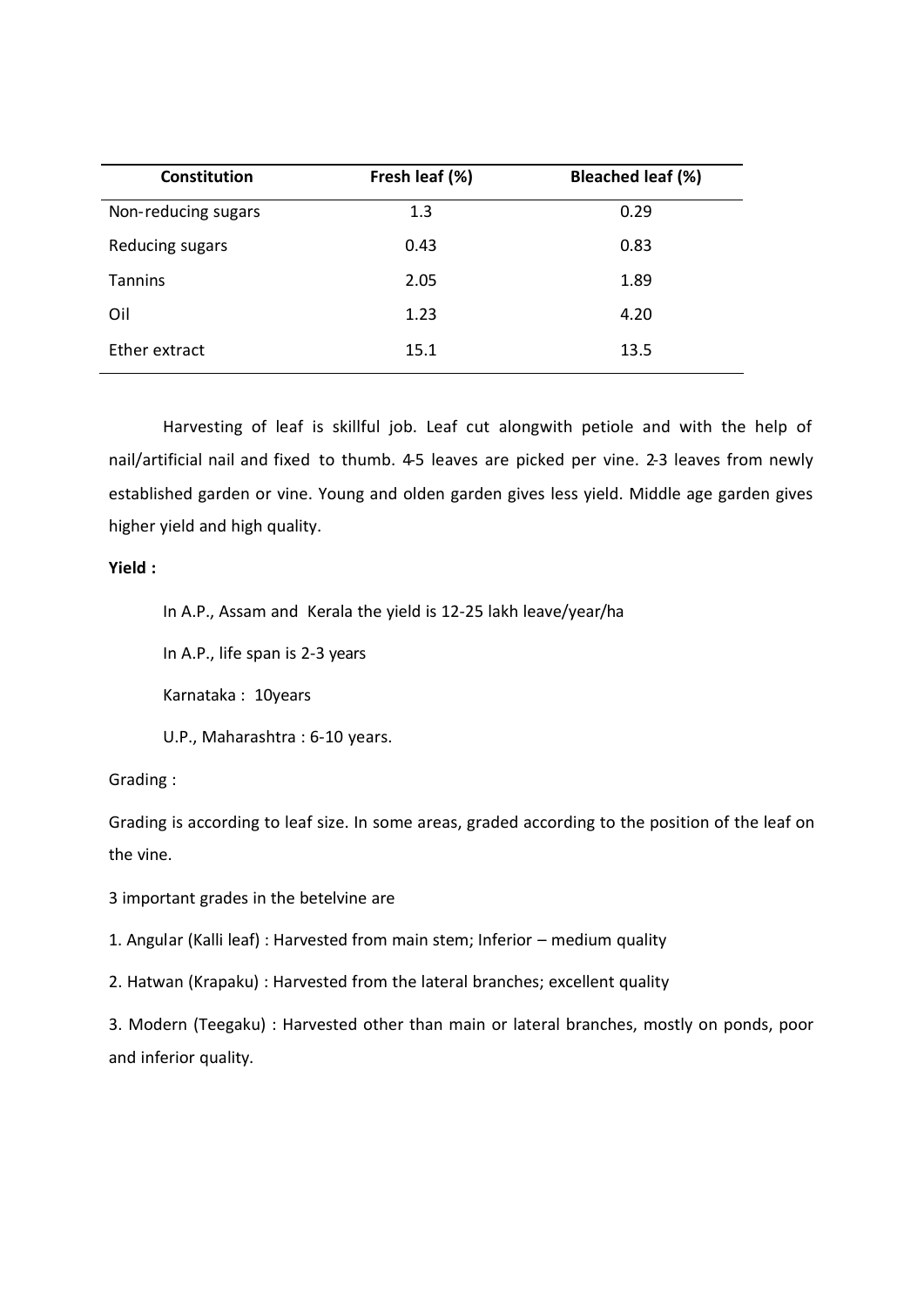After grading, packed according to size or maturity. Bundled, tied in banana leaf or wet paddy stem. 100-200 leaves are in bundle. Bundles kept in bamboo basket with paddy stem as bedding material so that leaves are not day, basket covered with bamboo and stitched.

Middlemen are involved. Commission agents, wholesalers gather and collect the material from the farmer and sell to the retailer. At the time of transport, 30-70% leaf damage occurs if care is not taken. It takes 5-7 days to reach the consumer from the grower.

## Bleaching of betelvine :

Specialized operation is followed in big cities done on small scale. Large quantity of leaf consumed as fresh small quantity is bleached.

## Characters of bleached leaves :

- **Contains medicinal value used in Ayurvedic medicine**
- Recommended for chewing
- Contains more reducing sugars
- Essential oils are having more aroma and taste
- The oil strengthens the teeth

# Selection of leaf to bleaching :

Collect healthy leaf from 3 years matured garden. Leves collected from the vine of 3 months old after loweing of vine. Select the grade of ……… or matured leaf, they will be tough and dark green.

Leaves are trimmed and removed the petiole.

Procedure : After trimming, the leaves are arranged spirally in bleaching chamber. Cylindrical G.I. open both sizes of 70-100 cm dia, 45 cm deep, 16,000-24,000 leaves can be accommodated. Dry banana leaves spread a the bottom to drain out excess water from leaves. Leaves are arranged 2-4 circular rings from periphery towards centre upto the brim.

A vertical column of clean space is left at the centre which helps in aeration. Tin is covered with moist gunny cloth kept in dark, well ventilated room. Summer bleaching takes place in 15 days, winter takes 15-20 days. At the end of bleaching, leaf attain uniform yellow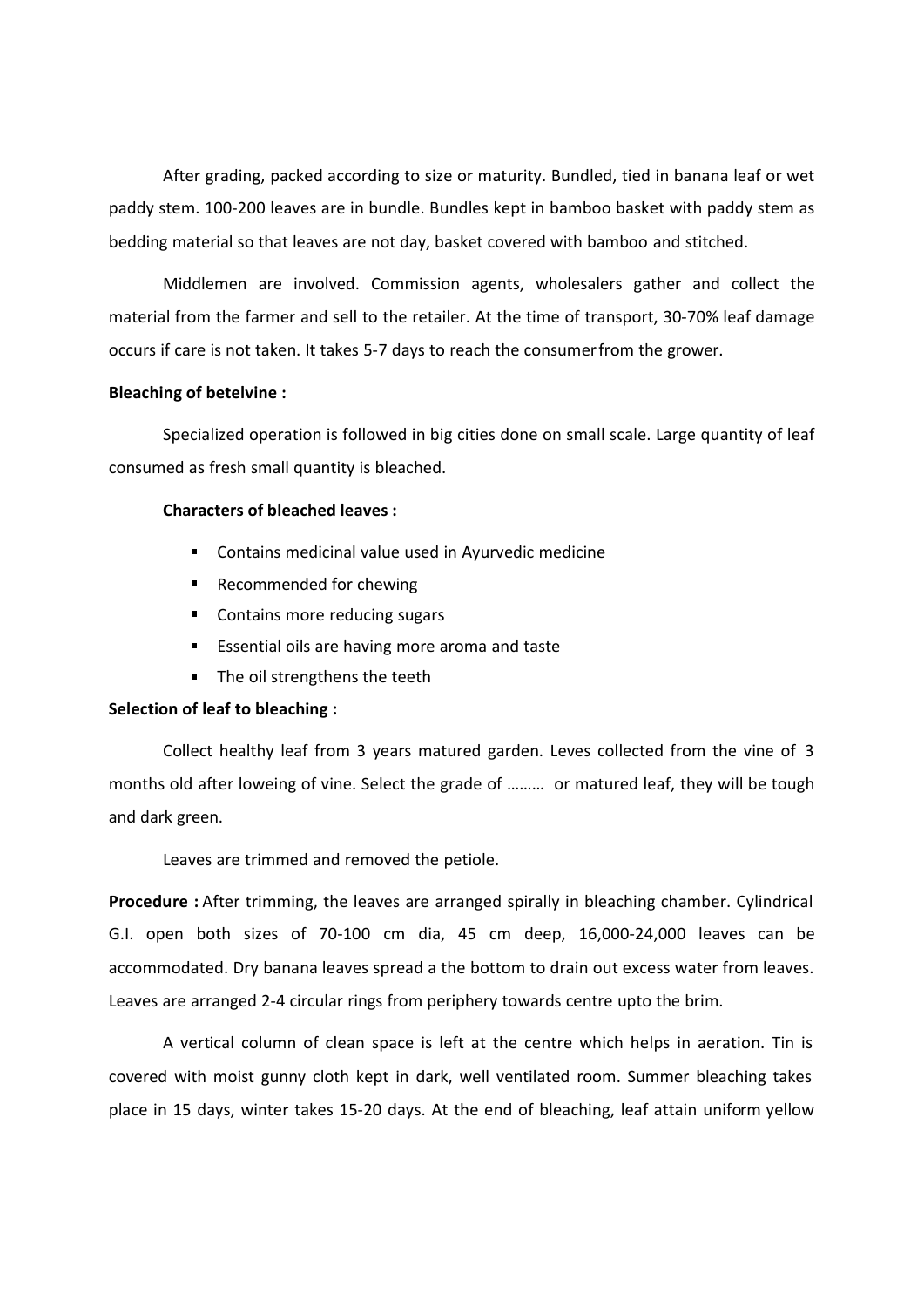colour. During processing of bleaching, examine at every alternate day to remove the rotten leaves. Arrange the clear leaves and sprinkle the water to moist the leaves to lower the temperature in the chamber.

## 000 and the contract of the contract of the contract of the contract of the contract of the contract of the co

## **COFFEE**

## (Coffee orabica)

F : Rubiaceae

## Origin : Ethiopia

Non-alcoholic beverage or stimulant beverage.

Spread to India by Arabs (Bab a budan)

Introduced from Makka

Planted in Dattatreya peeta hills, Chikmaguluru district (Karnataka).

#### History :

In 1898 it is introduced in A.P. by Arab settlers. These settlers brought to Siricilla (Karimnagar),later introduced into Agency area (1920-1948). It came to commercial cultivation in 1960 due to forest department efforts; agency are of Visakha, Vijayanagaram and Srikakulam.

Coffee is grown in more than 70 countries. More than 50% of the world's area is confined to Brazil, Colombia and Ivory coast. In India it is confined to Kerala, Karnataka and Tamil Nadu. Later it is spread to non-traditional states like A.P., Assam, Orissa, Arunachal Pradesh and Nagaland. In A.P., Chintapally, Paderu, Maredupally, Sitampet, Araku valley, Anantagiri hills, Srikakulam and East Godavari districts. In India it is cultivated in 60% area (C.arabica). 40% is under C.conephora. nagar), later introduced into Agency area (1920-1948). It came to commercial cultival of due to forest department efforts; agency are of Visakha, Vijayanagaram lam.<br>Coffee is grown in more than 70 countries. More than 50%

# Uses :

- Non-alcoholic/stimulant beverage
-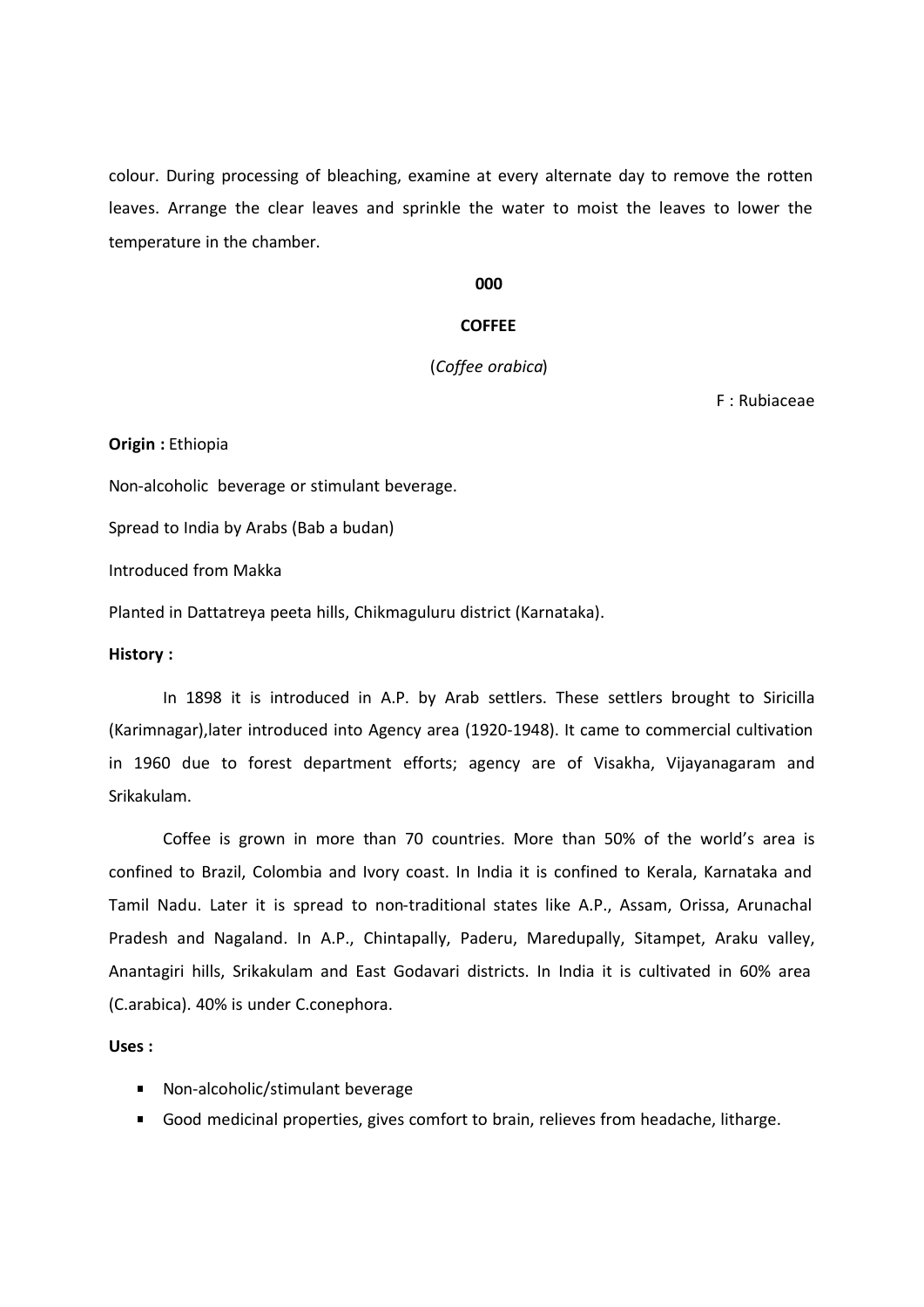- Helps in digestion of food
- Coffee husk and coffee pulp is important byproducts. These are used as manures and fuel purposes and as a cattle feed.
- Alkaloid present is caffeine.

# Botany :

- 1. Helps in digestion of food<br>
1. Coffee husk and coffee pulp is important byproducts. These are used as manures and<br>
1. Alkaloid present is caffeine.<br>
1. Orthotropic branches : Upright branches produces other ………… branche branches.
- 2. Plageotropic branches in the branches simple intervals. These are used as manures and fuel purposes and as a cattle feed.<br>2. Alkaloid present is caffeine.<br>2. Plageotropic branches : Upright branches produces only latera occurs on laterals. On decapitation or topping. It produces the primary branches, secondary and tertiary branches and develops the canopy. Secondary and tertiary branches bear the fertile flowers appear in clusters packed at the nodes (10-60). Characters<br>
Characters Arabica Robusta<br>
Characters Arabica Robusta<br>
Characters Arabica Robusta<br>
Characters Arabica Robusta<br>
Characters Arabica Robusta<br>
Characters Arabica Robusta<br>
Characters Arabica Robusta<br>
Characters<br>
Ch

| 1. Orthotropic branches: Upright branches produces other  branches and lateral<br>branches.<br>Plageotropic branches: These are the branches produce only lateral branches. Fruiting<br>2.<br>occurs on laterals. On decapitation or topping. It produces the primary branches,<br>secondary and tertiary branches and develops the canopy. Secondary and tertiary<br>branches bear the fertile flowers appear in clusters packed at the nodes (10-60).<br>Fruit in coffee is drupe having 2 seeds called beans. Exocarp is juicy. Endocarp covers is<br>called as parchment cell. Seeds are present in endocarp.<br><b>Characters</b><br><b>Arabica</b><br>Robusta<br>Diploid (2n=22)<br>Tetraploid (2n=44)<br>Ploidy<br>Plant stature<br>Small tree, shrubs<br>Bigger tree than Arabica<br>or<br>bushy under raining<br>Small deep rooted<br>Large shallow rooted<br>Root system<br>Deciduous after harvest<br><b>Branches</b><br>Persistent<br>Dark green leaves<br>Pale green leaves<br>Leaves<br>Flowering habitat<br>Flowers on new wood<br>On new/old wood<br><b>Bearing</b><br>Regular bearer<br>Irregular bearer<br>Flowers<br>Scaly, small traits, axillay,<br>4-5 inflorescences at each<br>node | It is evergreen perennial shrub. It produces two types of branches. |  |
|-------------------------------------------------------------------------------------------------------------------------------------------------------------------------------------------------------------------------------------------------------------------------------------------------------------------------------------------------------------------------------------------------------------------------------------------------------------------------------------------------------------------------------------------------------------------------------------------------------------------------------------------------------------------------------------------------------------------------------------------------------------------------------------------------------------------------------------------------------------------------------------------------------------------------------------------------------------------------------------------------------------------------------------------------------------------------------------------------------------------------------------------------------------------------------------------------------------|---------------------------------------------------------------------|--|
|                                                                                                                                                                                                                                                                                                                                                                                                                                                                                                                                                                                                                                                                                                                                                                                                                                                                                                                                                                                                                                                                                                                                                                                                             |                                                                     |  |
|                                                                                                                                                                                                                                                                                                                                                                                                                                                                                                                                                                                                                                                                                                                                                                                                                                                                                                                                                                                                                                                                                                                                                                                                             |                                                                     |  |
|                                                                                                                                                                                                                                                                                                                                                                                                                                                                                                                                                                                                                                                                                                                                                                                                                                                                                                                                                                                                                                                                                                                                                                                                             |                                                                     |  |
|                                                                                                                                                                                                                                                                                                                                                                                                                                                                                                                                                                                                                                                                                                                                                                                                                                                                                                                                                                                                                                                                                                                                                                                                             |                                                                     |  |
|                                                                                                                                                                                                                                                                                                                                                                                                                                                                                                                                                                                                                                                                                                                                                                                                                                                                                                                                                                                                                                                                                                                                                                                                             |                                                                     |  |
|                                                                                                                                                                                                                                                                                                                                                                                                                                                                                                                                                                                                                                                                                                                                                                                                                                                                                                                                                                                                                                                                                                                                                                                                             |                                                                     |  |
|                                                                                                                                                                                                                                                                                                                                                                                                                                                                                                                                                                                                                                                                                                                                                                                                                                                                                                                                                                                                                                                                                                                                                                                                             |                                                                     |  |
|                                                                                                                                                                                                                                                                                                                                                                                                                                                                                                                                                                                                                                                                                                                                                                                                                                                                                                                                                                                                                                                                                                                                                                                                             |                                                                     |  |
|                                                                                                                                                                                                                                                                                                                                                                                                                                                                                                                                                                                                                                                                                                                                                                                                                                                                                                                                                                                                                                                                                                                                                                                                             |                                                                     |  |
|                                                                                                                                                                                                                                                                                                                                                                                                                                                                                                                                                                                                                                                                                                                                                                                                                                                                                                                                                                                                                                                                                                                                                                                                             |                                                                     |  |
|                                                                                                                                                                                                                                                                                                                                                                                                                                                                                                                                                                                                                                                                                                                                                                                                                                                                                                                                                                                                                                                                                                                                                                                                             |                                                                     |  |
|                                                                                                                                                                                                                                                                                                                                                                                                                                                                                                                                                                                                                                                                                                                                                                                                                                                                                                                                                                                                                                                                                                                                                                                                             |                                                                     |  |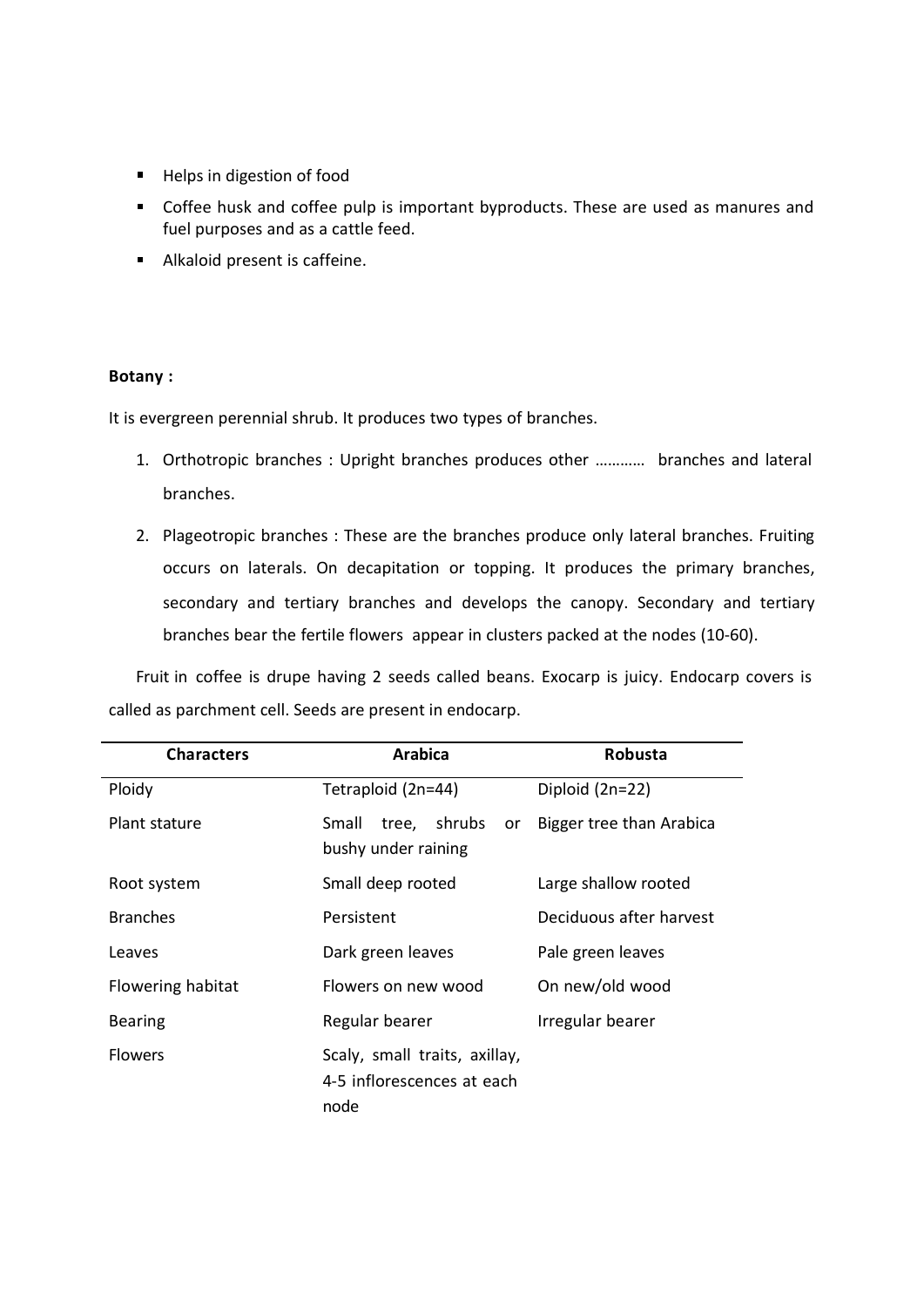| Pollination    | Self fertile/self pollinated       | Self<br>sterile/cross<br>pollinated |
|----------------|------------------------------------|-------------------------------------|
|                | Medium<br>size,<br>$10-$<br>in     | Small, 40-60/node                   |
| <b>Berries</b> | 20/node, oblong to round<br>shaped |                                     |
| Fruit dept.    | 8-9 months                         | 10-11 months                        |

# Climate :

Winds at the time of flowering affect the fruit set, high winds beak the branches so protect by raining the wind breaks. Hill slopes are very suitable. Well distributed rainfall and dry months during December-March is preferred. Summer showers will encourage flowering climatic requirement differ in Arabica and Robusta. Comparison in tropics 28<sup>0</sup>N and 30<sup>0</sup>S latitude. It is highly sensitive to frost. Water<br>
ressential to break the dormancy. Cold winter is favourable for flower bud initiation.<br>
Dol, winter it should be coupled with rains

| <b>Climate:</b>                                          |                                                                                                                    |              |  |
|----------------------------------------------------------|--------------------------------------------------------------------------------------------------------------------|--------------|--|
|                                                          | Majority exist in tropics 28 <sup>0</sup> N and 30 <sup>0</sup> S latitude. It is highly sensitive to frost. Water |              |  |
|                                                          | stress is essential to break the dormancy. Cold winter is favourable for flower bud initiation.                    |              |  |
|                                                          | After cool, winter it should be coupled with rains and high temperatures stimulates flowering                      |              |  |
| and easily fruit setting.                                |                                                                                                                    |              |  |
|                                                          | Winds at the time of flowering affect the fruit set, high winds beak the branches so                               |              |  |
|                                                          | protect by raining the wind breaks. Hill slopes are very suitable. Well distributed rainfall and dry               |              |  |
|                                                          | months during December-March is preferred. Summer showers will encourage flowering                                 |              |  |
|                                                          | climatic requirement differ in Arabica and Robusta.                                                                |              |  |
| Parameter                                                | <b>Arabica</b>                                                                                                     | Robusta      |  |
| Climate                                                  | Temperate climate in<br>tropics                                                                                    | Warm humid   |  |
|                                                          |                                                                                                                    |              |  |
|                                                          | 900-1500 m                                                                                                         | 500-1000 m   |  |
|                                                          | 1600-3000 mm                                                                                                       | 1000-2000 mm |  |
|                                                          | $15 - 35^{\circ}C$                                                                                                 | $29 - 30^0C$ |  |
| Elevation<br>Annual rainfall<br>Temperature<br><b>RH</b> | 70-80%                                                                                                             | 80-89%       |  |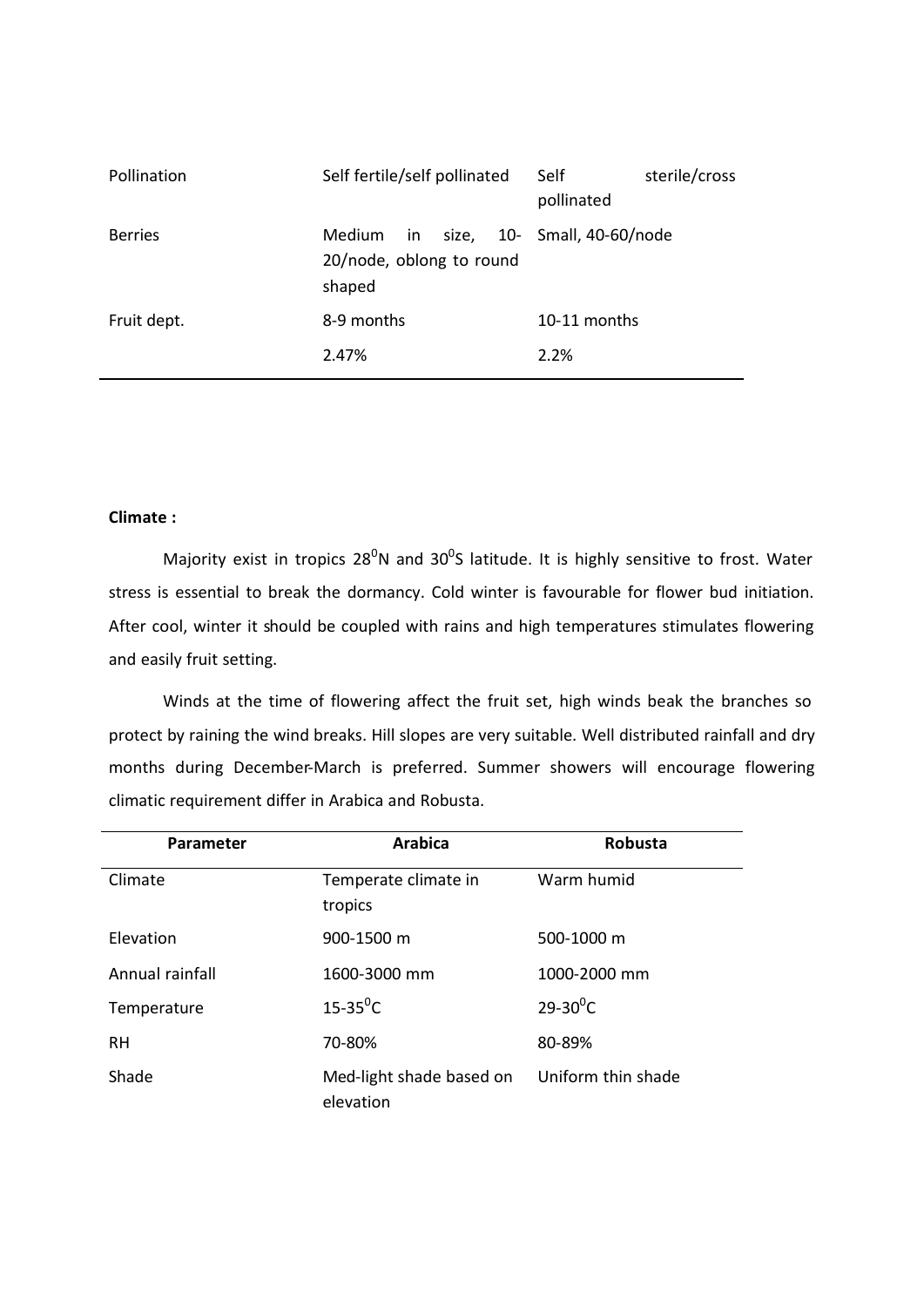| Direction            | North, east and north-east |                                                                                         |
|----------------------|----------------------------|-----------------------------------------------------------------------------------------|
| Slope                | Flat to gentle             | Flat to gentle slope                                                                    |
| <b>Blossom</b> rains | March-April                | February-March                                                                          |
| <b>Back rains</b>    | April-May                  | Aplir-May                                                                               |
| Soils:               |                            |                                                                                         |
|                      |                            | Average fertile soils. Physical properties like depth, drainage, aeration are important |

# Soils :

Average fertile soils. Physical properties like depth, drainage, aeration are important Direction<br>
Slope Flat to gentle Flat to gentle slope<br>
Elossom rains March-April<br>
Back rains April-May Aplir-May<br>
Soils :<br>
Average fertile soils. Physical properties like depth, drainage, aeration are important<br>
requirement be grown on hill slopes and undulating topography. Best soils should e in rich in humus. Deep soils, friable, porous with good water holding capacity, rich in K, slightly acidic, pH of 6-6.5 can be used. In India, mostly red and lateritic soils are generally used.

## Land preparation :

It needs shade so removal of vegetation is not required. Retention of certainplants which provide shade is required by repeated ploughing, make it loose and friable. Inlarger areas,it can be divided into different blocks and rows. If land is sloppy, terracing or contour bunding canbe followed. Coffee planted in square system of planting. vn on hill slopes and undulating topography. Best soils should e in rich in huiable, porous with good water holding capacity, rich in K, slightly acidic, pH c<br>1. In India, mostly red and lateritic soils are generally used.

## Spacing :

Robusta : 2.5-4 m.

Digging of pits : (45-60 cm3) pits left for weathering. Pits filled up with top soil and forest soil in equal proportions go for disease free, vigorous rooted cuttings. After planting watering and stalling must be done.

Provision of shade : It is important as it requires partial shade where sun light is intense to maintain moisture and temperature of the soil. Shade consists lower and upper canopy. Lower canopy is temporary. Ex : ………… following a spacing of 4x4 m. Silver oak is also used but it should be pruned and lopped.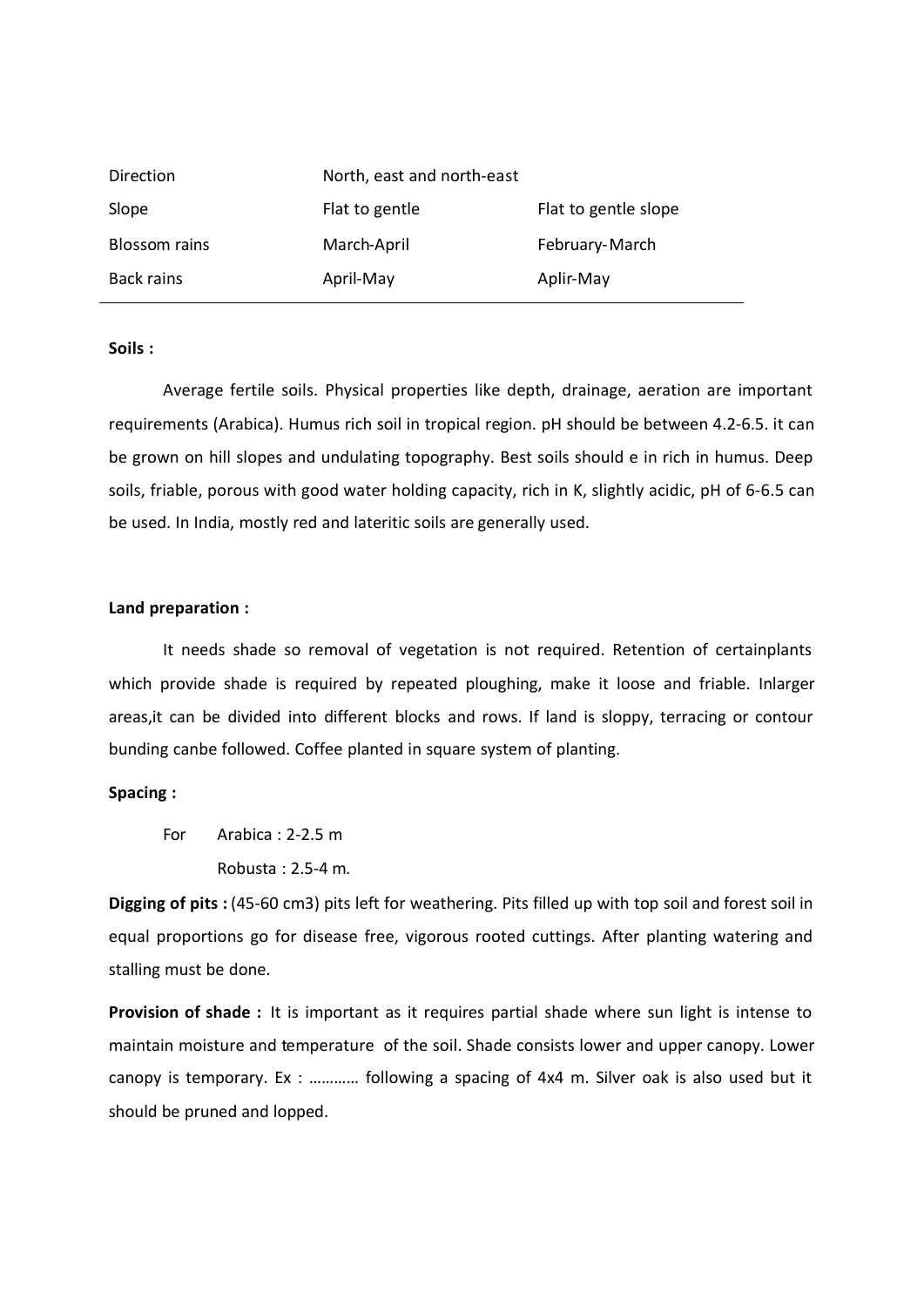## Upper canopy : It is permanent basis.

Ex : Alberria lebeck, Artocarpus integifolia, Dalbergia latifolia, Ficus glomeralo with spacing of ………. at the time of planting, thick sowing must be done later thinning should be done. It should be maintained 40-44 m above the coffee. Shade tree pruned and lopped.

# Manuring :

|                                                                                                  |                      |                 |                          |                 | It is a perennial. S nutrients required for protection of matured fruits to encourage fresh |
|--------------------------------------------------------------------------------------------------|----------------------|-----------------|--------------------------|-----------------|---------------------------------------------------------------------------------------------|
| growth, as it requires for production of next growth. In heavy rainfall, sloppy areas, nutrients |                      |                 |                          |                 |                                                                                             |
| loss is due to rains and leaching. Flowering, fruiting are in pH peak periods for manuring.      |                      |                 |                          |                 |                                                                                             |
|                                                                                                  |                      |                 |                          |                 |                                                                                             |
|                                                                                                  |                      |                 |                          |                 |                                                                                             |
|                                                                                                  |                      |                 |                          |                 |                                                                                             |
|                                                                                                  |                      |                 |                          |                 |                                                                                             |
| Manuring schedule (kg/ha) :                                                                      |                      |                 |                          |                 |                                                                                             |
| <b>Time of application</b><br>or age of plant                                                    | Pre<br>blossom       | Post<br>blossom | Mid<br>monsoon           | Post<br>monsoon | <b>Total</b>                                                                                |
| <b>Arabica</b>                                                                                   |                      |                 |                          |                 |                                                                                             |
|                                                                                                  |                      |                 |                          |                 |                                                                                             |
| Young coffee                                                                                     | 15-10-15             | $15 - 10 - 15$  | $\overline{\phantom{a}}$ | $15 - 10 - 15$  | 45-30-45                                                                                    |
| I-AFP                                                                                            |                      |                 |                          |                 |                                                                                             |
| <b>II-AFP</b>                                                                                    | 20-15-20             | 20-15-20        |                          | 20-15-20        | 60-45-60                                                                                    |
| IV-AFP                                                                                           | 40-20-40<br>40-30-40 | 40-30-40        | 40-30-40                 | 40-30-40        | 140-90-120                                                                                  |
| <b>Bearing coffee</b><br>(yield t/ha)                                                            | 40-30-90             | 40-30-40        | 40-30-40                 | 40-30-40        | 160-120-160                                                                                 |
| Robusta                                                                                          |                      |                 |                          |                 |                                                                                             |
|                                                                                                  | 40-30-40             |                 |                          | 40-30-40        | 80-60-80                                                                                    |
| Bearing pt                                                                                       |                      | 40-30-40        |                          | 40-30-40        | 80-60-80                                                                                    |

# Manuring schedule (kg/ha) :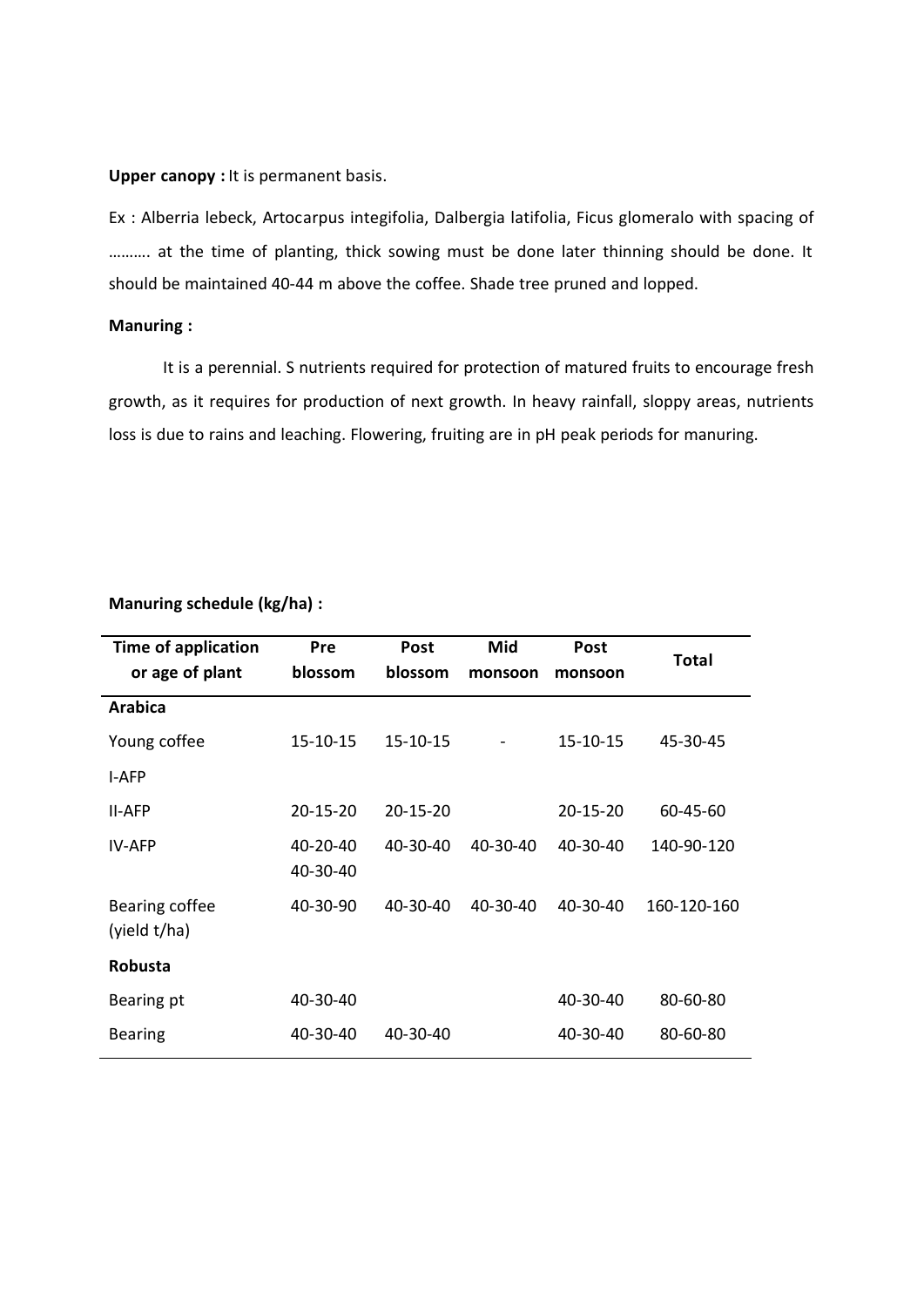High level moisture must be provided by mulching, cove roping and also by pruning the shade trees.

Irrigation : Grown as rainfed crop. For young plantations, sprinklers a\re used.

## Intercropping :

Intercrops are growing along the perennial crops like coconut. Robusta planted by 2.5x2.5 spacing in triangular system. 2 rows of coffee in between 2 rows of coconut.

Arabica grown 2x2 m, 3 rows are planted …….. two rows of coconut. Tea can also be grown as intercrop. In Mandarian oranges, coffee can be grown as intercrop.

## Soil management :

Conserves the soil moisture by scuffling. Soil stirring (dry mulch) to control weeds and moisture conservation. Mulching done in basins to conserve soil moisture to maintain optimum temperature, effective to control the erosion.

#### Weed control :

Crop should be free from weed y weeding 34 times. In established gardens 23 times/year. In monsoon, weeds can be controlled by slicing. Cut weeds at the end of rainy season. Gramanone is used @ 1.25 lit/450 lit water.

#### Liming :

Liming in heavy rainfall areas Co, Mg will leached. Soil acidity will increases. Usage of acid forming fertilizers will increase the acidity of soil. Acidity will have ill effects on the availability of nutrients to liming must be done.

Dolomite lime/agriculture lime are used. This applied at any time but maintain 1 month gap between liming, fertilizer application. Sufficient moisture must be maintained.

#### Cropping :

It comes to bearing 3 YAP. 5-6 YAP is commercial level.